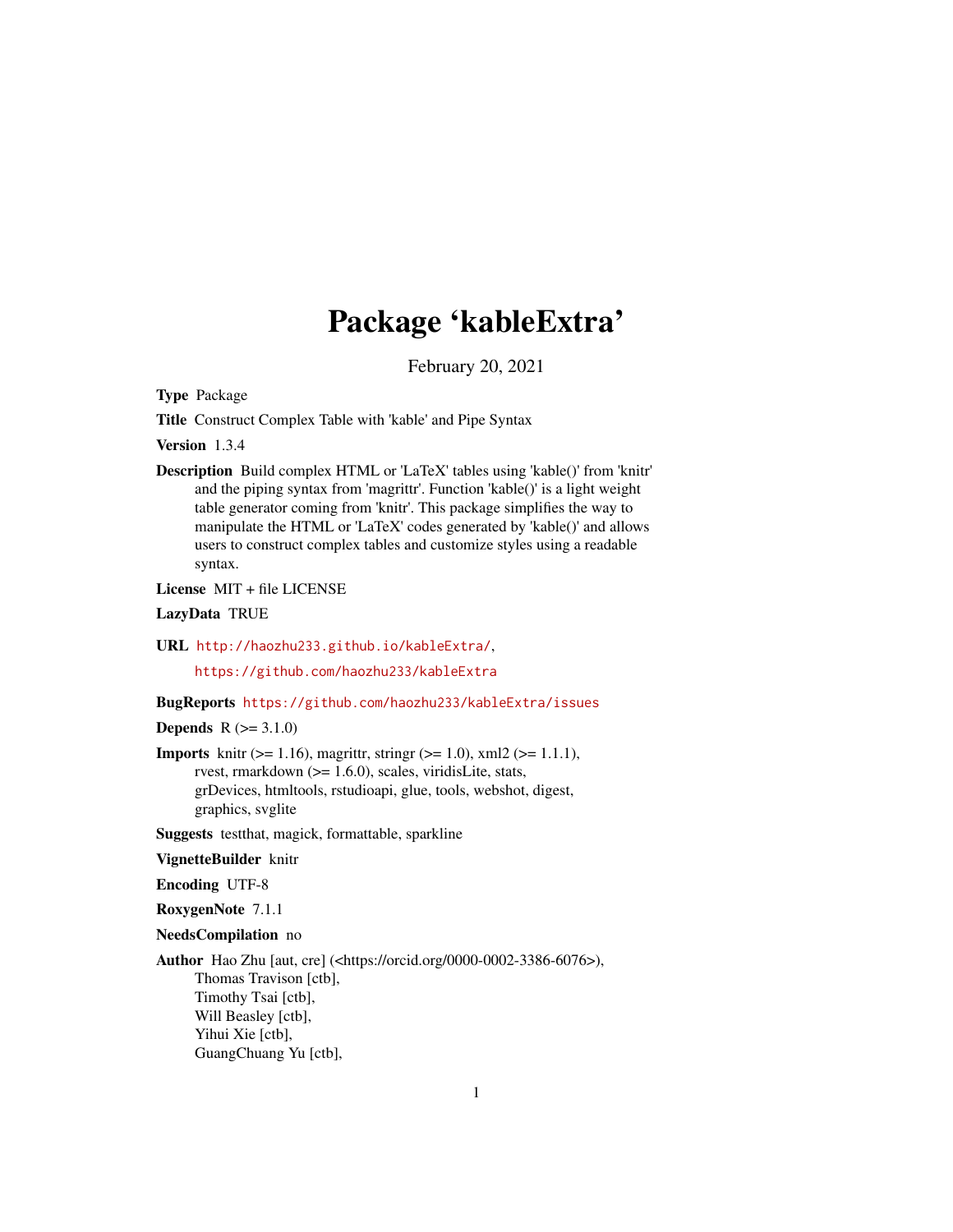Stéphane Laurent [ctb], Rob Shepherd [ctb], Yoni Sidi [ctb], Brian Salzer [ctb], George Gui [ctb], Yeliang Fan [ctb], Duncan Murdoch [ctb], Bill Evans [ctb] Maintainer Hao Zhu <haozhu233@gmail.com> Repository CRAN Date/Publication 2021-02-20 05:50:07 UTC

## R topics documented:

| 3              |
|----------------|
| $\overline{4}$ |
| 5              |
| $\overline{7}$ |
| $\overline{7}$ |
| 8              |
| $\mathbf{Q}$   |
| 11             |
| 12             |
| 14             |
| 16             |
| 17             |
| -18            |
| 20             |
| 21             |
| 21             |
| 21             |
|                |
| 22             |
|                |
| 23             |
|                |
|                |
| 29             |
|                |
|                |
| 31             |
| 32             |
|                |
|                |
| 33             |
|                |
|                |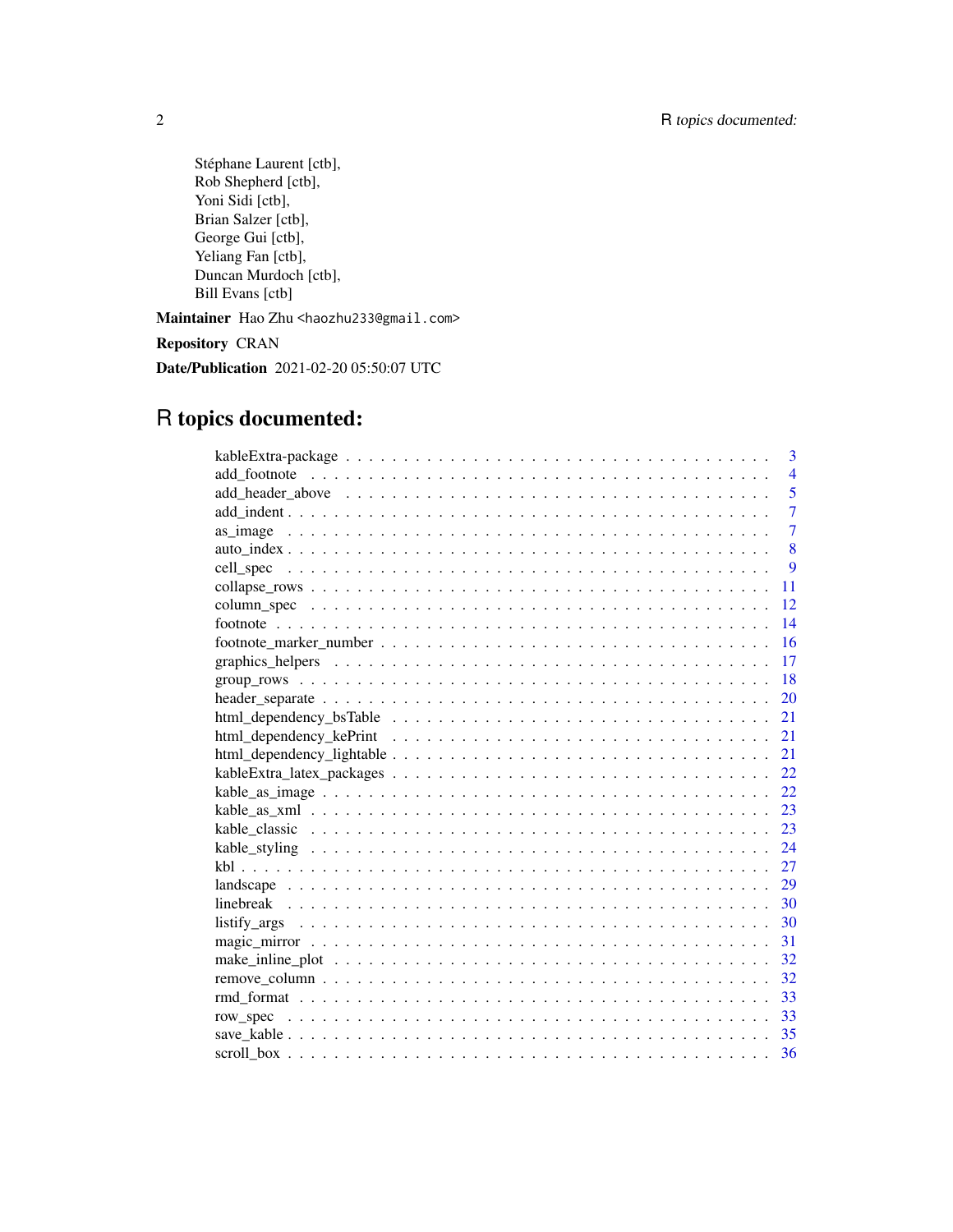### <span id="page-2-0"></span>kableExtra-package 3

| xml as kable $\ldots$ , $\ldots$ , $\ldots$ , $\ldots$ , $\ldots$ , $\ldots$ , $\ldots$ , $\ldots$ , $\ldots$ , $\ldots$ , $\ldots$ , $\frac{47}{2}$ |  |
|------------------------------------------------------------------------------------------------------------------------------------------------------|--|
|                                                                                                                                                      |  |
|                                                                                                                                                      |  |

### **Index a** set of the contract of the contract of the contract of the contract of the contract of the contract of the contract of the contract of the contract of the contract of the contract of the contract of the contrac

kableExtra-package *kableExtra*

#### Description

When we are talking about table generators in R,  $k$ nitr's kable() function wins lots of flavor by its ultimate simplicity. Unlike those powerful table rendering engines such as [xtable](https://CRAN.R-project.org/package=xtable), the philosophy behind [knitr::kable\(\)](https://rdrr.io/cran/knitr/man/kable.html) is to make it easy for programmers to use. Just as it claimed in its function description, "this is a very simple table generator. It is simple by design. It is not intended to replace any other R packages for making tables. - Yihui".

However, the ultimate simplicity of kable() also brought troubles to some of us, especially for new R users, who may not have a lot of experience on generating tables in R. It is not rare to see people including experienced users asking questions like how to center/left-align a table on Stack Overflow. Also, for me personally, I found myself repeatedly parsing CSS into kable() for some very simple features like striped lines. For LaTeX, it's even worse since I'm almost Stack Overflow dependent for LaTeX... That's why this package kableExtra was created.

I hope with kableExtra, you can

- Use default base kable() (Or a good alternative for markdown tables is pander: : pander()) for all simple tables
- Use kable() with kableExtra to generate 90 % of complex/advanced tables in either HTML or LaTeX
- Only have to mess with raw HTML/LaTeX in the last 10% cases where kableExtra cannot solve the problem

For a full package documentation, please visit the [package documentation site](https://haozhu233.github.io/kableExtra/) for more information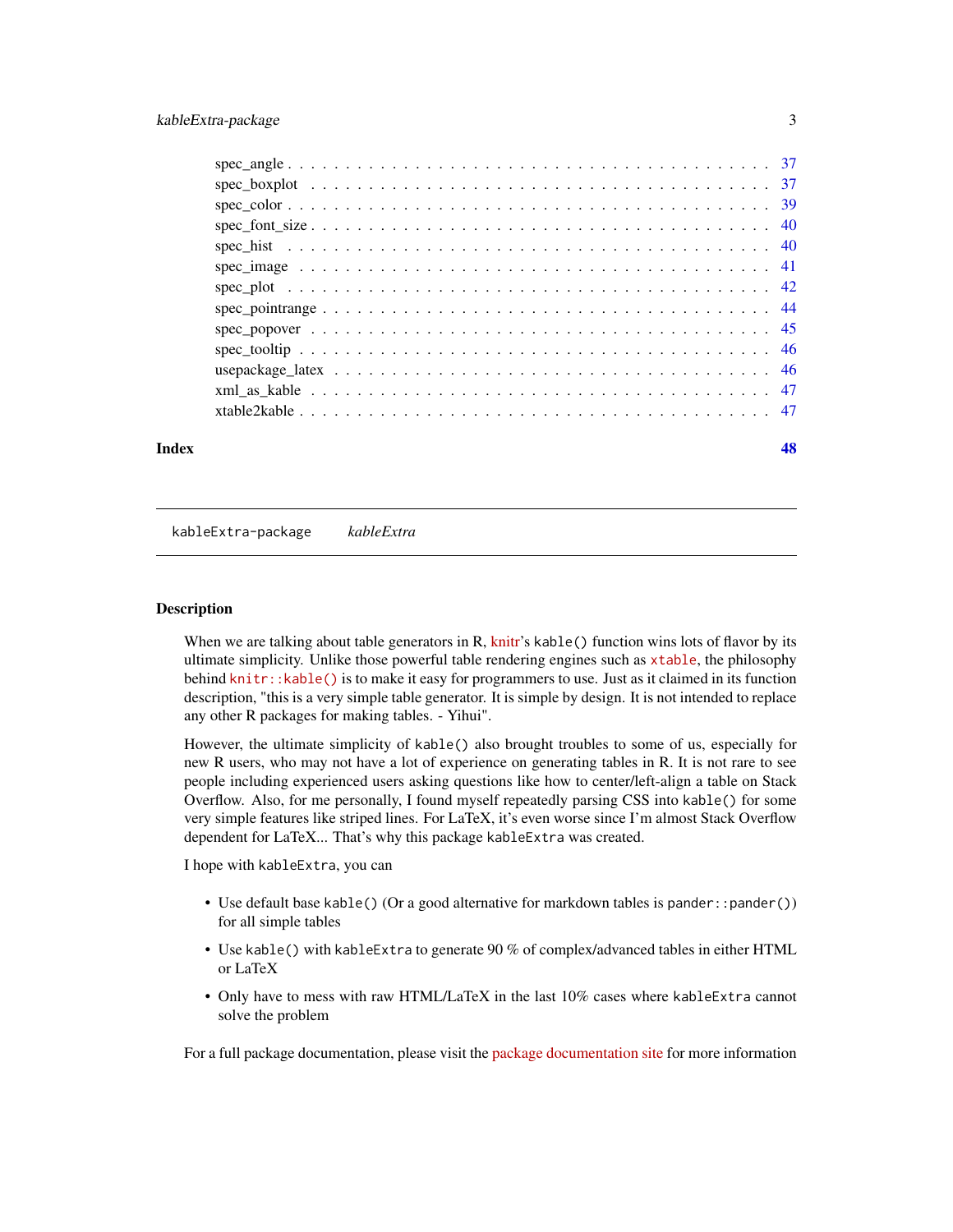### <span id="page-3-0"></span>Features

Pipable syntax: kableExtra is NOT a table generating package. It is a package that can "add features" to a kable output using a syntax that every useR loves - the [pipe.](https://r4ds.had.co.nz/pipes.html) We see similar approaches to deal with plots in packages like ggvis and plotly. There is no reason why we cannot use it with tables.

Unified functions for both HTML and PDF: Most functionalities in kableExtra can work in both HTML and PDF. In fact, as long as you specifies format in kable (which can be set globally through option knitr.table.format), functions in this package will pick the right way to manipulate the table be themselves. As a result, if users want to left align the table, kable\_styling(kable(...),position = "left") will work in both HTML and PDF.

#### Note

If you found a feature on the documentation site that is not available in the version of kableExtra you are using, try to install the pre-release version from github. You can do so by running devtools::install\_github("hao

Also, note that This package can load required LaTeX package automatically in vanilla rmarkdown. For customized rmarkdown templates, it is recommended to load related LaTeX packages manually.

add\_footnote *Add footnote*

#### Description

Add footnote to your favorite kable output.

### Usage

```
add_footnote(
  input,
  label = NULL,notation = "alphabet",
  threeparttable = FALSE,
  \text{escape} = \text{TRUE})
```

| input    | The direct output of your kable function or your last kable Extra function.                    |
|----------|------------------------------------------------------------------------------------------------|
| label    | A vector of footnotes you want to add. You don't need to add notations in your<br>notes.       |
| notation | You can select the format of your footnote notation from number, alphabet,<br>symbol and none. |
|          | threepart table Boolean value indicating if a threepart table scheme should be used.           |
| escape   | Logical value controlling if the label needs to be escaped. Default is TRUE.                   |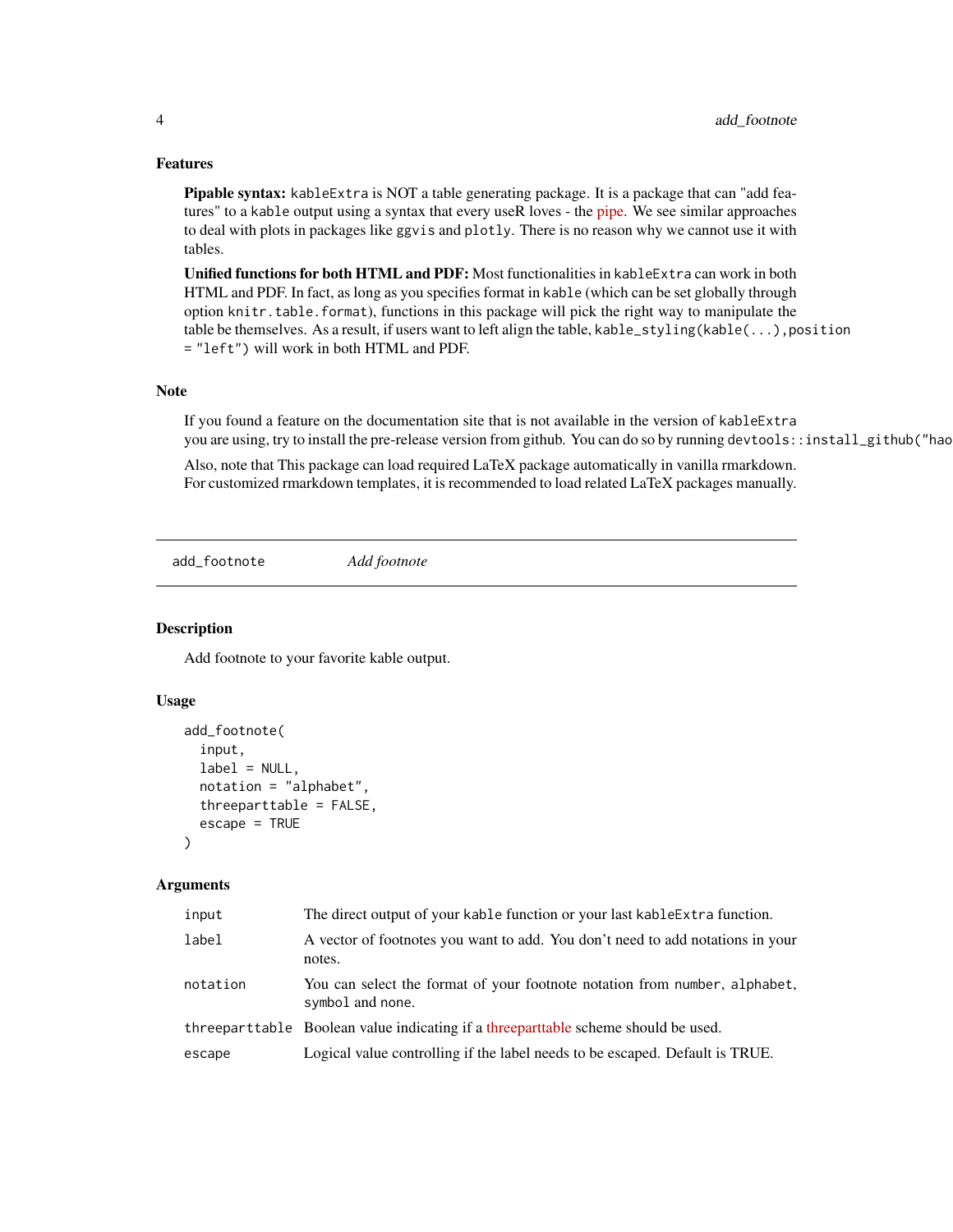### <span id="page-4-0"></span>add\_header\_above 5

### Examples

```
## Not run:
x <- knitr::kable(head(mtcars), "html")
add_footnote(x, c("footnote 1", "footnote 2"), notation = "symbol")
## End(Not run)
```
add\_header\_above *Add a header row on top of current header*

### Description

Tables with multiple rows of header rows are extremely useful to demonstrate grouped data. This function takes the output of a kable() function and adds an header row on top of it.

#### Usage

```
add_header_above(
  kable_input,
 header = NULL,
 bold = FALSE,italic = FALSE,
 monospace = FALSE,
 underline = FALSE,
  strikeout = FALSE,
 align = "c",color = NULL,
 background = NULL,
  font_size = NULL,
  angle = NULL,
 escape = TRUE,
 line = TRUE,
 line\_sep = 3,
  extra_css = NULL,
  include_empty = FALSE,
 border_left = FALSE,
 border_right = FALSE
)
```

| kable_input | Output of knitr:: kable() with format specified                                                                                                                                                                                                                                                                                |
|-------------|--------------------------------------------------------------------------------------------------------------------------------------------------------------------------------------------------------------------------------------------------------------------------------------------------------------------------------|
| header      | A (named) character vector with colspan as values. For example, $c'' = c''$<br>1, "title" = 2) can be used to create a new header row for a 3-column table<br>with "title" spanning across column 2 and 3. For convenience, when colspan<br>equals to 1, users can drop the $= 1$ part. As a result, c(",","title" = 2) is the |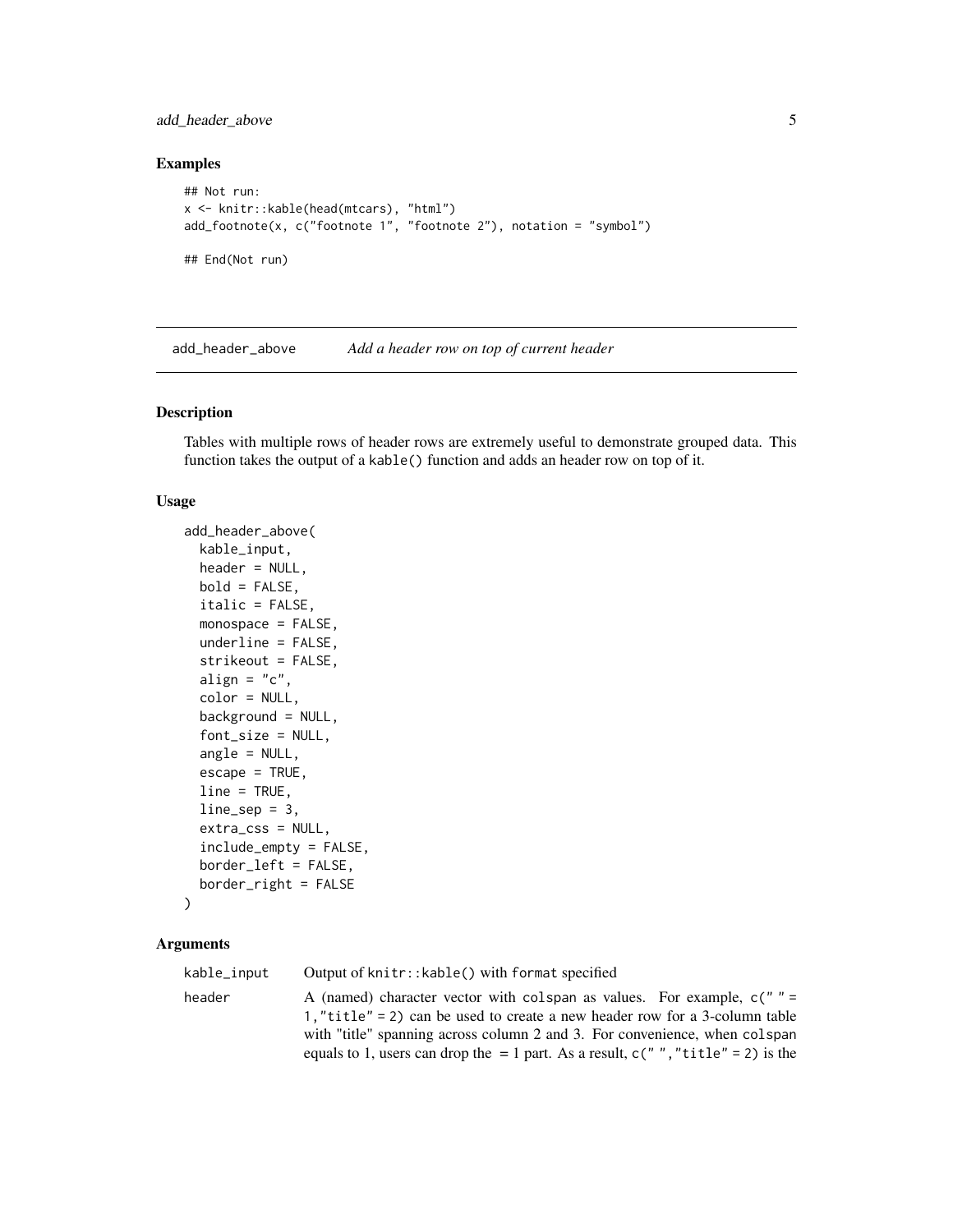|               | same as $c(" " = 1," title" = 2)$ . Alternatively, a data frame with two columns<br>can be provided: The first column should contain the header names (character<br>vector) and the second column should contain the colspan (numeric vector). This<br>input can be used if there are problems with unicode characters in the headers. |
|---------------|----------------------------------------------------------------------------------------------------------------------------------------------------------------------------------------------------------------------------------------------------------------------------------------------------------------------------------------|
| bold          | A T/F value to control whether the text should be bolded.                                                                                                                                                                                                                                                                              |
| italic        | A T/F value to control whether the text should to be emphasized.                                                                                                                                                                                                                                                                       |
| monospace     | A T/F value to control whether the text of the selected column need to be<br>monospaced (verbatim)                                                                                                                                                                                                                                     |
| underline     | A T/F value to control whether the text of the selected row need to be underlined                                                                                                                                                                                                                                                      |
| strikeout     | A T/F value to control whether the text of the selected row need to be stricked<br>out.                                                                                                                                                                                                                                                |
| align         | A character string for cell alignment. For HTML, possible values could be 1, c,<br>r plus left, center, right, justify, initial and inherit while for LaTeX,<br>you can only choose from 1, c & r.                                                                                                                                     |
| color         | A character string/vector for text color. Here please pay attention to the differ-<br>ences in color codes between HTML and LaTeX.                                                                                                                                                                                                     |
| background    | A character string/vector for background color. Here please pay attention to the<br>differences in color codes between HTML and LaTeX. Also note that in HTML,<br>background defined in cell_spec won't cover the whole cell.                                                                                                          |
| font_size     | A numeric input/vector for font size. For HTML, you can also use options<br>including xx-small, x-small, small, medium, large, x-large, xx-large,<br>smaller, larger, initial and inherit.                                                                                                                                             |
| angle         | 0-360, degree that the text will rotate.                                                                                                                                                                                                                                                                                               |
| escape        | A T/F value showing whether special characters should be escaped.                                                                                                                                                                                                                                                                      |
| line          | A T/F value to control whether a line will appear underneath the header                                                                                                                                                                                                                                                                |
| line_sep      | A numeric value indicating how much the midlines should be separated by<br>space. Default is 3.                                                                                                                                                                                                                                        |
| extra_css     | An HTML only option. CSS defined here will be send to the td cell.                                                                                                                                                                                                                                                                     |
| include_empty | Whether empty cells in HTML should also be styled. Default is FALSE.                                                                                                                                                                                                                                                                   |
| border_left   | T/F option for border on the left side in latex.                                                                                                                                                                                                                                                                                       |
| border_right  | T/F option for border on the right side in latex.                                                                                                                                                                                                                                                                                      |
|               |                                                                                                                                                                                                                                                                                                                                        |

### Examples

```
## Not run:
x <- knitr::kable(head(mtcars), "html")
# Add a row of header with 3 columns on the top of the table. The column
# span for the 2nd and 3rd one are 5 & 6.
add_header_above(x, c(" ", "Group 1" = 5, "Group 2" = 6))
```
## End(Not run)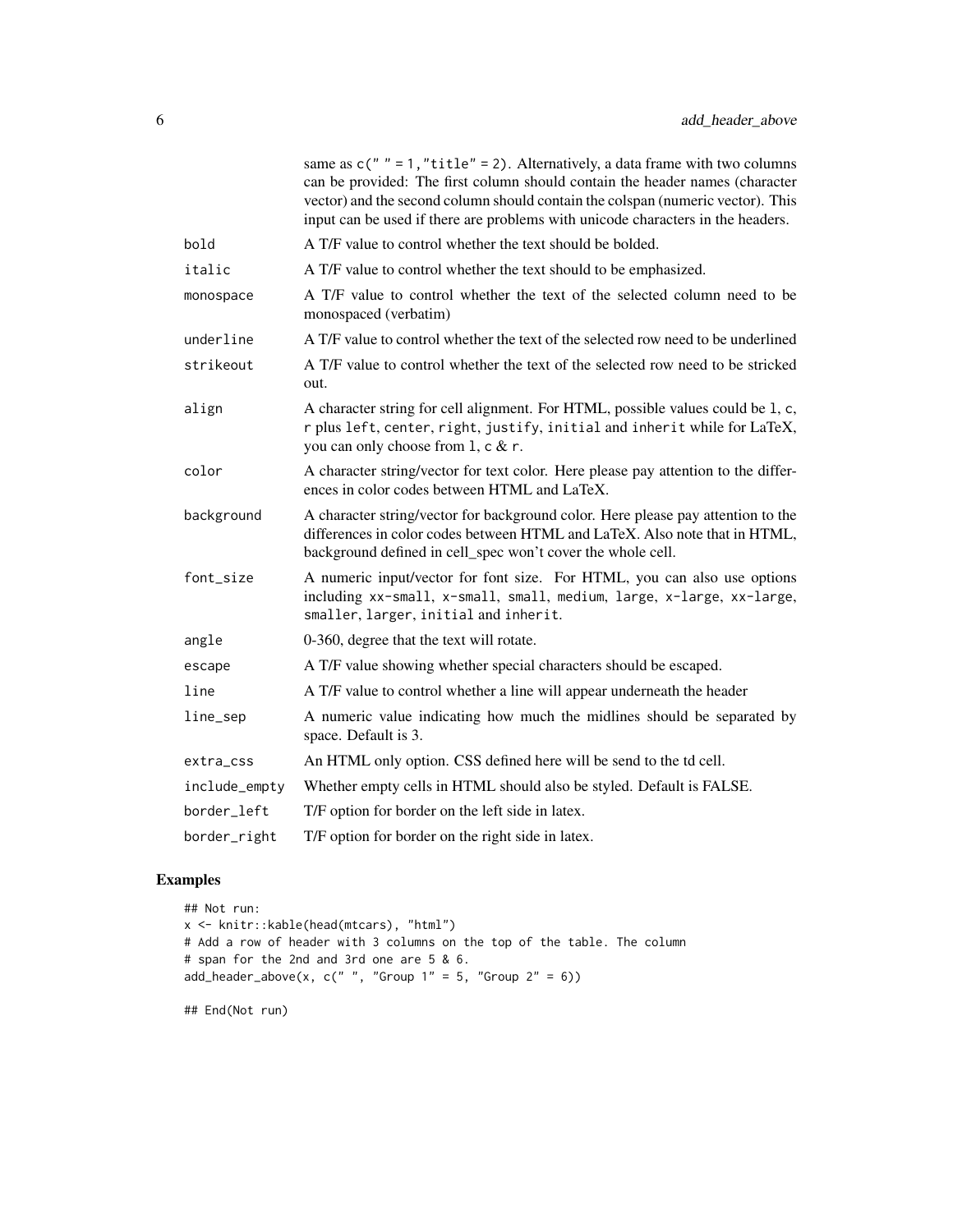<span id="page-6-0"></span>

### Description

Add indentations to row headers

### Usage

```
add_indent(kable_input, positions, level_of_indent = 1, all_cols = FALSE)
```
### Arguments

| kable_input     | Output of knitr:: kable() with format specified                        |
|-----------------|------------------------------------------------------------------------|
| positions       | A vector of numeric row numbers for the rows that need to be indented. |
| level_of_indent |                                                                        |
|                 | a numeric value for the indent level. Default is 1.                    |
| all cols        | T/F whether to apply indentation to all columns                        |

### Examples

```
## Not run:
x <- knitr::kable(head(mtcars), "html")
# Add indentations to the 2nd & 4th row
add\_indent(x, c(2, 4), level_of\_indent = 1)
```

```
## End(Not run)
```

| as_image | Render the table as an format-independent image and use it in rmark- |
|----------|----------------------------------------------------------------------|
|          | down                                                                 |

### Description

This function generates a temporary png file using save\_kable and then try to put it in an rmarkdown document using knitr::include\_graphics.

```
as\_image(x, width = NULL, height = NULL, file = NULL, ...)
```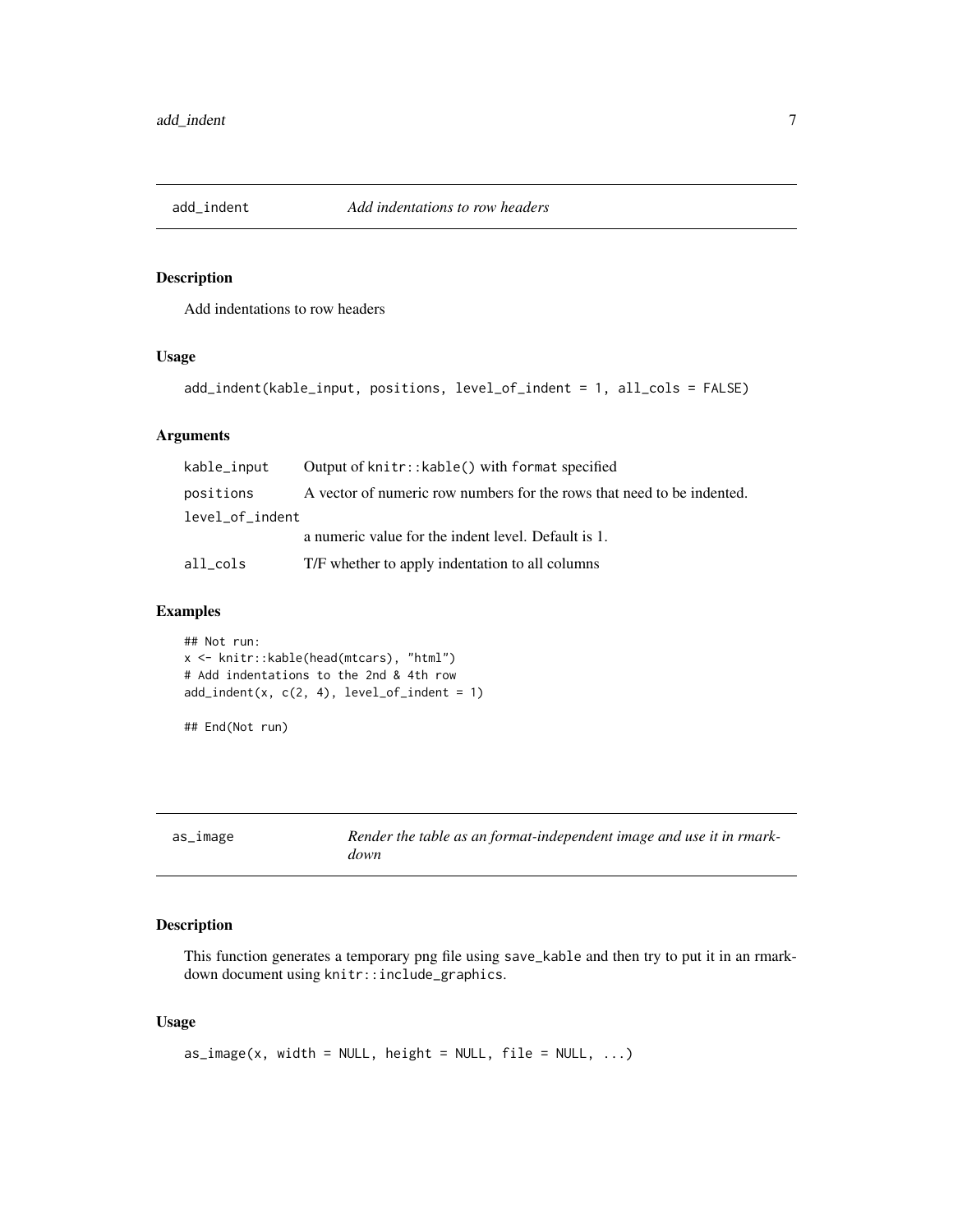### <span id="page-7-0"></span>Arguments

| x        | kable input. Either HTML or LaTeX                                                                                                                                                                                                            |
|----------|----------------------------------------------------------------------------------------------------------------------------------------------------------------------------------------------------------------------------------------------|
| width    | Image width in inches. $(1$ inch = 2.54 cm)                                                                                                                                                                                                  |
| height   | Image height in inches. $(1$ inch = 2.54 cm)                                                                                                                                                                                                 |
| file     | By default, as image saves to an temp file, which works for normal rmarkdown.<br>However if you are using things like xaringan, which can't be a standalone html,<br>you can specify this file be the path you need, eg. "img/something.png" |
| $\ddots$ | Additional arguments passed to save kable.                                                                                                                                                                                                   |

### Examples

```
## Not run:
library(kableExtra)
kable(mtcars, "latex", booktabs = T) %>%
kable_styling(latex_options = c("striped", "scale_down")) %>%
row\_spec(1, color = "red") %>%
as_image()
```
## End(Not run)

auto\_index *Automatically figuring out the group\_row index*

### Description

This helper function allows users to build the group\_row index more quickly and use group\_rows in a way that is similar with collapse\_rows.

### Usage

auto\_index(x)

### Arguments

x The index column. A vector. For example 'c("a", "a", "b", "b", "b")"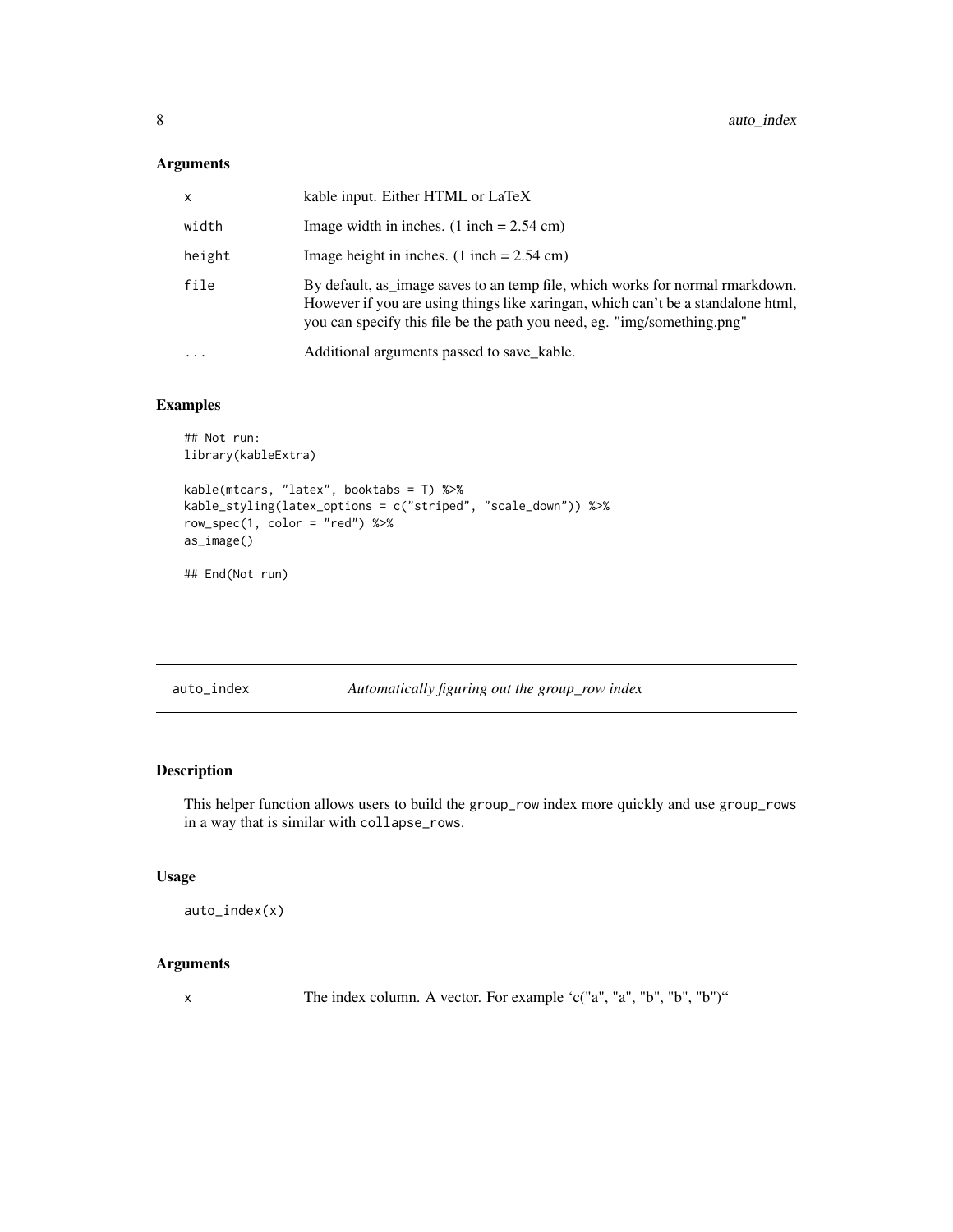<span id="page-8-0"></span>

### Description

Specify Cell format before it gets into kable

```
cell_spec(
  x,
  format,
 bold = FALSE,
  italic = FALSE,
  monospace = FALSE,
  underline = FALSE,
  strikeout = FALSE,
  color = NULL,
  background = NULL,
  align = NULL,
  font_size = NULL,
  angle = NULL,
  tooltip = NULL,
  popover = NULL,
  link = NULL,new_table = FALSE,extra_css = NULL,
  \text{escape} = \text{TRUE},
  background_as_tile = TRUE,
  latex_background_in_cell = TRUE
)
text_spec(
  x,
  format,
 bold = FALSE,
  italic = FALSE,
  monospace = FALSE,
  underline = FALSE,
  strikeout = FALSE,
  color = NULL,
  background = NULL,
  align = NULL,
  font_size = NULL,
  angle = NULL,
  tooltip = NULL,
  popover = NULL,
```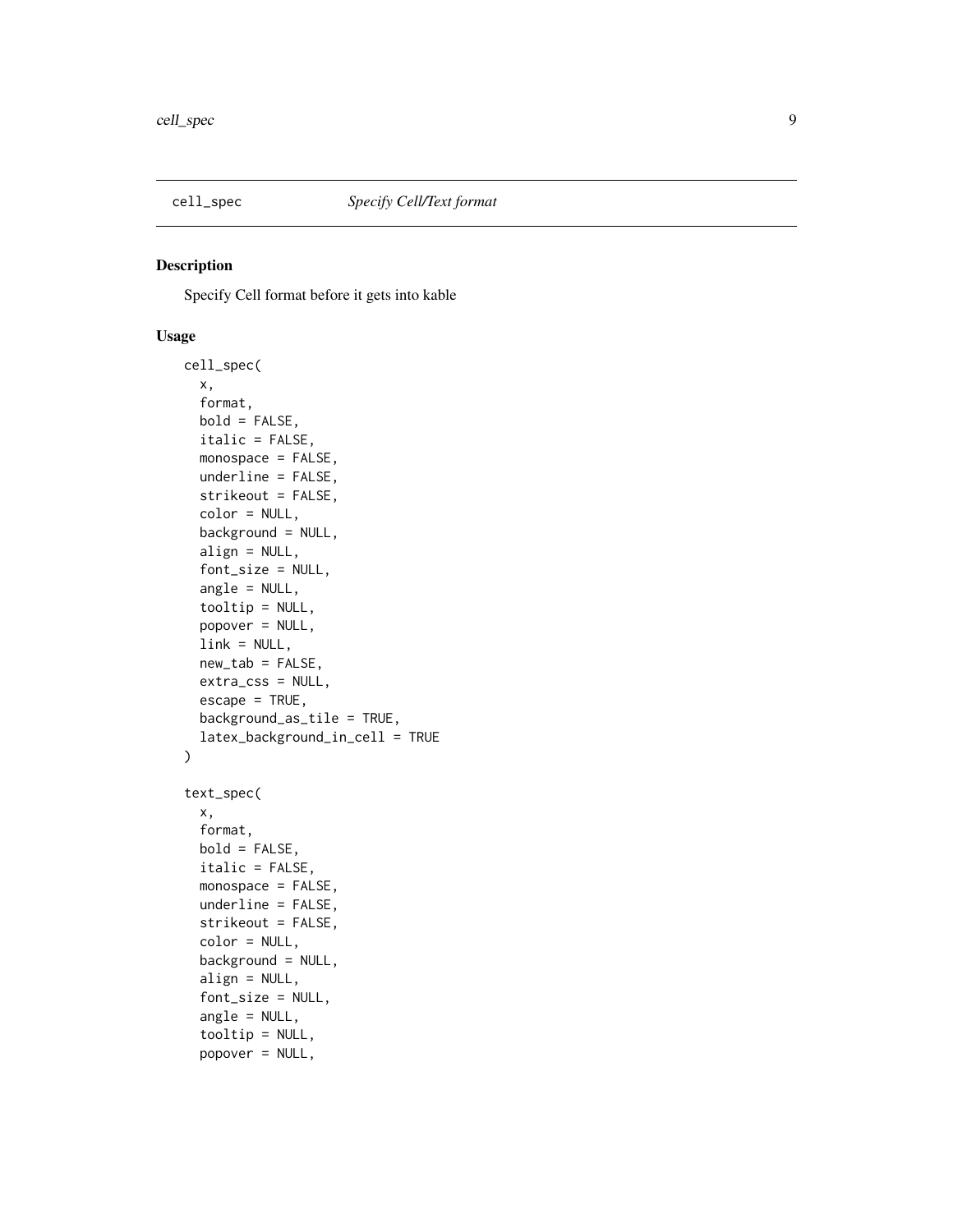```
link = NULL,new_tab = FALSE,
 extra\_css = NULL,\text{escape} = \text{TRUE},
 background_as_tile = TRUE,
  latex_background_in_cell = FALSE
\mathcal{L}
```

| X          | Things to be formated. It could be a vector of numbers or strings.                                                                                                                                                                                                                      |
|------------|-----------------------------------------------------------------------------------------------------------------------------------------------------------------------------------------------------------------------------------------------------------------------------------------|
| format     | Either "html" or "latex". It can also be set through option (knitr.table.format),<br>same as knitr:: kable().                                                                                                                                                                           |
| bold       | T/F for font bold.                                                                                                                                                                                                                                                                      |
| italic     | T/F for font italic.                                                                                                                                                                                                                                                                    |
| monospace  | T/F for font monospaced (verbatim)                                                                                                                                                                                                                                                      |
| underline  | A T/F value to control whether the text of the selected row need to be underlined                                                                                                                                                                                                       |
| strikeout  | A T/F value to control whether the text of the selected row need to be stricked<br>out.                                                                                                                                                                                                 |
| color      | A character string for text color. Here please pay attention to the differences in<br>color codes between HTML and LaTeX.                                                                                                                                                               |
| background | A character string for background color. Here please pay attention to the dif-<br>ferences in color codes between HTML and LaTeX. Also note that in HTML,<br>background defined in cell_spec won't cover the whole cell.                                                                |
| align      | A character string for cell alignment. For HTML, possible values could be 1, c,<br>r plus left, center, right, justify, initial and inherit while for LaTeX,<br>you can only choose from 1, c & r.                                                                                      |
| font_size  | A numeric input for font size. For HTML, you can also use options includ-<br>ing xx-small, x-small, small, medium, large, x-large, xx-large, smaller,<br>larger, initial and inherit.                                                                                                   |
| angle      | 0-360, degree that the text will rotate. Can be a vector.                                                                                                                                                                                                                               |
| tooltip    | A vector of strings to be displayed as tooltip. Obviously, this feature is only<br>available in HTML. Read the package vignette to see how to use bootstrap<br>tooltip css to improve the loading speed and look.                                                                       |
| popover    | Similar with tooltip but can hold more contents. The best way to build a popover<br>is through spec_popover (). If you only provide a text string, it will be used as<br>content. Note that You have to enable this bootstrap module manually. Read the<br>package vignette to see how. |
| link       | A vector of strings for url links. Can be used together with tooltip and popover.                                                                                                                                                                                                       |
| new_tab    | T/F for whether to open up the new link in new tab.                                                                                                                                                                                                                                     |
| extra_css  | Extra css text to be passed into the cell                                                                                                                                                                                                                                               |
| escape     | T/F value showing whether special characters should be escaped.                                                                                                                                                                                                                         |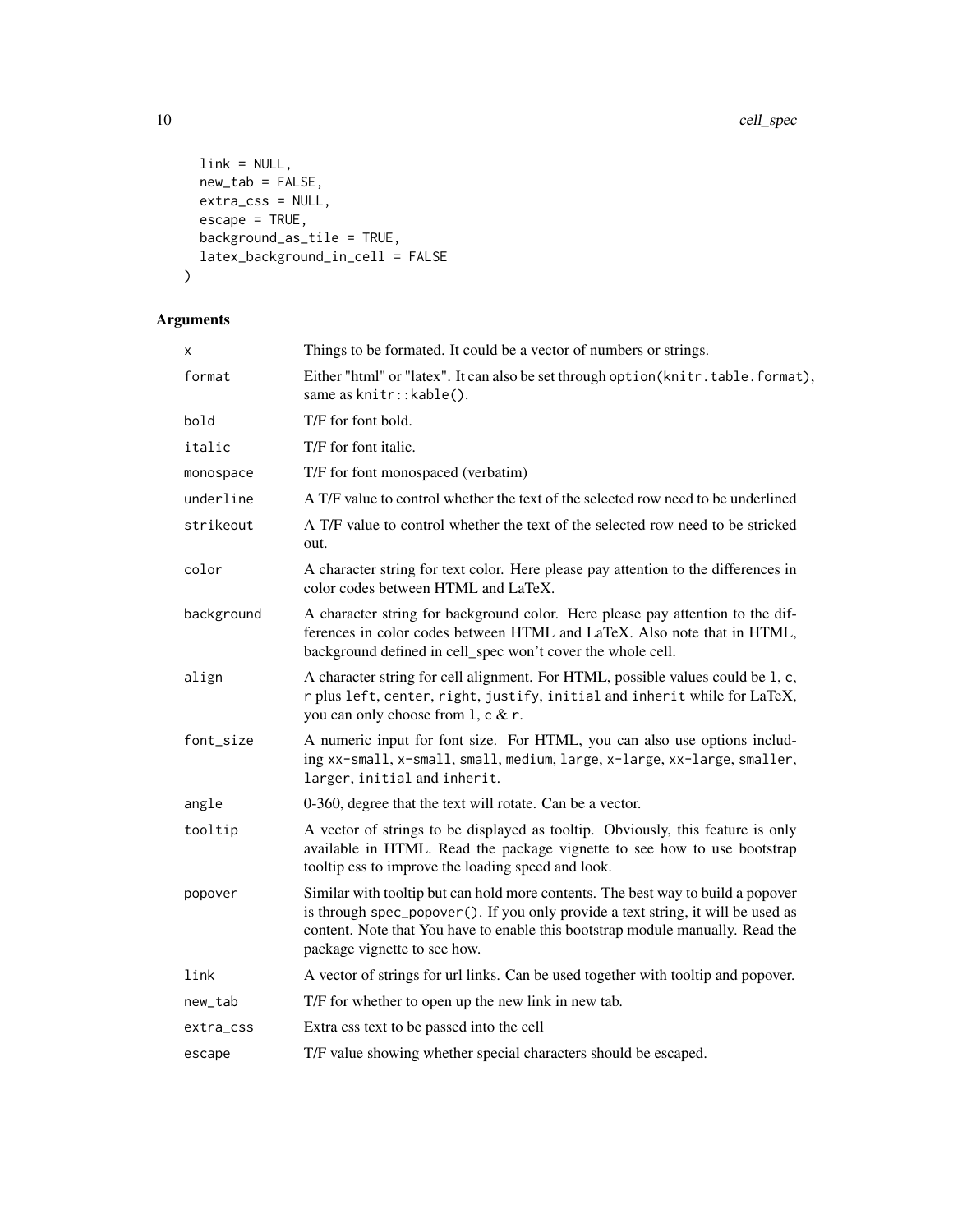### <span id="page-10-0"></span>collapse\_rows 11

background\_as\_tile T/F value indicating if you want to have round cornered tile as background in HTML. latex\_background\_in\_cell T/F value. It only takes effect in LaTeX when background provided, Default value is TRUE. If it's TRUE, the background only works in a table cell. If it's FALSE, it works outside of a table environment.

collapse\_rows *Collapse repeated rows to multirow cell*

### Description

Collapse same values in columns into multirow cells. This feature does similar things with group\_rows. However, unlike group\_rows, it analyzes existing columns, finds out rows that can be grouped together, and make them multirow cells. Note that if you want to use column\_spec to specify column styles, you should use column\_spec before collapse\_rows.

#### Usage

```
collapse_rows(
  kable_input,
  columns = NULL,
  valign = c("middle", "top", "bottom"),
  latex_hline = c("full", "major", "none", "custom", "linespace"),
  row_group_label_position = c("identity", "stack"),
  custom_latex_hline = NULL,
  row_group_label_fonts = NULL,
  headers_to_remove = NULL,
  target = NULL,col_names = TRUE,
  longtable_clean_cut = TRUE
\lambda
```

| kable_input              | Output of knitr:: kable() with format specified                                                                                                            |
|--------------------------|------------------------------------------------------------------------------------------------------------------------------------------------------------|
| columns                  | A numeric value or vector indicating in which column(s) rows need to be col-<br>lapsed.                                                                    |
| valign                   | Select from "top", "middle"(default), "bottom". The reason why "top" is not<br>default is that the multirow package on CRAN win-builder is not up to date. |
| latex_hline              | Option controlling the behavior of adding hilnes to table. Choose from full,<br>major, none, custom and linespace.                                         |
| row_group_label_position |                                                                                                                                                            |
|                          | Option controlling positions of row group labels. Choose from identity, stack.                                                                             |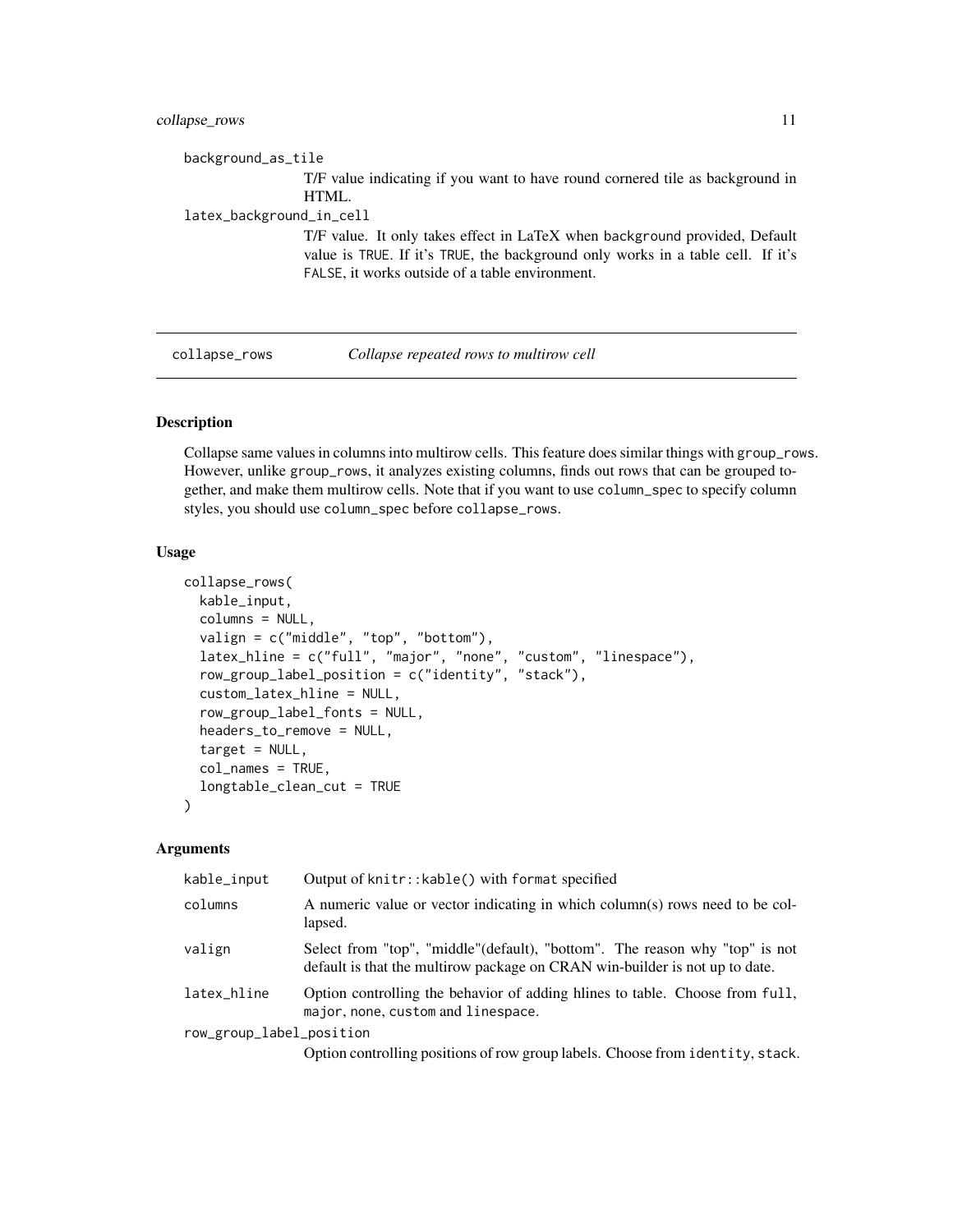<span id="page-11-0"></span>

| custom_latex_hline    |                                                                                                                                                                                                                                            |
|-----------------------|--------------------------------------------------------------------------------------------------------------------------------------------------------------------------------------------------------------------------------------------|
|                       | Numeric column positions whose collapsed rows will be separated by hlines.                                                                                                                                                                 |
| row_group_label_fonts |                                                                                                                                                                                                                                            |
|                       | A list of arguments that can be supplied to group rows function to format the<br>row group label when row_group_label_position is stack                                                                                                    |
| headers_to_remove     |                                                                                                                                                                                                                                            |
|                       | Numeric column positions where headers should be removed when they are<br>stacked.                                                                                                                                                         |
| target                | If multiple columns are selected to do collapsing and a target column is spec-<br>ified, this target column will be used to collapse other columns based on the<br>groups of this target column.                                           |
| col_names             | T/F. A LaTeX specific option. If you set col. names be NULL in your kable call,<br>you need to set this option false to let everything work properly.                                                                                      |
| longtable_clean_cut   |                                                                                                                                                                                                                                            |
|                       | T/F with default T. Multirow cell sometimes are displayed incorrectly around<br>pagebreak. This option forces groups to cut before the end of a page. If you<br>have a group that is longer than 1 page, you need to turn off this option. |

### Examples

```
## Not run:
dt <- data.frame(a = c(1, 1, 2, 2), b = c("a", "a", "a", "b"))
x <- knitr::kable(dt, "html")
collapse_rows(x)
## End(Not run)
```
column\_spec *Specify the look of the selected column*

### Description

This function allows users to select a column and then specify its look.

```
column_spec(
 kable_input,
 column,
 width = NULL,
 bold = FALSE,italic = FALSE,
 monospace = FALSE,
 underline = FALSE,
  strikeout = FALSE,
 color = NULL,
```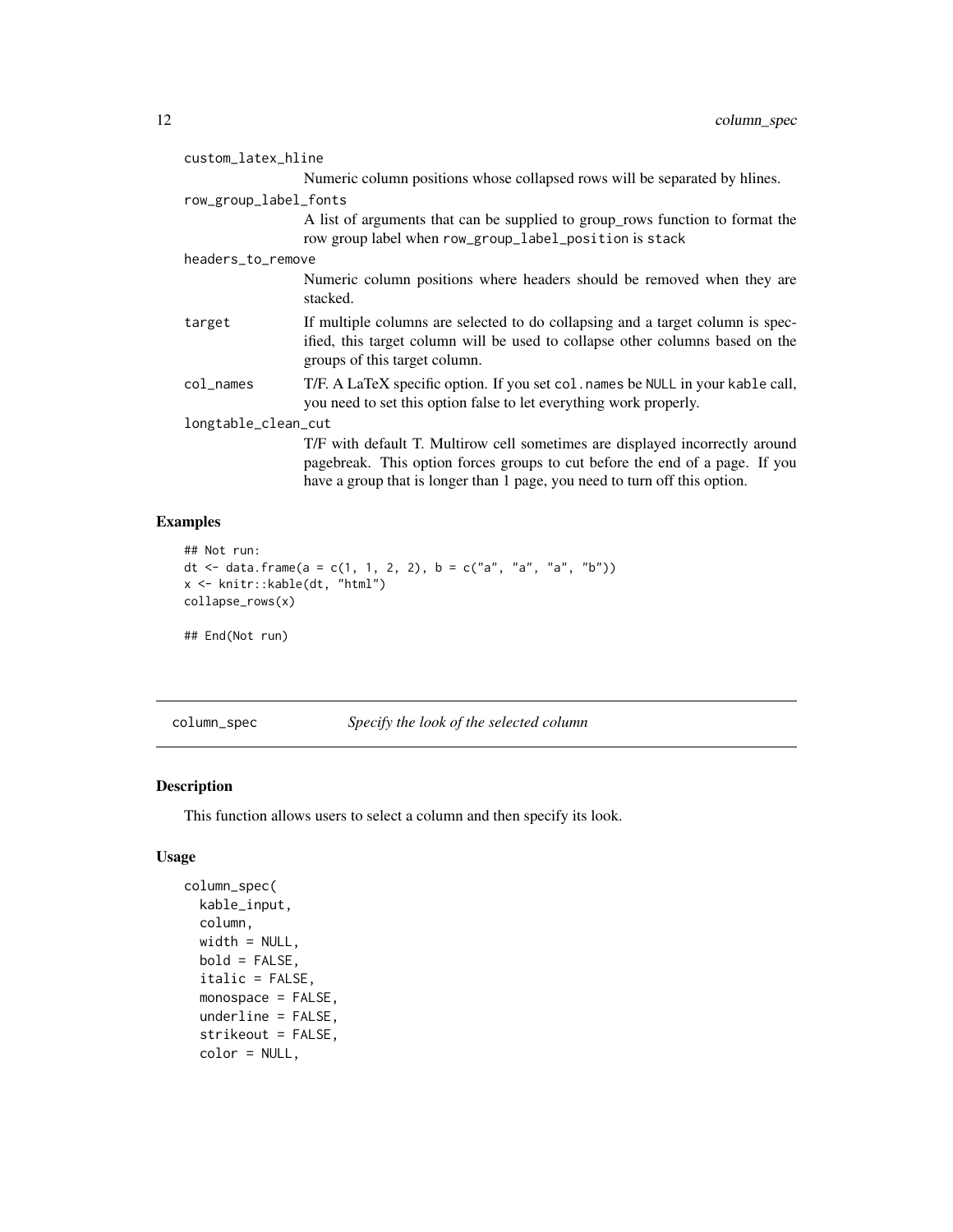### column\_spec 13

```
background = NULL,
border_left = FALSE,
border_right = FALSE,
width_min = NULL,
width_max = NULL,
extra_css = NULL,
include_thead = FALSE,
latex_column_spec = NULL,
latex_valign = "p",
link = NULL,
new_table = TRUE,tooltip = NULL,
popover = NULL,
image = NULL
```
### Arguments

 $\mathcal{L}$ 

| kable_input  | Output of knitr:: kable() with format specified                                                                                                                                                                                                   |
|--------------|---------------------------------------------------------------------------------------------------------------------------------------------------------------------------------------------------------------------------------------------------|
| column       | A numeric value or vector indicating which column(s) to be selected.                                                                                                                                                                              |
| width        | A character string telling HTML & LaTeX how wide the column needs to be,<br>e.g. "10cm", "3in" or "30em".                                                                                                                                         |
| bold         | T/F value or vector to control whether the text of the selected column need to be<br>bolded.                                                                                                                                                      |
| italic       | T/F value or vector to control whether the text of the selected column need to be<br>emphasized.                                                                                                                                                  |
| monospace    | T/F value or vector to control whether the text of the selected column need to be<br>monospaced (verbatim)                                                                                                                                        |
| underline    | T/F value or vector to control whether the text of the selected row need to be<br>underlined                                                                                                                                                      |
| strikeout    | T/F value or vector to control whether the text of the selected row need to be<br>striked out.                                                                                                                                                    |
| color        | A character string or vector for column text color. Here please pay attention to<br>the differences in color codes between HTML and LaTeX.                                                                                                        |
| background   | A character string or vector for column background color. Here please pay at-<br>tention to the differences in color codes between HTML and LaTeX.                                                                                                |
| border_left  | A logical variable indicating whether there should be a border line on the left of<br>the selected column. In HTML, you can also pass in a character string for the<br>CSS of the border line                                                     |
| border_right | A logical variable indicating whether there should be a border line on the right<br>of the selected column. In HTML, you can also pass in a character string for the<br>CSS of the border line                                                    |
| width_min    | Only for HTML table. Normal column width will automatically collapse when<br>the window cannot hold enough contents. With this width_min, you can set up<br>a column with a width that won't collapse even when the window is not wide<br>enough. |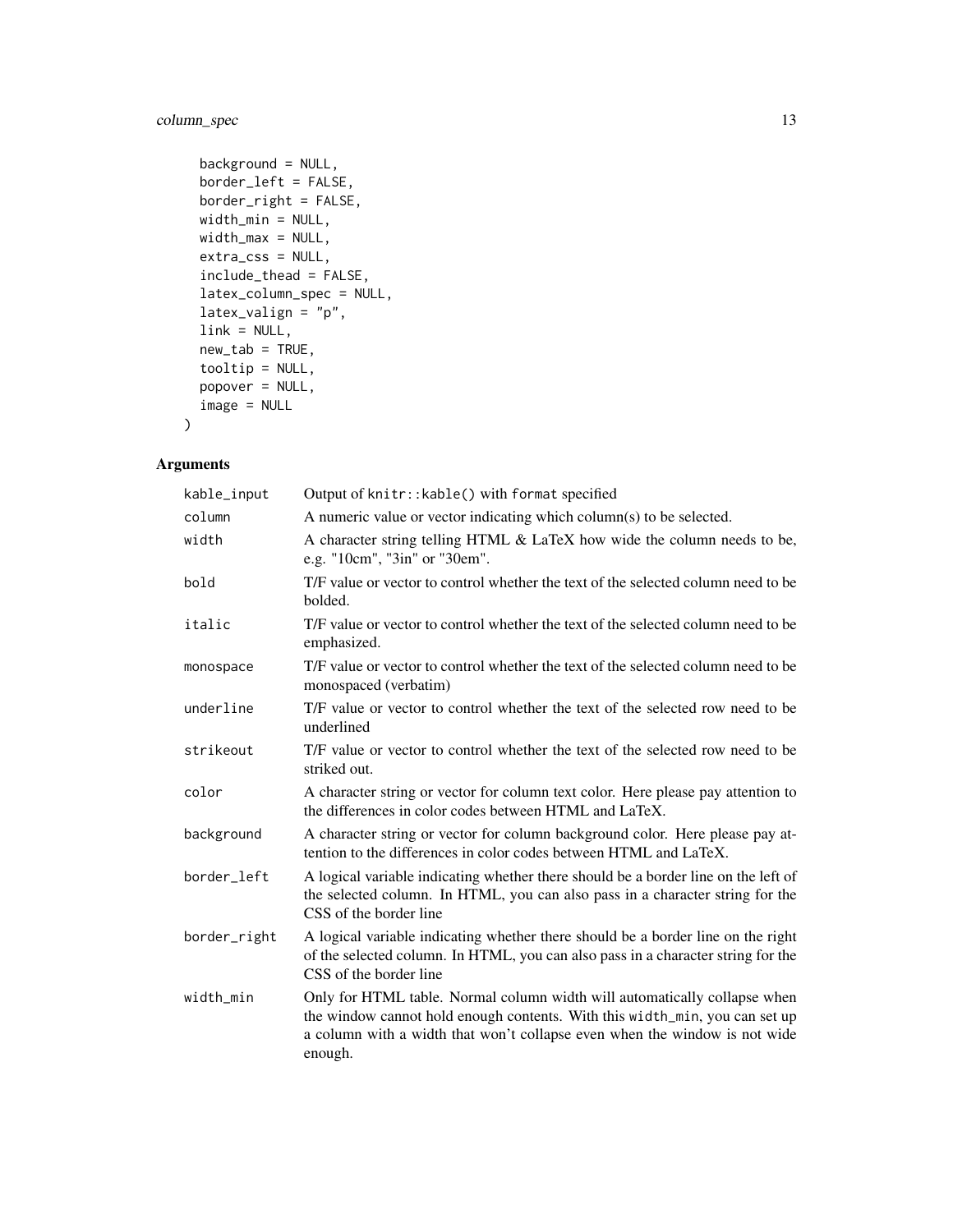<span id="page-13-0"></span>

| width_max         | Only for HTML table. width_max defines the maximum width of table columns.                                                                                                                                                                                                             |
|-------------------|----------------------------------------------------------------------------------------------------------------------------------------------------------------------------------------------------------------------------------------------------------------------------------------|
| extra_css         | A vector of extra css text to be passed into the cells of the column.                                                                                                                                                                                                                  |
| include_thead     | T/F. A HTML only feature to contoll whether the header row will be manipu-<br>lated. Default is FALSE.                                                                                                                                                                                 |
| latex_column_spec |                                                                                                                                                                                                                                                                                        |
|                   | Only for LaTeX tables. Code to replace the column specification. If not NULL,<br>will override all other arguments.                                                                                                                                                                    |
| latex_valign      | vertical alignment. Only works when you specified column width. Choose<br>among p, m, b.                                                                                                                                                                                               |
| link              | A vector of strings for url links.                                                                                                                                                                                                                                                     |
| new_tab           | T/F for whether to open up the new link in new tab                                                                                                                                                                                                                                     |
| tooltip           | A vector of strings to be displayed as tooltip. Obviously, this feature is only<br>available in HTML. Read the package vignette to see how to use bootstrap<br>tooltip css to improve the loading speed and look.                                                                      |
| popover           | Similar with tooltip but can hold more contents. The best way to build a popover<br>is through spec_popover(). If you only provide a text string, it will be used as<br>content. Note that You have to enable this bootstrap module manually. Read the<br>package vignette to see how. |
| image             | Vector of image paths.                                                                                                                                                                                                                                                                 |

#### Details

Use latex\_column\_spec in a LaTeX table to change or customize the column specification. Because of the way it is handled internally, any backslashes must be escaped.

### Examples

```
## Not run:
x <- knitr::kable(head(mtcars), "html")
column\_spec(x, 1:2, width = "20em", bold = TRUE, italic = TRUE)x <- knitr::kable(head(mtcars), "latex", booktabs = TRUE)
column_spec(x, 1, latex_column_spec = ">{\\\\color{red}}c")
```
## End(Not run)

footnote *Add footnote (new)*

### Description

footnote provides a more flexible way to add footnote. You can add mutiple sets of footnote using differeny notation system. It is also possible to specify footnote section header one by one and print footnotes as a chunk of texts.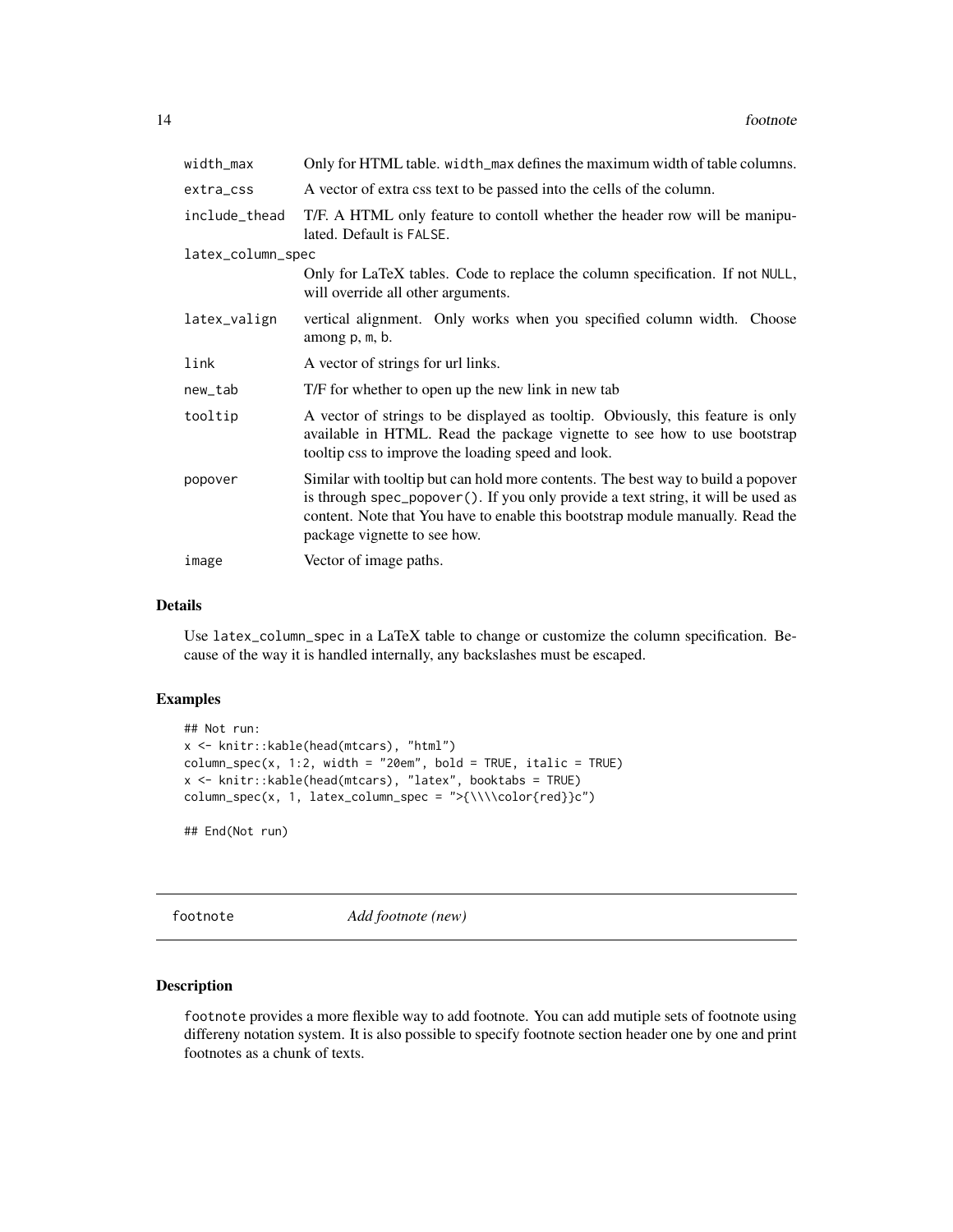#### footnote the state of the state of the state of the state of the state of the state of the state of the state of the state of the state of the state of the state of the state of the state of the state of the state of the s

### Usage

```
footnote(
 kable_input,
  general = NULL,
 number = NULL,
  alphabet = NULL,
  symbol = NULL,
  footnote_order = c("general", "number", "alphabet", "symbol"),
  footnote_as_chunk = FALSE,
  escape = TRUE,
  threeparttable = FALSE,
  fixed_small_size = FALSE,
  general_title = "Note: ",
 number_title = "",
  alphabet_title = "",
  symbol_title = "",
  title_format = "italic",
  symbol_manual = NULL
\mathcal{L}
```

| kable_input       | HTML or LaTeX table generated by knitr:: kable                                                                                                                                                                                          |  |
|-------------------|-----------------------------------------------------------------------------------------------------------------------------------------------------------------------------------------------------------------------------------------|--|
| general           | Text for general footnote comments. Footnotes in this section won't be labeled<br>with any notations                                                                                                                                    |  |
| number            | A vector of footnote texts. Footnotes here will be numbered. There is no upper<br>cap for the number of footnotes here                                                                                                                  |  |
| alphabet          | A vector of footnote texts, Footnotes here will be labeled with abc. The vector<br>here should not have more than 26 elements.                                                                                                          |  |
| symbol            | A vector of footnote texts, Footnotes here will be labeled with special symbols.<br>The vector here should not have more than 20 elements.                                                                                              |  |
|                   | footnote_order The order of how to arrange general, number, alphabet and symbol.                                                                                                                                                        |  |
| footnote_as_chunk |                                                                                                                                                                                                                                         |  |
|                   | T/F value. Default is FALSE. It controls whether the footnotes should be printed<br>in a chunk (without line break).                                                                                                                    |  |
| escape            | T/F value. It controls whether the contents and titles should be escaped against<br>HTML or LaTeX. Default is TRUE.                                                                                                                     |  |
|                   | threeparttable T/F value for whether to use LaTeX package threeparttable. Threeparttable will<br>force the width of caption and footnotes be the width of the original table. It's<br>useful when you have long paragraph of footnotes. |  |
| fixed_small_size  |                                                                                                                                                                                                                                         |  |
|                   | T/F When you want to keep the footnote small after specifying large font size<br>with the kable_styling() (e.g. ideal font for headers and table content with small<br>font in footnotes).                                              |  |
| general_title     | Section header for general footnotes. Default is "Note: ".                                                                                                                                                                              |  |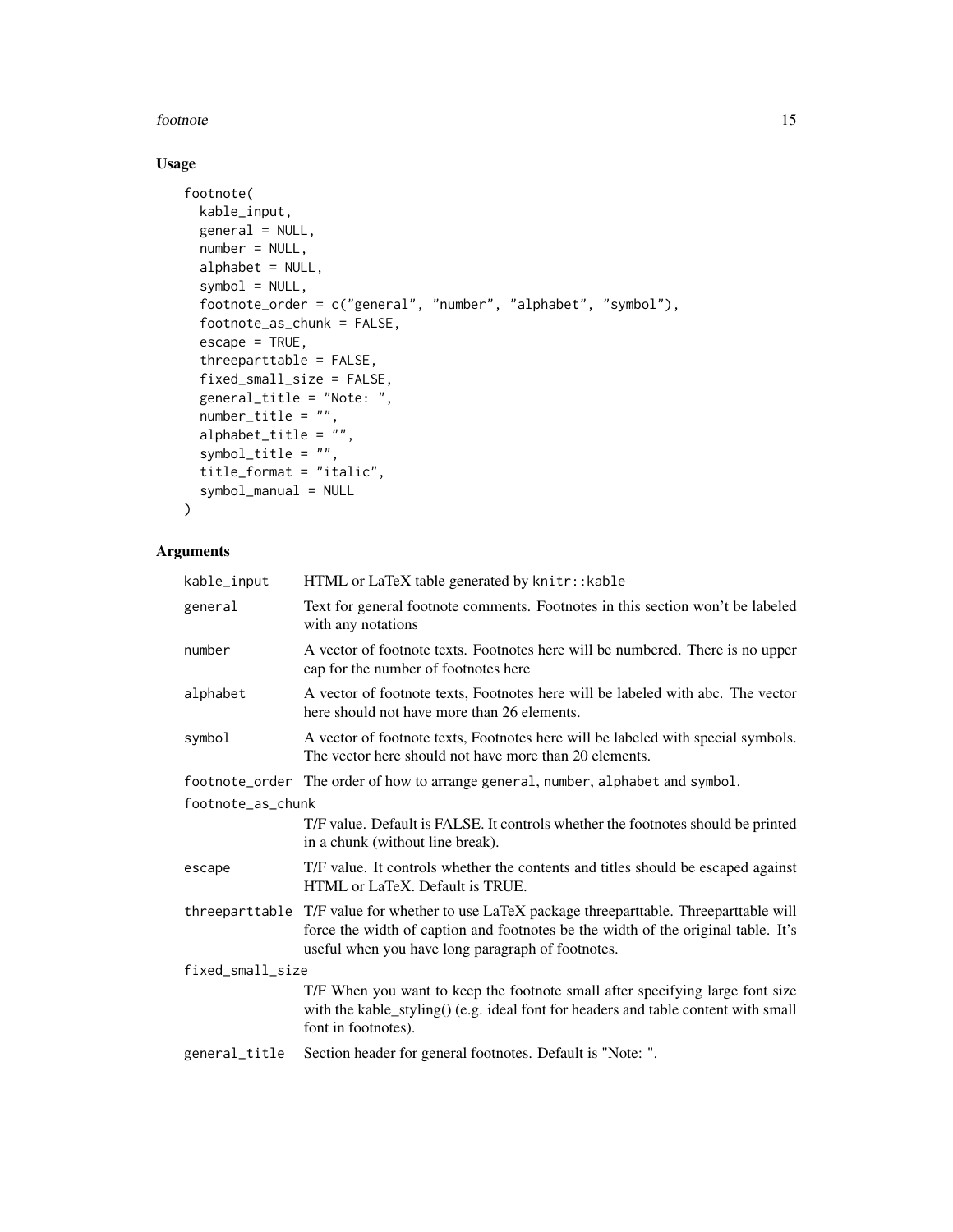<span id="page-15-0"></span>

| number_title  | Section header for number footnotes. Default is "".                                                                                   |
|---------------|---------------------------------------------------------------------------------------------------------------------------------------|
|               | alphabet_title Section header for alphabet footnotes. Default is "".                                                                  |
| symbol_title  | Section header for symbol footnotes. Default is "".                                                                                   |
| title_format  | Choose from "italic" (default), "bold" and "underline". Multiple options are pos-<br>sible.                                           |
| symbol_manual | User can manually supply a vector of either html or latex symbols. For example,<br>symbol_manual = $c('*/', '\\ldag', '\\l\\ddag').'$ |

### Examples

```
## Not run:
dt <- mtcars[1:5, 1:5]
footnote(knitr::kable(dt, "html"), alphabet = c("Note a", "Note b"))
## End(Not run)
```
footnote\_marker\_number

*Footnote marker*

### Description

Put footnote mark in superscription in table. Unless you are using it in the caption of kable, you will need to put escape = F in kable (similar with cell\_spec). Again, similar with cell\_spec, the format option here can read default value from global option knitr.table.format.

### Usage

```
footnote_marker_number(x, format, double_escape = FALSE)
footnote_marker_alphabet(x, format, double_escape = FALSE)
footnote_marker_symbol(x, format, double_escape = FALSE)
```

| <b>X</b>      | a number. For example, for footnote_marker_alphabet(2) will return "b" in<br>HTML.                                                                                                     |
|---------------|----------------------------------------------------------------------------------------------------------------------------------------------------------------------------------------|
| format        | Either html or latex. All functions here can read default value from global<br>option knitr.table.format.                                                                              |
| double_escape | T/F if output is in LaTeX, whether it should be double escaped. If you are using<br>footnote_marker in group_rows' labeling row or add_header_above, you need to set this to be TRUE'. |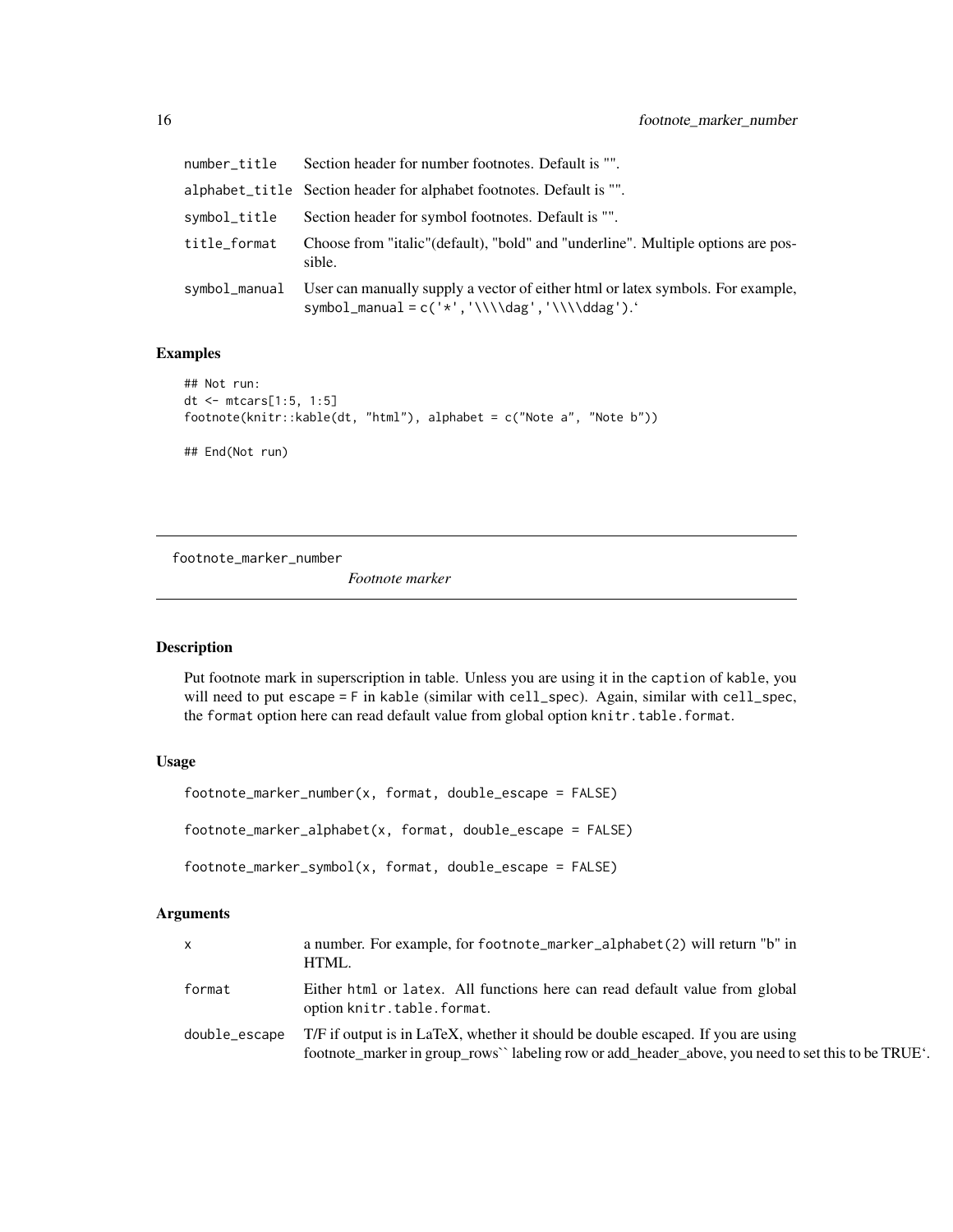### <span id="page-16-0"></span>graphics\_helpers 17

### Examples

```
## Not run:
dt <- mtcars[1:5, 1:5]
colnames(dt)[1] <- paste0("mpg", footnote_marker_alphabet(2, "html"))
rownames(dt)[2] <- paste0(rownames(dt)[2], footnote_marker_alphabet(1, "html"))
footnote(knitr::kable(dt, "html"), alphabet = c("Note a", "Note b"))
## End(Not run)
```
graphics\_helpers *Helper functions to use various graphics devices*

### **Description**

These helper functions generalize the use of strings (e.g., "svg", "pdf") or graphic device functions (e.g., grDevices::svg, grDevices::pdf) for in-table plots.

### Usage

graphics\_dev(filename, width, height, res, ..., dev)

is\_svg(dev)

dev\_chr(dev)

#### Arguments

| filename      | Passed through to the graphics device.                                                 |
|---------------|----------------------------------------------------------------------------------------|
| width, height | Plot dimensions in pixels.                                                             |
| res           | The resolution of the plot; default is 300.                                            |
| $\cdot$       | extra parameters passing to the graphics-device function.                              |
| dev           | Character (e.g., "svg", "pdf") or function (e.g., grDevices: : svg, grDevices: : pdf). |

#### Details

• graphics\_dev generalizes the use of 'res' and plot dimensions across graphic devices. Rasterbased devices (e.g., 'png', 'jpeg', 'tiff', 'bmp') tend to use 'res' and the width/height units default to pixels. All other devices (e.g., 'pdf', 'svg') tend to use inches as the default units for width/height, and error when 'res' is provided.

The current heuristic is the look for the 'res' argument in the function's formals; if that is present, then it is assumed that the default units are in pixels, so 'width', 'height', and 'res' are passed through unmodified. If 'res' is not present, then 'width' and 'height' are converted from pixels to inches, and 'res' is not passed to the function

Another purpose of this function is to generalize the different graphic functions' use of 'file=' versus 'filename='.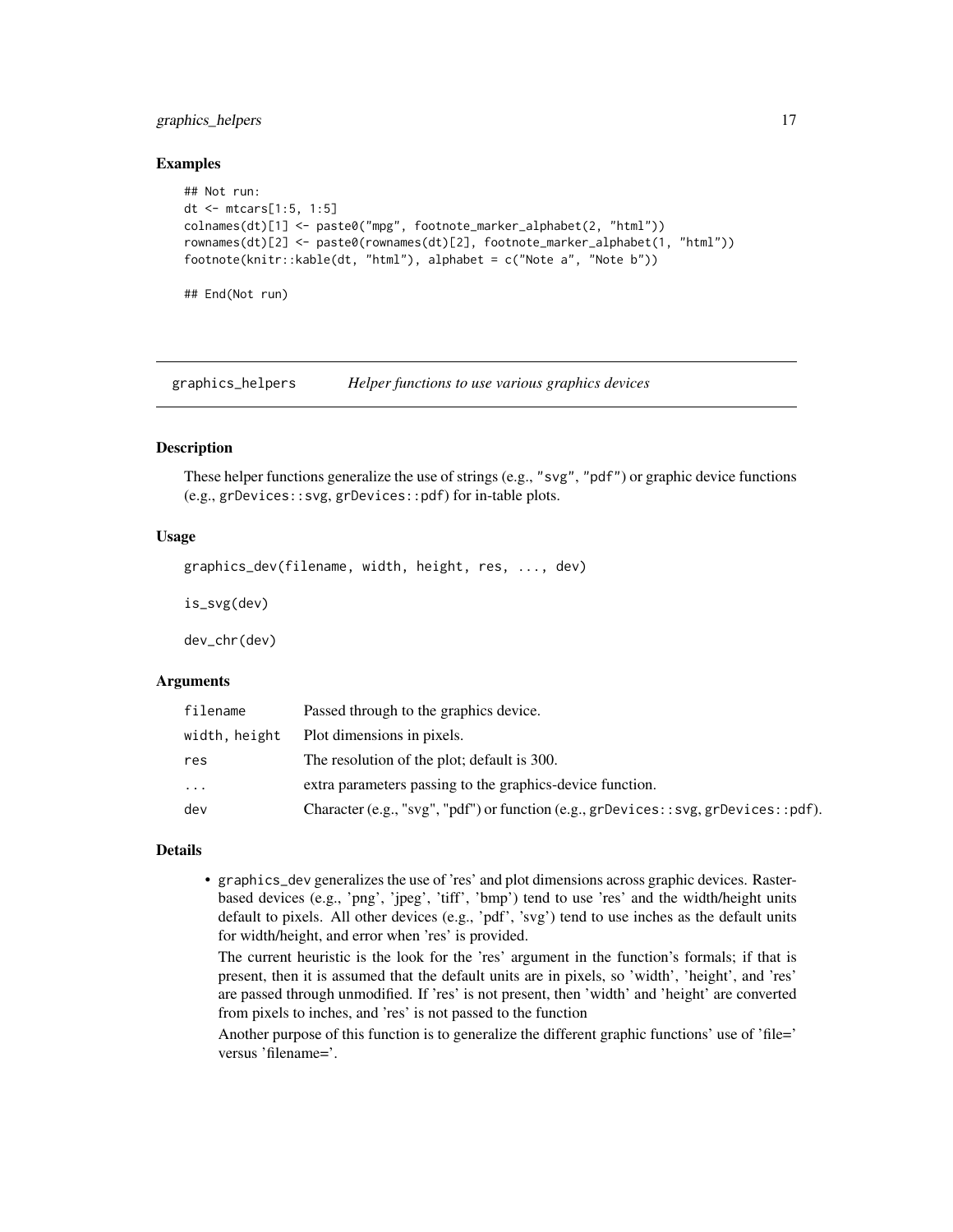- <span id="page-17-0"></span>• is\_svg determines if the plot device is svg-like, typically one of "svg", grDevices::svg, or svglite::svglite'
- dev\_chr determines the filename extension for the applicable plot function; when dev is a string, then it is returned unchanged; when dev is a function, the formals of the function are checked for clues (i.e., default value of a file= argument)

### Value

'graphics\_dev': nothing, a plot device is opened

'is\_svg': logical

dev\_chr: character

#### Functions

- graphics\_dev: Generalize 'res' and 'filename across dev functions
- is\_svg: Determine if plot device is svg-like
- dev\_chr: Determine filename extension

group\_rows *Put a few rows of a table into one category*

### Description

Group a few rows in a table together under a label.

```
group_rows(
 kable_input,
  group_label = NULL,
  start_row = NULL,
  end_row = NULL,
  index = NULL,label_row_css = "border-bottom: 1px solid;",
  lates\_gap\_space = "0.3em",\text{escape} = \text{TRUE},
  latex_align = "l",
  latex_wrap_text = FALSE,
  colnum = NULL,
 bold = TRUE,italic = FALSE,
  hline_before = FALSE,
 hline_after = FALSE,
  extra_latex_after = NULL,
  indent = TRUE,monospace = FALSE,
```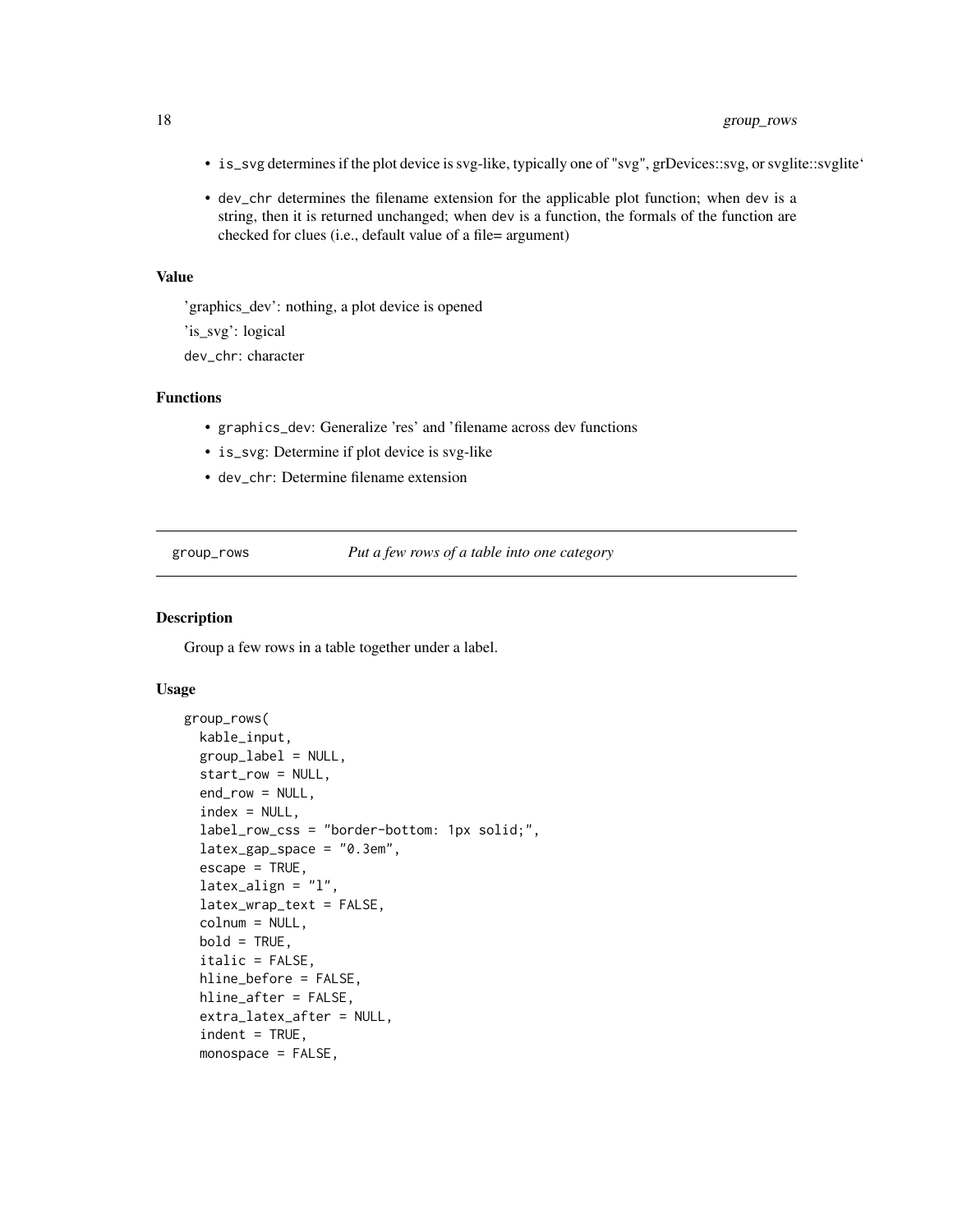```
underline = FALSE,
  strikeout = FALSE,
 color = NULL,
 background = NULL
\mathcal{L}pack_rows(
 kable_input,
  group_label = NULL,
  start_row = NULL,
  end_row = NULL,
  index = NULL,label_row_css = "border-bottom: 1px solid;",
  lates\_gap\_space = "0.3em",escape = TRUE,
  latex_align = "l",
  latex_wrap_text = FALSE,
  colnum = NULL,
 bold = TRUE,italic = FALSE,
 hline_before = FALSE,
 hline_after = FALSE,
  extra_latex_after = NULL,
  indent = TRUE,monospace = FALSE,
 underline = FALSE,
  strikeout = FALSE,
  color = NULL,
 background = NULL
\mathcal{L}
```

| A character string for the name of the group<br>the counting excludes header rows and other group labeling rows<br>A numeric value that tells the function in which row the group ends.<br>A named vector providing the index for robust row-grouping tasks. Basically,<br>you can use it in the same way as add_header_above().<br>A character string for any customized css used for the labeling row. By default,<br>the labeling row will have a solid black line underneath. Only useful for HTML<br>documents.<br>latex_gap_space<br>A character value telling LaTeX how large the gap between the previous row<br>and the group labeling row. Only useful for LaTeX documents.<br>A T/F value showing whether special characters should be escaped. | kable_input   | Output of knitr:: kable() with format specified                                  |  |
|------------------------------------------------------------------------------------------------------------------------------------------------------------------------------------------------------------------------------------------------------------------------------------------------------------------------------------------------------------------------------------------------------------------------------------------------------------------------------------------------------------------------------------------------------------------------------------------------------------------------------------------------------------------------------------------------------------------------------------------------------------|---------------|----------------------------------------------------------------------------------|--|
|                                                                                                                                                                                                                                                                                                                                                                                                                                                                                                                                                                                                                                                                                                                                                            | group_label   |                                                                                  |  |
|                                                                                                                                                                                                                                                                                                                                                                                                                                                                                                                                                                                                                                                                                                                                                            | start_row     | A numeric value that tells the function in which row the group starts. Note that |  |
|                                                                                                                                                                                                                                                                                                                                                                                                                                                                                                                                                                                                                                                                                                                                                            | end_row       |                                                                                  |  |
|                                                                                                                                                                                                                                                                                                                                                                                                                                                                                                                                                                                                                                                                                                                                                            | index         |                                                                                  |  |
|                                                                                                                                                                                                                                                                                                                                                                                                                                                                                                                                                                                                                                                                                                                                                            | label_row_css |                                                                                  |  |
|                                                                                                                                                                                                                                                                                                                                                                                                                                                                                                                                                                                                                                                                                                                                                            |               |                                                                                  |  |
|                                                                                                                                                                                                                                                                                                                                                                                                                                                                                                                                                                                                                                                                                                                                                            |               |                                                                                  |  |
|                                                                                                                                                                                                                                                                                                                                                                                                                                                                                                                                                                                                                                                                                                                                                            | escape        |                                                                                  |  |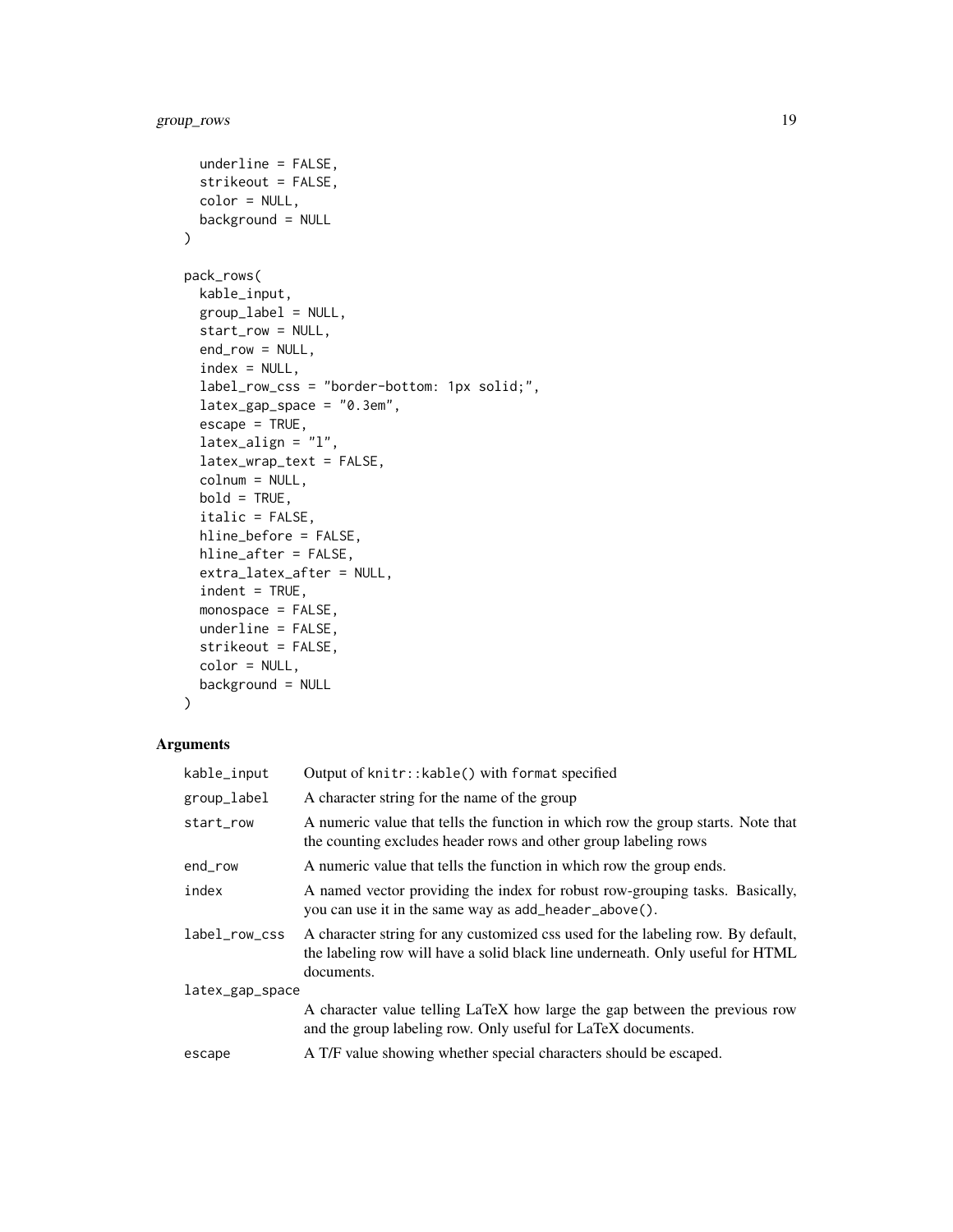<span id="page-19-0"></span>

| latex_align       | Adjust justification of group_label in latex only. Value should be "c" for centered<br>on row, "r" for right justification, or "l" for left justification. Default Value is "l"<br>If using html, the alignment can be set by using the label_row_css parameter. |
|-------------------|------------------------------------------------------------------------------------------------------------------------------------------------------------------------------------------------------------------------------------------------------------------|
| latex_wrap_text   |                                                                                                                                                                                                                                                                  |
|                   | T/F for wrapping long text. Default is off. Whenever it is turned on, the table<br>will take up the entire line. It's recommended to use this with full_width in<br>kable_styling.                                                                               |
| colnum            | A numeric that determines how many columns the text should span. The default<br>setting will have the text span the entire length.                                                                                                                               |
| bold              | A T/F value to control whether the text should be bolded.                                                                                                                                                                                                        |
| italic            | A T/F value to control whether the text should to be emphasized.                                                                                                                                                                                                 |
| hline_before      | A T/F value that addes a horizontal line before the group_row label. Default<br>value is False.                                                                                                                                                                  |
| hline_after       | A replicate of hline. after in xtable. It addes a hline after the row                                                                                                                                                                                            |
| extra_latex_after |                                                                                                                                                                                                                                                                  |
|                   | Extra LaTeX text to be added after the row.                                                                                                                                                                                                                      |
| indent            | A T/F value to control whether list items are indented.                                                                                                                                                                                                          |
| monospace         | T/F value to control whether the text of the selected column need to be monospaced<br>(verbatim)                                                                                                                                                                 |
| underline         | T/F value to control whether the text of the selected row need to be underlined                                                                                                                                                                                  |
| strikeout         | T/F value to control whether the text of the selected row need to be striked out.                                                                                                                                                                                |
| color             | A character string for column text color. Here please pay attention to the differ-<br>ences in color codes between HTML and LaTeX.                                                                                                                               |
| background        | A character string for column background color. Here please pay attention to<br>the differences in color codes between HTML and LaTeX.                                                                                                                           |

### Examples

```
## Not run:
x <- knitr::kable(head(mtcars), "html")
# Put Row 2 to Row 5 into a Group and label it as "Group A"
pack_rows(x, "Group A", 2, 5)
```
## End(Not run)

header\_separate *Separate table headers and add additional header rows based on grouping*

### Description

When you create a summary table for either model or basic summary stats in R, you usually end up having column names in the form of "a\_mean", "a\_sd", "b\_mean" and "b\_sd". This function streamlines the process of renaming these column names and adding extra header rows using add\_header\_above.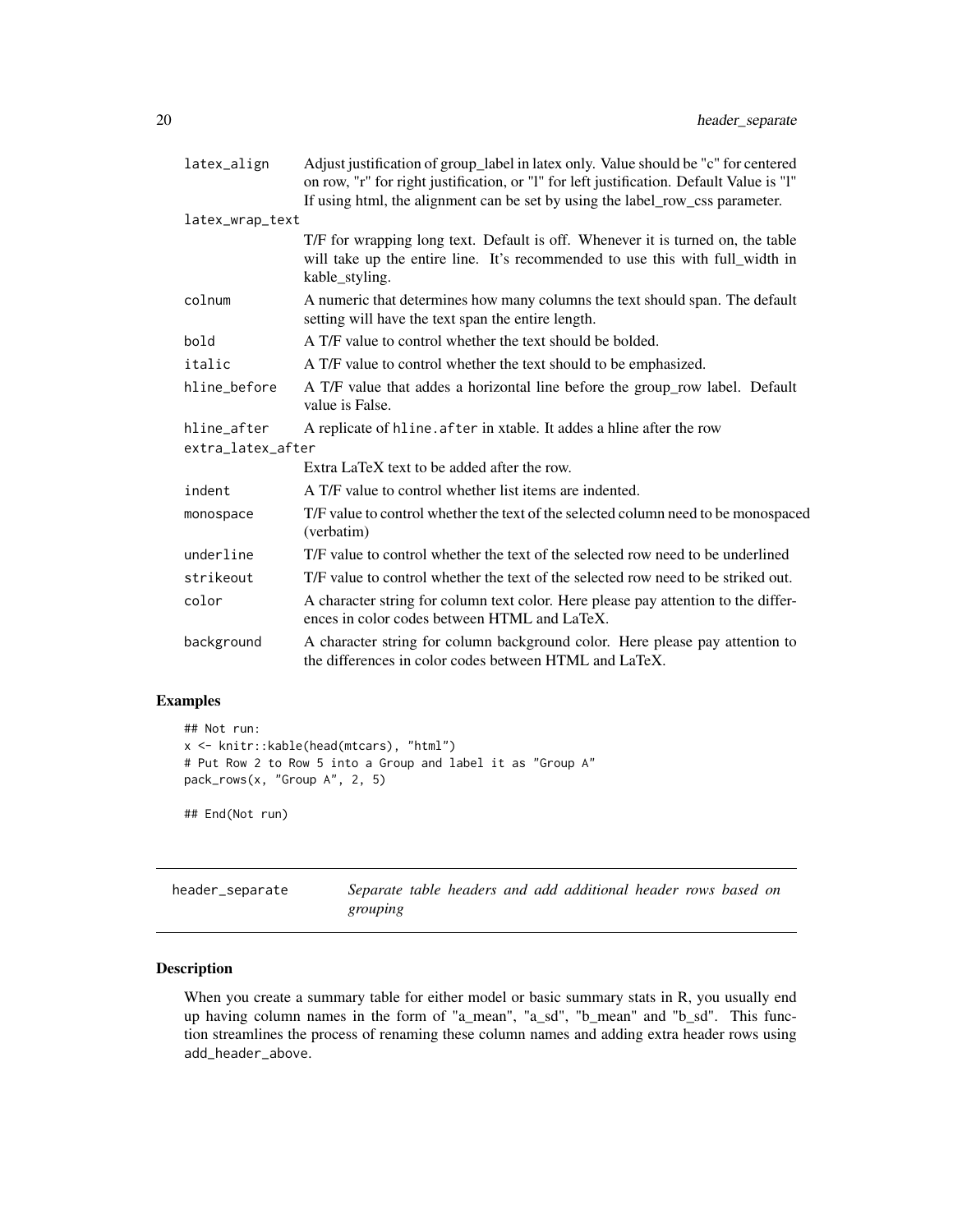### <span id="page-20-0"></span>Usage

```
header_separate(kable_input, sep = "[^[:alnum:]]+")
```
### Arguments

| kable_input | Output of knitr:: kable() with format specified                               |
|-------------|-------------------------------------------------------------------------------|
| sep         | A regular expression separator between groups. The default value is a regular |
|             | expression that matches any sequence of non-alphanumeric values.              |

html\_dependency\_bsTable

*HTML dependency for Twitter bootstrap (table only)*

### Description

HTML dependency for Twitter bootstrap (table only)

### Usage

html\_dependency\_bsTable()

html\_dependency\_kePrint

*HTML dependency for js script to enable bootstrap tooltip and popup message*

### Description

HTML dependency for js script to enable bootstrap tooltip and popup message

### Usage

```
html_dependency_kePrint()
```
html\_dependency\_lightable

*HTML dependency for lightable*

### Description

HTML dependency for lightable

### Usage

html\_dependency\_lightable()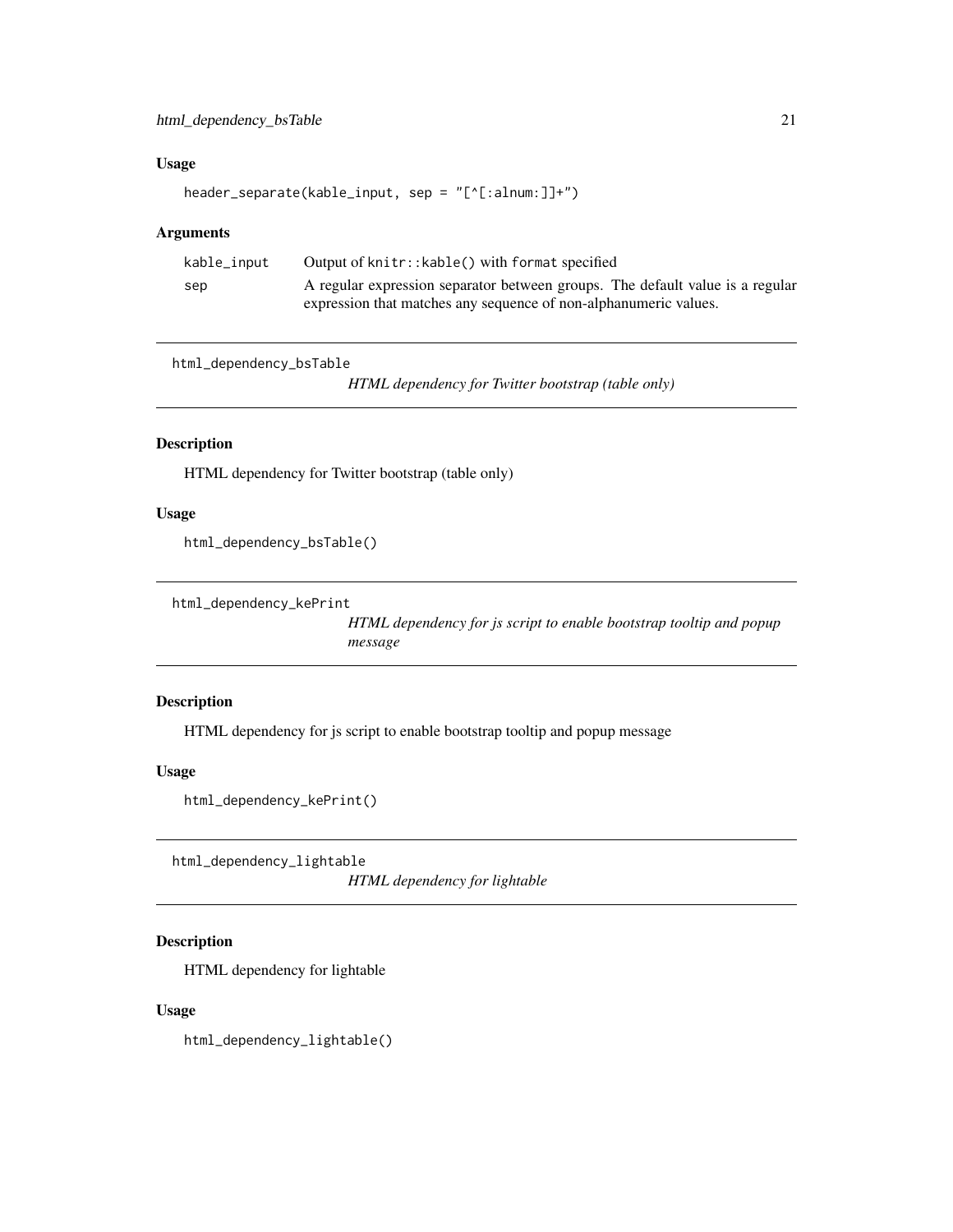<span id="page-21-0"></span>kableExtra\_latex\_packages

*LaTeX Packages*

### Description

This function shows all LaTeX packages that is supposed to be loaded for this package in a rmarkdown yaml format.

### Usage

kableExtra\_latex\_packages()

kable\_as\_image *Deprecated*

### Description

deprecated

### Usage

```
kable_as_image(
 kable_input,
  filename = NULL,
  file_format = "png",
  latex_header_includes = NULL,
  keep_pdf = FALSE,
  density = 300,
 keep_tex = FALSE
)
```

| kable_input           | Raw LaTeX code to generate a table. It doesn't have to came from kable or<br>kableExtra.                                                                                                                                                                                                                          |
|-----------------------|-------------------------------------------------------------------------------------------------------------------------------------------------------------------------------------------------------------------------------------------------------------------------------------------------------------------|
| filename              | Character String. If specified, the image will be saved under the specified (path<br>$\&$ ) name. You don't need to put file format like ".png" here.                                                                                                                                                             |
| file_format           | Character String to specify image format, such as png, jpeg, gif, tiff, etc.<br>Default is png.                                                                                                                                                                                                                   |
| latex_header_includes |                                                                                                                                                                                                                                                                                                                   |
|                       | A character vector of extra LaTeX header stuff. Each element is a row. You can<br>have things like c("\\\\usepackage{threeparttable}", "\\\\usepackage{icons}")<br>You could probably add your language package here if you use non-English text<br>in your table, such as <i>\\\\usepackage[magyar]{babel}</i> . |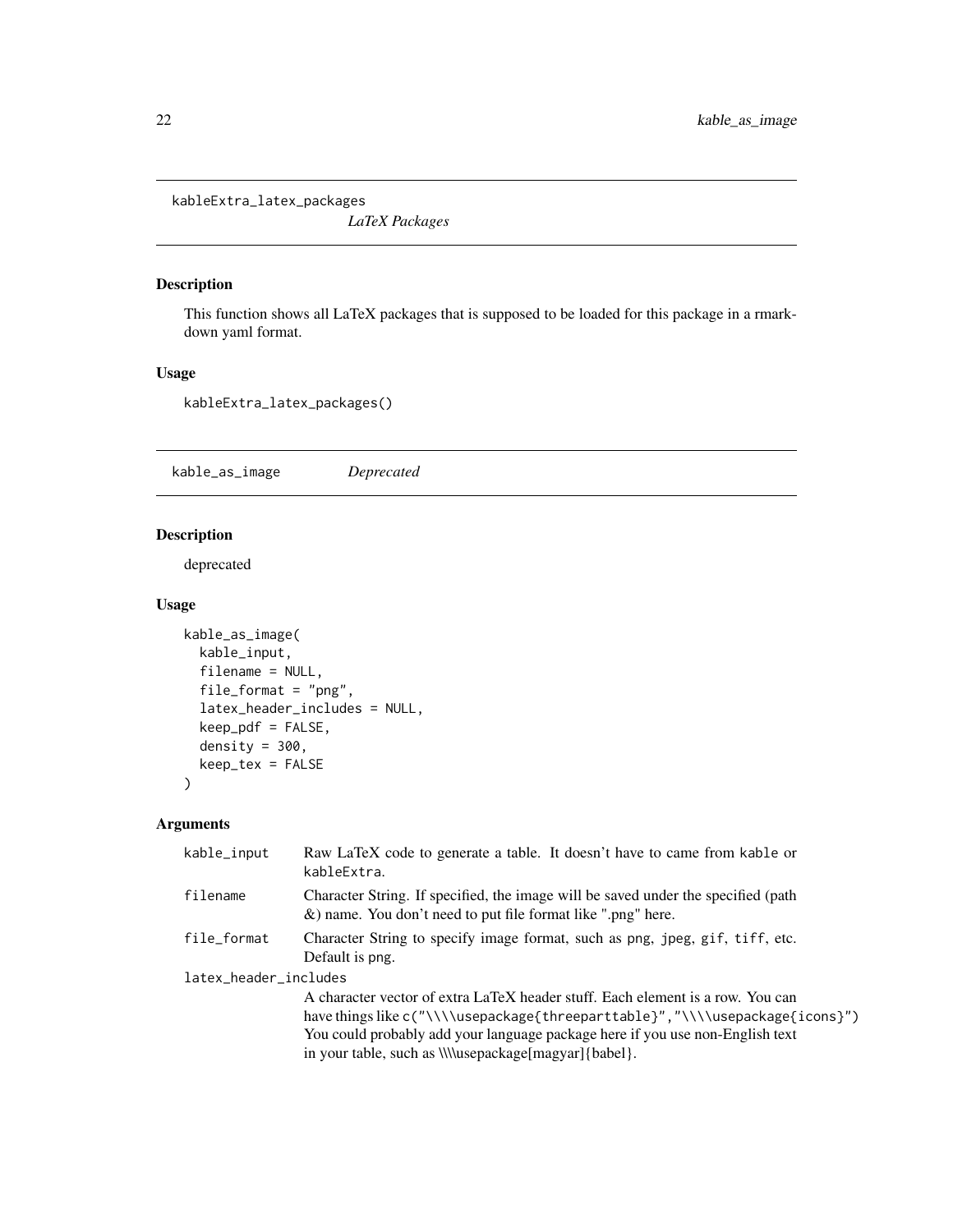### <span id="page-22-0"></span>kable\_as\_xml 23

| keep_pdf | A T/F option to control if the mid-way standalone pdf should be kept. Default<br>is FALSE.               |
|----------|----------------------------------------------------------------------------------------------------------|
| density  | Resolution to read the PDF file. Default value is 300, which should be sufficient<br>in most cases.      |
| keep_tex | A T/F option to control if the latex file that is initially created should be kept.<br>Default is FALSE. |

kable\_as\_xml *Read HTML kable as XML*

#### Description

This function will read kable as a xml file

#### Usage

kable\_as\_xml(x)

### Arguments

x kable or kableExtra object

kable\_classic *Alternative HTML themes*

### Description

kableExtra uses the built-in bootstrap themes by default in kable\_styling(). Alternatively, you can use a customized table themes for your table. This lightable table style sheet comes with three formats, namely lightable-minimal, lightable-classic, lightable-material and lightable-material-dark with hover and striped options.

```
kable_classic(
  kable_input,
  lightable_options = "basic",
  html_font = "\"Arial Narrow\", \"Source Sans Pro\", sans-serif",
  ...
\overline{\phantom{0}}kable_classic_2(
  kable_input,
  lightable_options = "basic",
  html_font = "\"Arial Narrow\", \"Source Sans Pro\", sans-serif",
```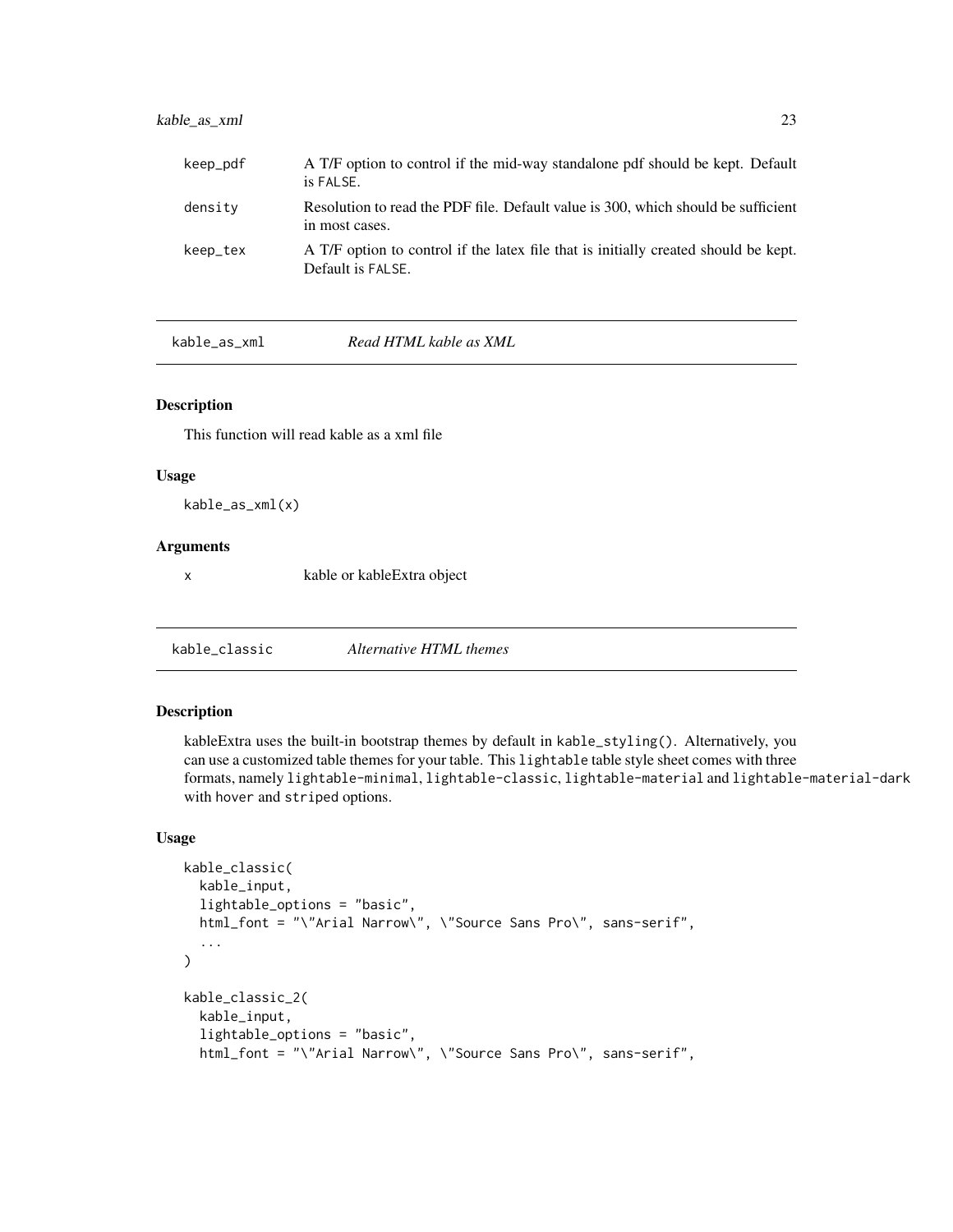```
...
\lambdakable_minimal(
  kable_input,
  lightable_options = "basic",
 html_font = "\"Trebuchet MS\", verdana, sans-serif",
  ...
)
kable_material(
  kable_input,
  lightable_options = "basic",
 html_font = "\"Source Sans Pro\", helvetica, sans-serif",
  ...
)
kable_material_dark(
  kable_input,
  lightable_options = "basic",
  html_font = "\"Source Sans Pro\", helvetica, sans-serif",
  ...
\mathcal{L}kable_paper(
  kable_input,
  lightable_options = "basic",
  html_font = "\"Arial Narrow\", arial, helvetica, sans-serif",
  ...
)
```
### Arguments

| kable_input       | A HTML kable object.                                                                                                          |
|-------------------|-------------------------------------------------------------------------------------------------------------------------------|
| lightable_options |                                                                                                                               |
|                   | Options to customize lightable. Similar with bootstrap_options in kable_styling.<br>Choices include basic, striped and hover. |
| html_font         | A string for HTML css font. For example, html_font = '"Arial Narrow", arial, helvetica, sans-ser                              |
| $\cdots$          | Everything else you need to specify in kable_styling.                                                                         |
|                   |                                                                                                                               |

kable\_styling *HTML table attributes*

### Description

This function provides a cleaner approach to modify the style of HTML tables other than using the table.attr option in knitr::kable(). Note that those bootstrap options requires Twitter bootstrap theme, which is not avaiable in some customized template being loaded.

<span id="page-23-0"></span>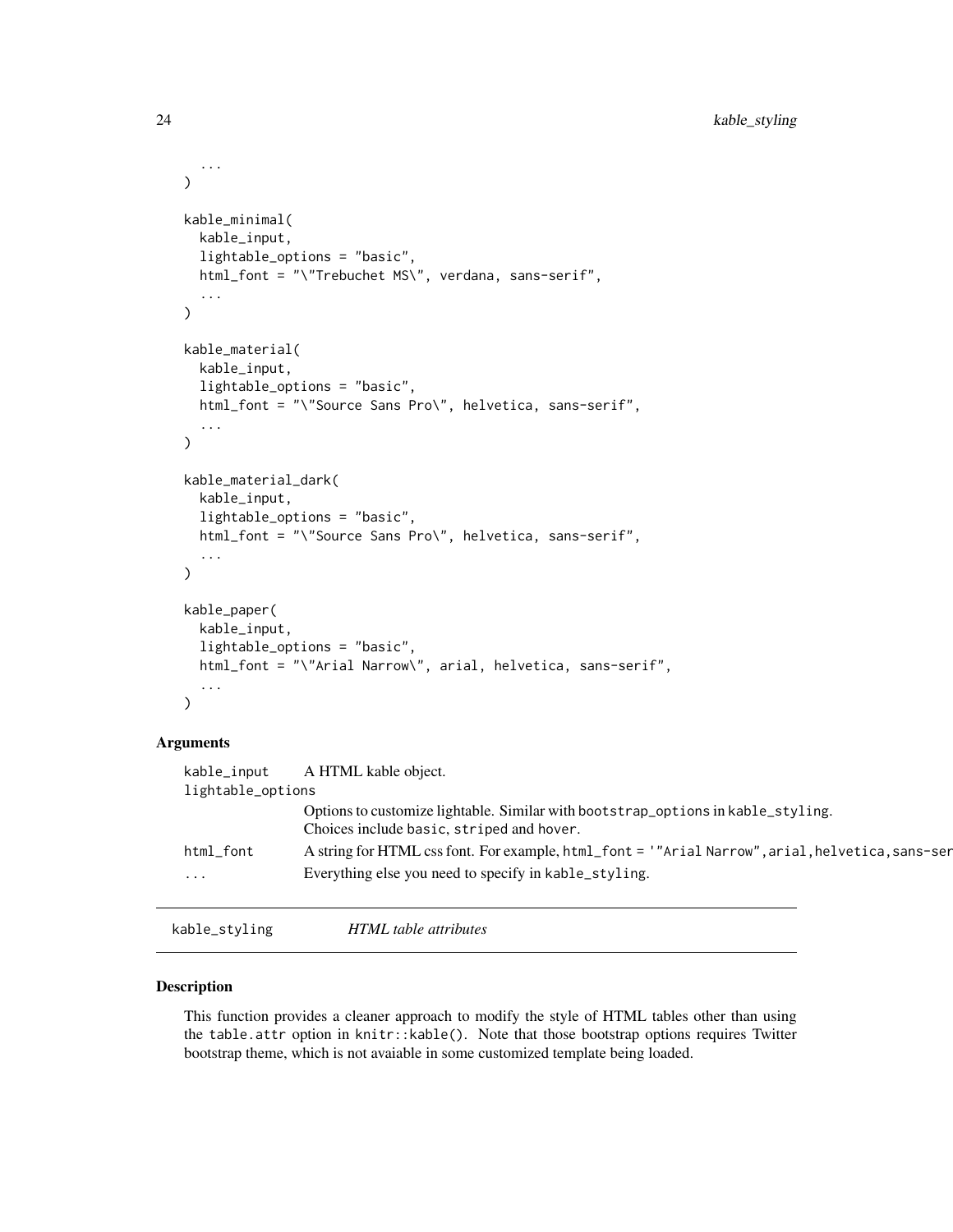### kable\_styling 25

### Usage

```
kable_styling(
  kable_input,
  bootstrap_options = "basic",
  latex_options = "basic",
  full_width = NULL,position = "center",
  font_size = NULL,
  row_label_position = "l",
  repeat_header_text = "\\textit{(continued)}",
  repeat_header_method = c("append", "replace"),
  repeat_header_continued = FALSE,
  stripe\_color = "gray!6",stripe_index = NULL,
  latex_table_env = NULL,
  protect_latex = TRUE,
  table.envir = "table",
  fixed_thead = FALSE,
  htmltable_class = NULL,
  html_font = NULL,
  wraptable_width = "0pt"
)
```
### **Arguments**

kable\_input Output of knitr::kable() with format specified bootstrap\_options A character vector for bootstrap table options. Please see package vignette or visit the w3schools' [Bootstrap Page](https://www.w3schools.com/bootstrap/bootstrap_tables.asp) for more information. Possible options include basic, striped, bordered, hover, condensed, responsive and none. latex\_options A character vector for LaTeX table options. Please see package vignette for more information. Possible options include basic, striped, hold\_position, HOLD\_position, scale\_down & repeat\_header. striped will add alternative row colors to the table. It will imports LaTeX package xcolor if enabled. hold\_position will "hold" the floating table to the exact position. It is useful when the LaTeX table is contained in a table environment after you specified captions in kable(). It will force the table to stay in the position where it was created in the document. A stronger version: HOLD\_position requires the float package and specifies [H]. scale\_down is useful for super wide table. It will automatically adjust the table to page width. repeat\_header in only meaningful in a longtable environment. It will let the header row repeat on every page in that long table. full\_width A TRUE or FALSE variable controlling whether the HTML table should have 100\ the preferable format for full\_width. If not specified, a HTML table will have full width by default but this option will be set to FALSE for a LaTeX table position A character string determining how to position the table on a page. Possible values include left, center, right, float\_left and float\_right. Please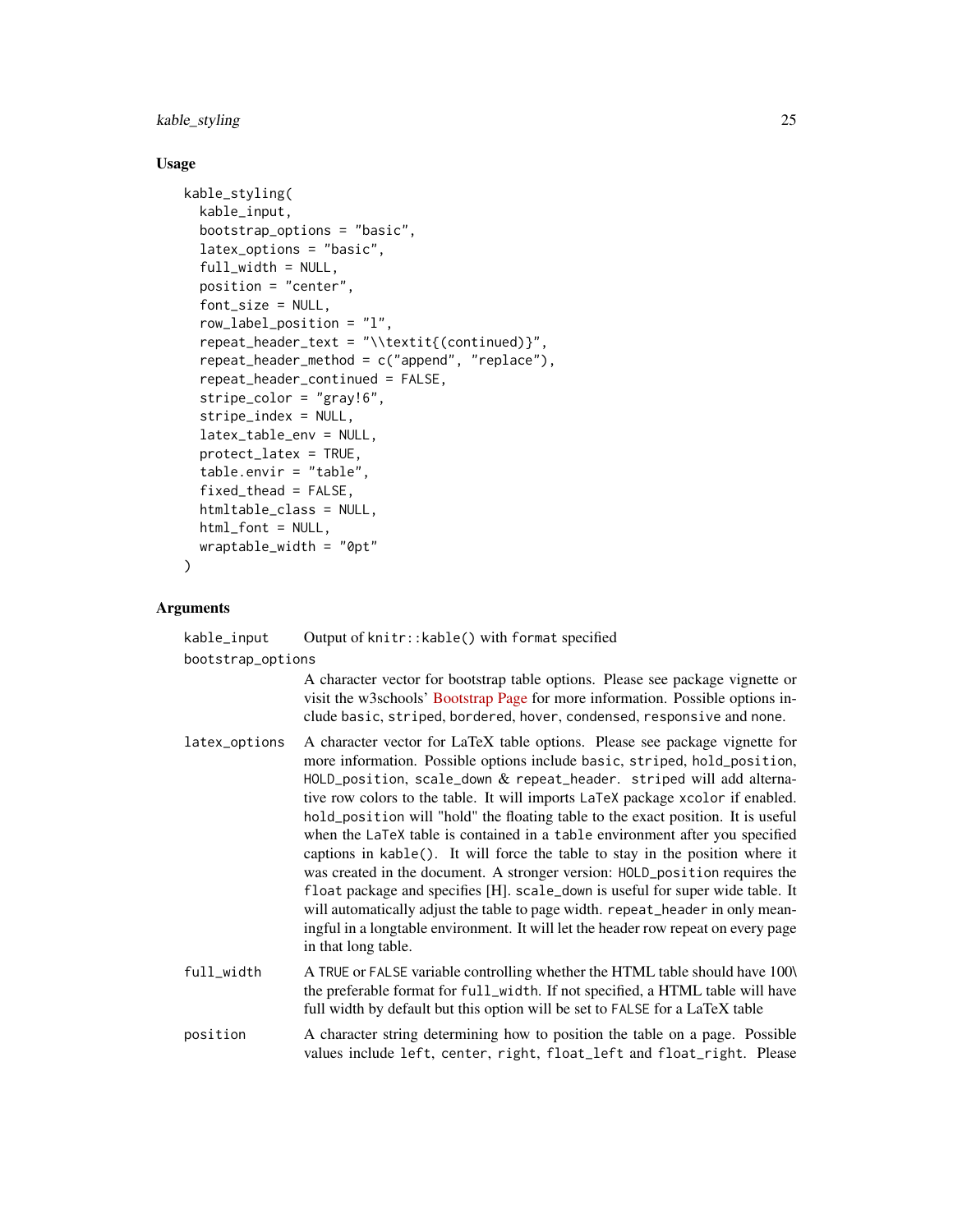|                         | see the package doc site for demonstrations. For a LaTeX table, if float_* is<br>selected, LaTeX package wrapfig will be imported.                                                                                                                                                                         |
|-------------------------|------------------------------------------------------------------------------------------------------------------------------------------------------------------------------------------------------------------------------------------------------------------------------------------------------------|
| font_size               | A numeric input for table font size                                                                                                                                                                                                                                                                        |
| row_label_position      |                                                                                                                                                                                                                                                                                                            |
|                         | A character string determining the justification of the row labels in a table. Pos-<br>sible values inclued 1 for left, c for center, and r for right. The default value is<br>1 for left justification.                                                                                                   |
| repeat_header_text      |                                                                                                                                                                                                                                                                                                            |
|                         | LaTeX option. A text string you want to append on or replace the caption.                                                                                                                                                                                                                                  |
| repeat_header_method    |                                                                                                                                                                                                                                                                                                            |
|                         | LaTeX option, can either be append(default) or replace                                                                                                                                                                                                                                                     |
| repeat_header_continued |                                                                                                                                                                                                                                                                                                            |
|                         | T/F or a text string. Whether or not to put a continued mark on the second page<br>of longtable. If you put in text, we will use this text as the "continued" mark.                                                                                                                                        |
| stripe_color            | LaTeX option allowing users to pick a different color for their strip lines. This<br>option is not available in HTML                                                                                                                                                                                       |
| stripe_index            | LaTeX option allowing users to customize which rows should have stripe color.                                                                                                                                                                                                                              |
| latex_table_env         |                                                                                                                                                                                                                                                                                                            |
|                         | LaTeX option. A character string to define customized table environment such<br>as tabu or tabularx. You shouldn't expect all features could be supported in self-<br>defined environments.                                                                                                                |
| protect_latex           | If TRUE, LaTeX code embedded between dollar signs will be protected from<br>HTML escaping.                                                                                                                                                                                                                 |
| table.envir             | LaTeX floating table environment. kable_style will put a plain no-caption<br>table in a table environment in order to center the table. You can specify this<br>option to things like table* or float* based on your need.                                                                                 |
| fixed_thead             | HTML table option so table header row is fixed at top. Values can be either T/F<br>or $list(enabled = T/F, background = "anycolor").$                                                                                                                                                                      |
| htmltable_class         |                                                                                                                                                                                                                                                                                                            |
|                         | Options to use the in-house lightable themes. Choices include lightable-minimal,<br>lightable-classic, lightable-classic-2, lightable-material, lightable-striped<br>and lightable-hover. If you have your customized style sheet loaded which<br>defines your own table class, you can also load it here. |
| html_font               | A string for HTML css font. For example, html_font = '"Arial Narrow", arial, helvetica, sans-ser                                                                                                                                                                                                           |
| wraptable_width         |                                                                                                                                                                                                                                                                                                            |
|                         | Width of the wraptable area if you specify "float_left/right" for latex table. De-<br>fault is "Opt" for automated determination but you may specify it manually.                                                                                                                                          |

### Details

For LaTeX, if you use other than English environment

• all tables are converted to 'UTF-8'. If you use, for example, Hungarian characters on a Windows machine, make sure to use Sys.setlocale("LC\_ALL","Hungarian") to avoid unexpected conversions.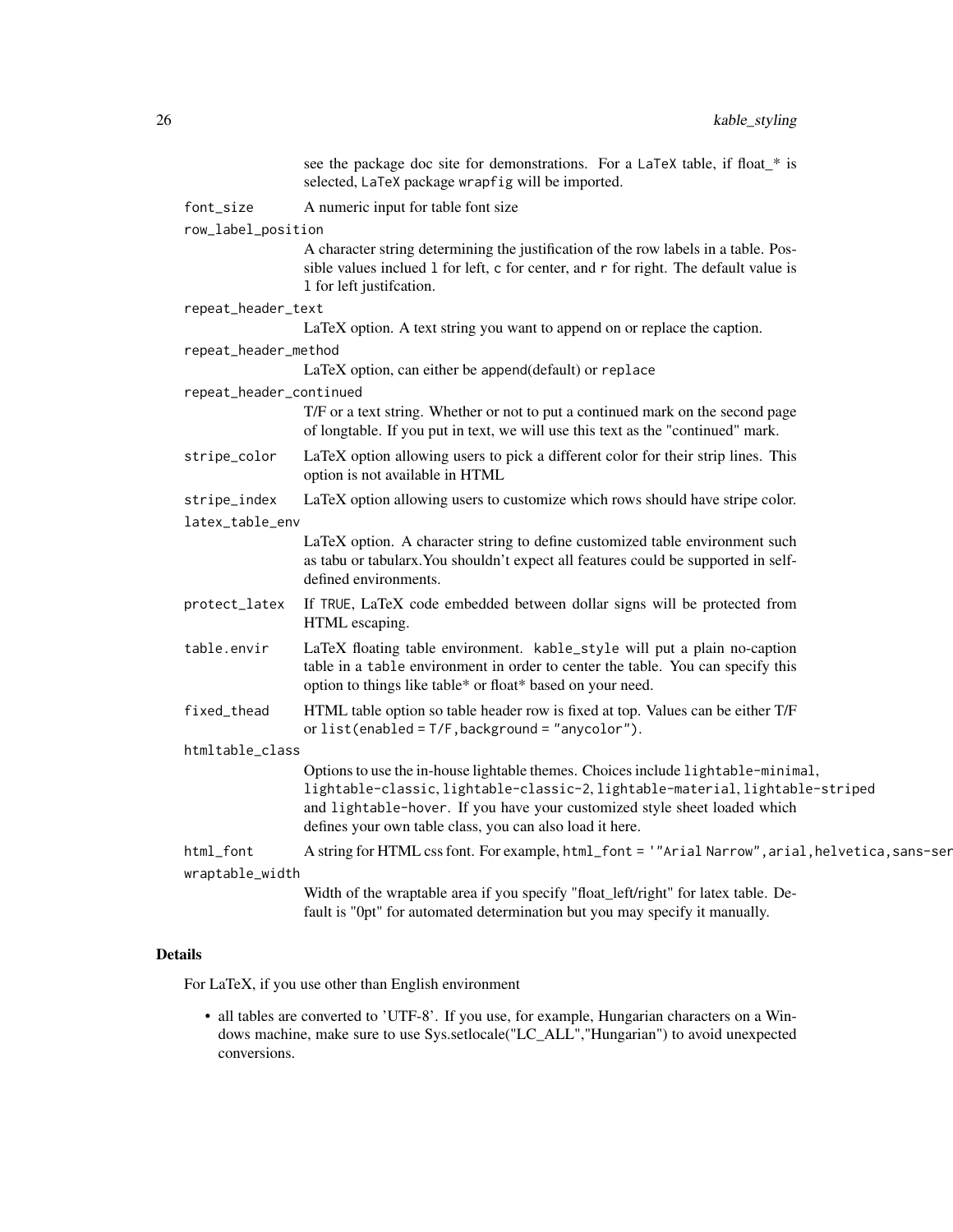<span id="page-26-0"></span>• protect\_latex = TRUE has no effect.

### For HTML,

• protect\_latex = TRUE is for including complicated math in HTML output. The LaTeX may not include dollar signs even if they are escaped. Pandoc's rules for recognizing embedded LaTeX are used.

### Examples

```
## Not run:
x_html <- knitr::kable(head(mtcars), "html")
kable_styling(x_html, "striped", position = "left", font_size = 7)
x_latex <- knitr::kable(head(mtcars), "latex")
kable_styling(x_latex, latex_options = "striped", position = "float_left")
## End(Not run)
```
#### kbl *Wrapper function of knitr::kable*

### Description

knitr's kable function is the foundation of this package. However, it has many latex/html specific arguments hidden under the ground unless you check its source code. This wrapper function is created to provide better documentation (and auto-complete yay) and at the same time, solve the auto format setting in a better way.

```
kbl(
  x,
  format,
  digits = getOption("digits"),
  row.names = NA,
  col.names = NA,
  align,
  caption = NULL,
  label = NULL,format.argv = list(),escape = TRUE,
  table.attr = ",
  booktabs = FALSE,
  longtable = FALSE,
  valign = "t",position = ",
  centering = TRUE,
```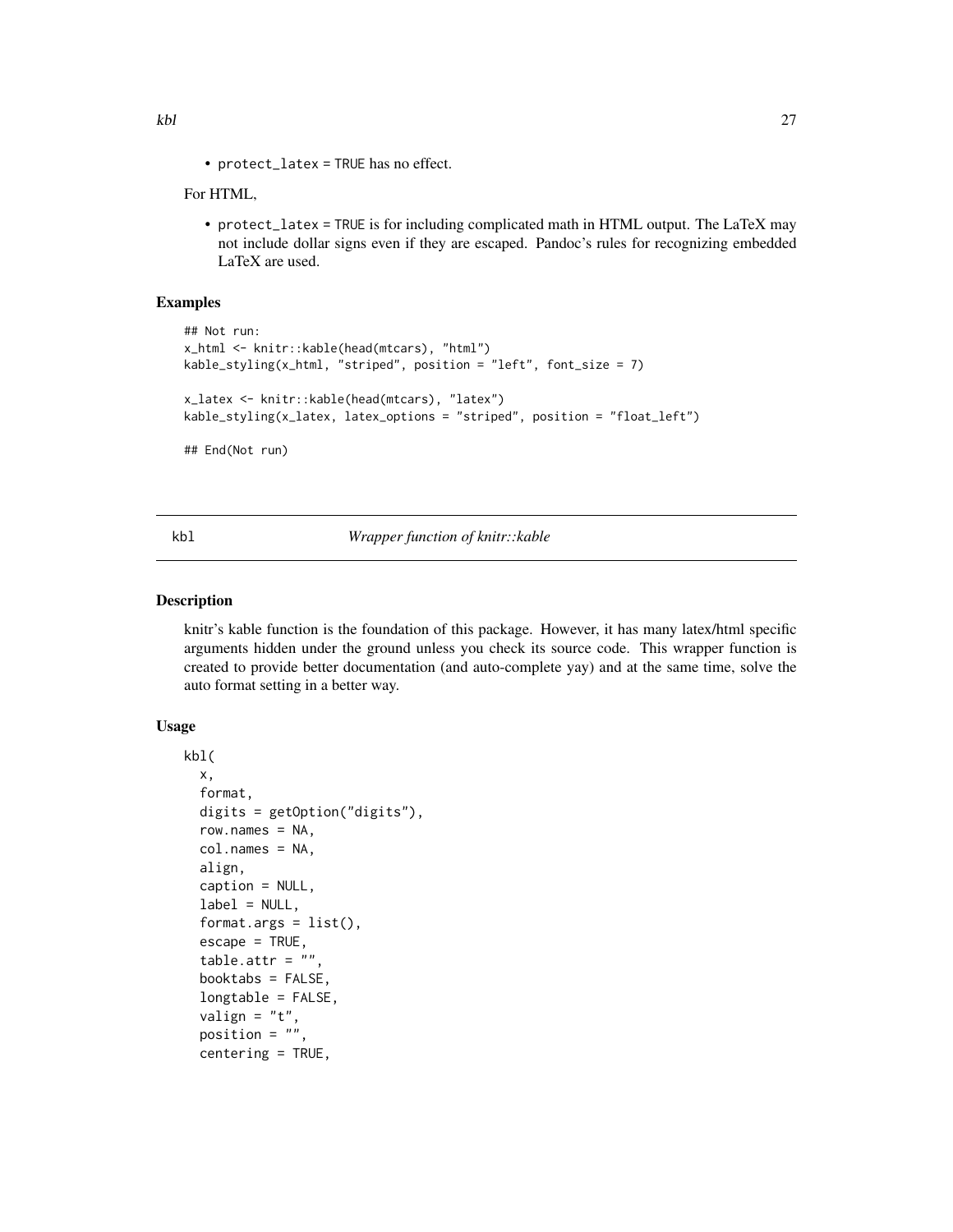```
vline = getOption("knitr.table.vline", if (booktabs) "" else "|"),
toprule = getOption("knitr.table.toprule", if (booktabs) "\\toprule" else
  "\\hline"),
bottomrule = getOption("knitr.table.bottomrule", if (booktabs) "\\bottomrule" else
  "\\hline"),
midrule = getOption("knitr.table.midrule", if (booktabs) "\\midrule" else
  "\\hline"),
linesep = if (booktabs) c("", "", "", "", "\\addlinespace") else "\\hline",
caption.short = ",
table.envir = if (!is.null(caption)) "table",
...
```
### Arguments

 $\mathcal{L}$ 

| X           | For kable(), x is an R object, which is typically a matrix or data frame. For<br>kables(), a list with each element being a returned value from kable().                                                                                                                                                                                                                                            |
|-------------|-----------------------------------------------------------------------------------------------------------------------------------------------------------------------------------------------------------------------------------------------------------------------------------------------------------------------------------------------------------------------------------------------------|
| format      | A character string. Possible values are latex, html, pipe (Pandoc's pipe tables),<br>simple (Pandoc's simple tables), and rst. The value of this argument will be<br>automatically determined if the function is called within a <b>knitr</b> document. The<br>format value can also be set in the global option knitr.table.format. If<br>format is a function, it must return a character string. |
| digits      | Maximum number of digits for numeric columns, passed to round(). This can<br>also be a vector of length $ncol(x)$ , to set the number of digits for individual<br>columns.                                                                                                                                                                                                                          |
| row.names   | Logical: whether to include row names. By default, row names are included if<br>rownames(x) is neither NULL nor identical to $1: nrow(x)$ .                                                                                                                                                                                                                                                         |
| col.names   | A character vector of column names to be used in the table.                                                                                                                                                                                                                                                                                                                                         |
| align       | Column alignment: a character vector consisting of '1' (left), 'c' (center)<br>and/or 'r' (right). By default or if align = NULL, numeric columns are right-<br>aligned, and other columns are left-aligned. If length(align) == 1L, the string<br>will be expanded to a vector of individual letters, e.g. 'clc' becomes c('c', 'l', 'c'),<br>unless the output format is LaTeX.                   |
| caption     | The table caption.                                                                                                                                                                                                                                                                                                                                                                                  |
| label       | The table reference label. By default, the label is obtained from knitr::opts_current\$get('label').                                                                                                                                                                                                                                                                                                |
| format.args | A list of arguments to be passed to format() to format table values, e.g. list (big.mark<br>$=$ ', ').                                                                                                                                                                                                                                                                                              |
| escape      | Boolean; whether to escape special characters when producing HTML or LaTeX<br>tables. When escape = FALSE, you have to make sure that special characters will<br>not trigger syntax errors in LaTeX or HTML.                                                                                                                                                                                        |
| table.attr  | A character string for addition HTML table attributes. This is convenient if you<br>simply want to add a few HTML classes or styles. For example, you can put<br>'class="table" style="color: red"'.                                                                                                                                                                                                |
| booktabs    | T/F for whether to enable the booktabs format for tables. I personally would<br>recommend you turn this on for every latex table except some special cases.                                                                                                                                                                                                                                         |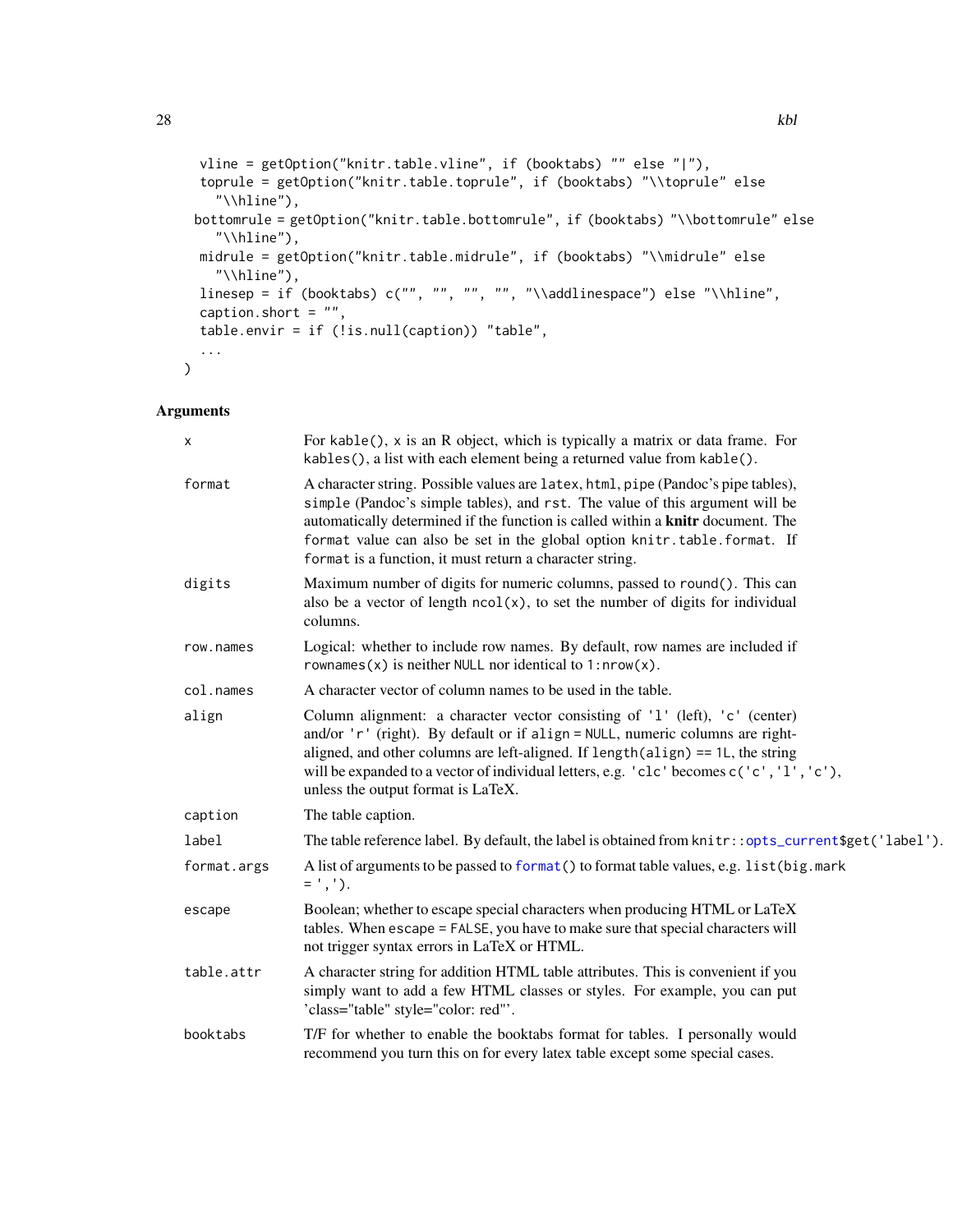#### <span id="page-28-0"></span>landscape 29

| longtable     | T/F for whether to use the longtable format. If you have a table that will span<br>over two or more pages, you will have to turn this on.                                                                                                                                                                                                                                     |
|---------------|-------------------------------------------------------------------------------------------------------------------------------------------------------------------------------------------------------------------------------------------------------------------------------------------------------------------------------------------------------------------------------|
| valign        | You probably won't need to adjust this latex option very often. If you are familar<br>with latex tables, this is the optional position for the tabular environment con-<br>troling the vertical position of the table relative to the baseline of the surrounding<br>text. Possible choices are b, c and t (default).                                                         |
| position      | This is the "real" or say floating position for the latex table environment. The<br>kable only puts tables in a table environment when a caption is provided. That<br>is also the reason why your tables will be floating around if you specify captions<br>for your table. Possible choices are h (here), t (top, default), b (bottom) and p<br>(on a dedicated page).       |
| centering     | T (default)/F. Whether to center tables in the table environment.                                                                                                                                                                                                                                                                                                             |
| vline         | vertical separator. Default is nothing for booktabs tables but "I" for normal ta-<br>bles.                                                                                                                                                                                                                                                                                    |
| toprule       | toprule. Default is hline for normal table but toprule for booktabs tables.                                                                                                                                                                                                                                                                                                   |
| bottomrule    | bottomrule. Default is hline for normal table but bottomrule for booktabs tables.                                                                                                                                                                                                                                                                                             |
| midrule       | midrule. Default is hline for normal table but midrule for booktabs tables.                                                                                                                                                                                                                                                                                                   |
| linesep       | By default, in booktabs tables, kable insert an extra space every five rows for<br>clear display. If you don't want this feature or if you want to do it in a dif-<br>ferent pattern, you can consider change this option. The default is c(", ", ", ",<br>'\addlinespace'). Also, if you are not using booktabs, but you want a cleaner<br>display, you can change this to". |
| caption.short | Another latex feature. Short captions for tables                                                                                                                                                                                                                                                                                                                              |
| table.envir   | You probably don't need to change this as well. The default setting is to put a<br>table environment outside of tabular if a caption is provided.                                                                                                                                                                                                                             |
|               | Other arguments (see Examples).                                                                                                                                                                                                                                                                                                                                               |
|               |                                                                                                                                                                                                                                                                                                                                                                               |

landscape *Print the table on an isolated landscape page in PDF*

### Description

This function will put the table on an single landscape page. It's useful for wide tables that cann't be printed on a portrait page.

### Usage

```
landscape(kable_input, margin = NULL)
```

| kable_input | Output of knitr:: kable() with format specified                                       |
|-------------|---------------------------------------------------------------------------------------|
| margin      | Customizable page margin for special needs. Values can be "1cm", "1in" or<br>similar. |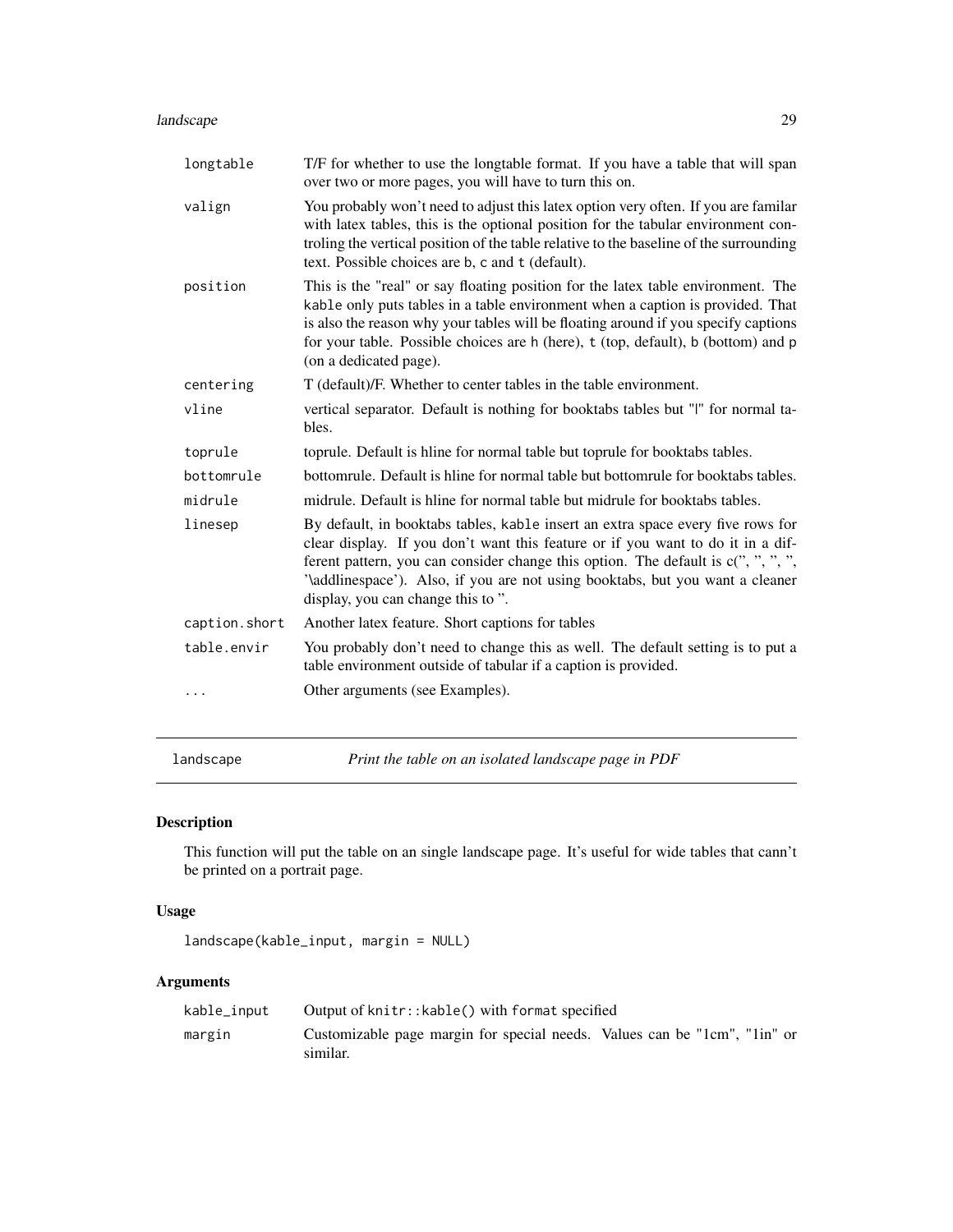### Examples

```
## Not run:
landscape(knitr::kable(head(mtcars), "latex"))
## End(Not run)
```
### linebreak *Make linebreak in LaTeX Table cells*

### Description

This function generate LaTeX code of makecell so that users can have linebreaks in their table

#### Usage

linebreak(x, align =  $c("l", "c", "r")$ , double\_escape = F, linebreaker = "\n")

### Arguments

| X           | A character vector                                                                  |
|-------------|-------------------------------------------------------------------------------------|
| align       | Choose from "1", "c" or "r"                                                         |
|             | double_escape Whether special character should be double escaped. Default is FALSE. |
| linebreaker | Symbol for linebreaks to replace. Default is \\n.                                   |

listify\_args *Convert arguments for a single call into Map-able args*

### Description

Convert arguments for a single call into Map-able args

```
listify_args(
  ...,
  lengths = NA,
 passthru = c("x", "y"),
 notlen1vec = c("lim", "xlim", "ylim"),notlen1lst = c("minmax", "min", "max"),
  ignore = c("same_lim")
\mathcal{L}
```
<span id="page-29-0"></span>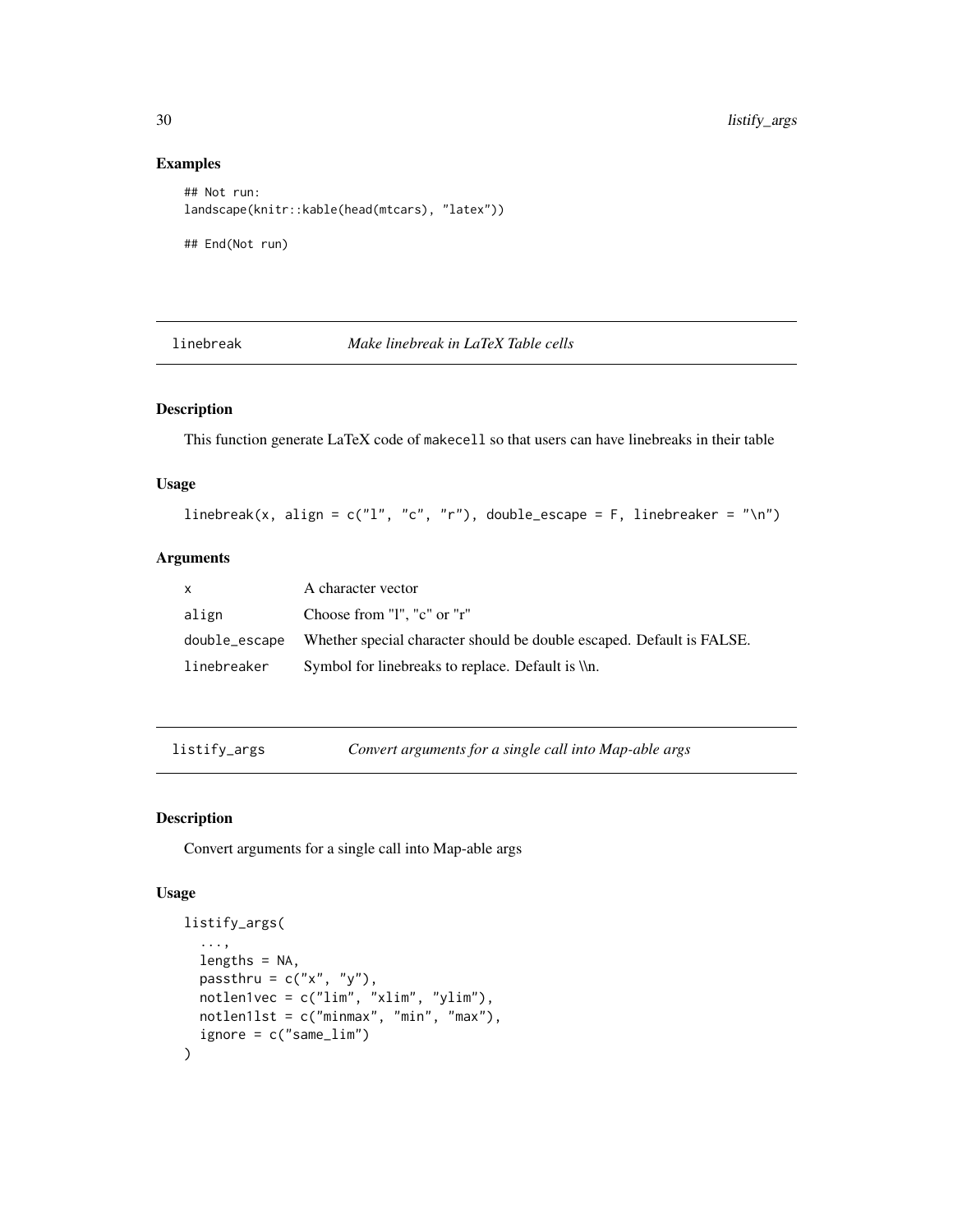### <span id="page-30-0"></span>magic\_mirror 31

### Arguments

| $\ddots$   | Arbitrary arguments to be possibly converted into lists of arguments.                                                                                                                                                                                                                                                                                                                                                                                                                                          |
|------------|----------------------------------------------------------------------------------------------------------------------------------------------------------------------------------------------------------------------------------------------------------------------------------------------------------------------------------------------------------------------------------------------------------------------------------------------------------------------------------------------------------------|
| lengths    | Allowable lengths of the arguments, typically 1 and the length of the main vari-<br>able (e.g., "x"). If 'NA' (default), it is not enforced.                                                                                                                                                                                                                                                                                                                                                                   |
| passthru   | Character vector of variables to pass through with no conversion to lists of val-<br>ues. Extra names (not provided in $\dots$ ) are ignored.                                                                                                                                                                                                                                                                                                                                                                  |
| notlen1vec | Character vector of variables that are known to be length over 1 for a single plot<br>call, so it will always be list-ified and extra care to ensure it is grouped correctly.<br>Extra names (not provided in $\dots$ ) are ignored.                                                                                                                                                                                                                                                                           |
| notlen1lst | Character vector of variables that are lists, so the inner list length is not checked/enforced.<br>(For example, if a single plot call takes an argument $list(a=1, b=2, d=3)$ and<br>the multi-data call creates three plots, then a naive match might think that the<br>first plot would get $list(a=1)$ , second plot gets $list(b=2)$ , etc. Adding that<br>list-argument to this 'notlen11st' will ensure that the full list is passed correctly.)<br>Extra names (not provided in $\dots$ ) are ignored. |
| ignore     | Character vector of variables to ignore, never returned. (Generally one can con-<br>trol this by not adding the variable in the first place, but having this here allows<br>some sanity checks and/or programmatic usage.)                                                                                                                                                                                                                                                                                     |

### Value

list, generally a list of embedded lists

| magic_mirror | Magic mirror that returns kable's attributes |
|--------------|----------------------------------------------|
|--------------|----------------------------------------------|

### Description

Mirror mirror tell me, how does this kable look like?

### Usage

```
magic_mirror(kable_input)
```
### Arguments

kable\_input The output of kable

### Examples

magic\_mirror(knitr::kable(head(mtcars), "html"))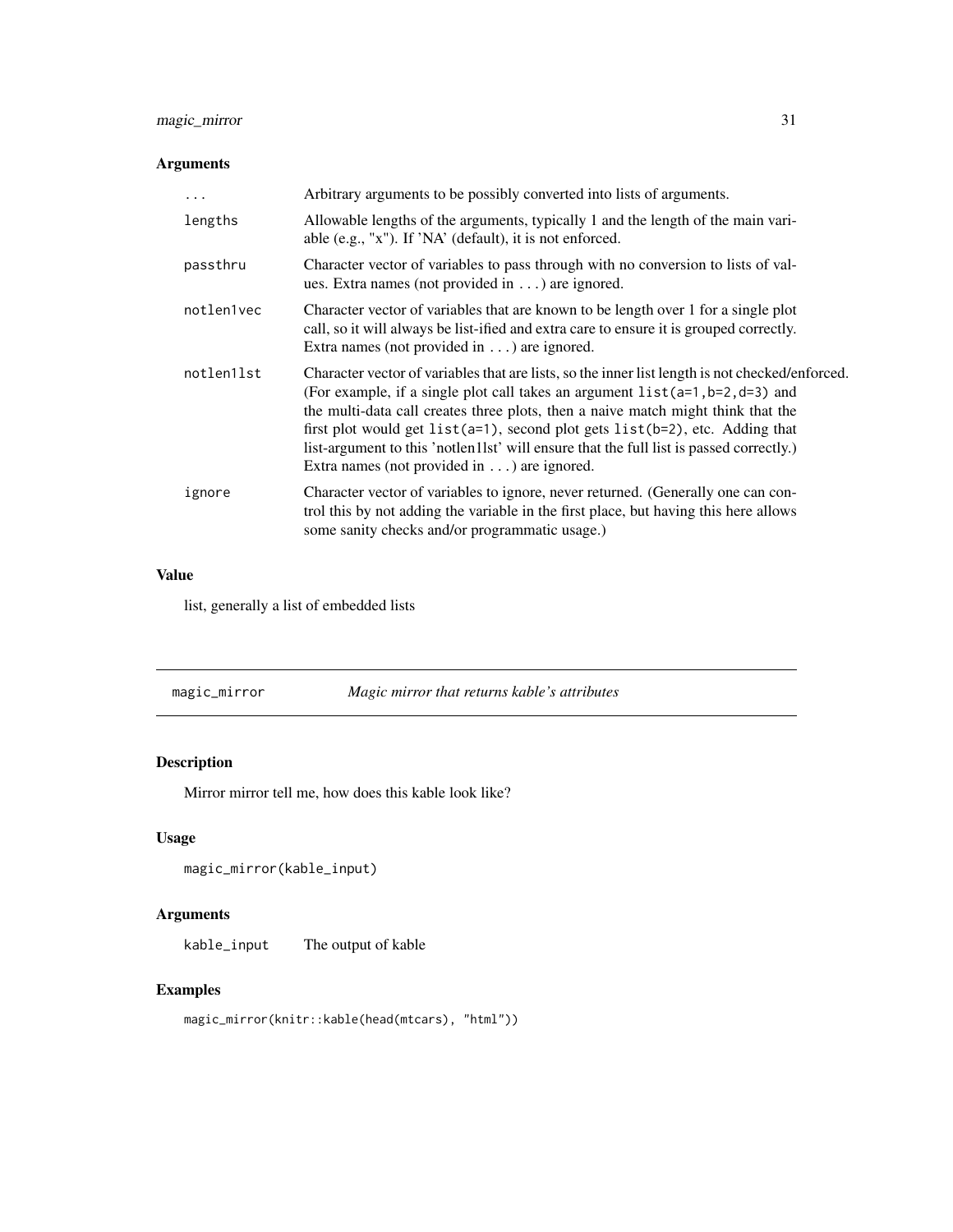<span id="page-31-0"></span>

### Description

Combine file (or svg text) and parameters into a 'kableExtraInlinePlots' object

### Usage

make\_inline\_plot(filename, file\_ext, dev, width, height, res, del = TRUE)

### Arguments

| filename        | Passed through to the graphics device.                                                                                                                                                                                                |
|-----------------|---------------------------------------------------------------------------------------------------------------------------------------------------------------------------------------------------------------------------------------|
| file_ext        | Character, something like "png".                                                                                                                                                                                                      |
| dev             | Character $(e.g., "svg", "pdf")$ or function $(e.g.,$                                                                                                                                                                                 |
| width, height   | Plot dimensions in pixels.                                                                                                                                                                                                            |
| res             | The resolution of the plot; default is 300.                                                                                                                                                                                           |
| de <sub>1</sub> | If the file is svg-like, then the default action is to read the file into an embedded<br>SVG object; once done, the file is no longer used. The default action is to delete<br>this file early, set this to 'FALSE' to keep the file. |

### Value

list object, with class 'kableExtraInlinePlots'

remove\_column *Remove columns*

### Description

Remove columns

### Usage

```
remove_column(kable_input, columns)
```

| kable_input | Output of $k$ nitr:: $k$ able() with format specified                                |
|-------------|--------------------------------------------------------------------------------------|
| columns     | A numeric value or vector indicating in which column(s) rows need to be re-<br>moved |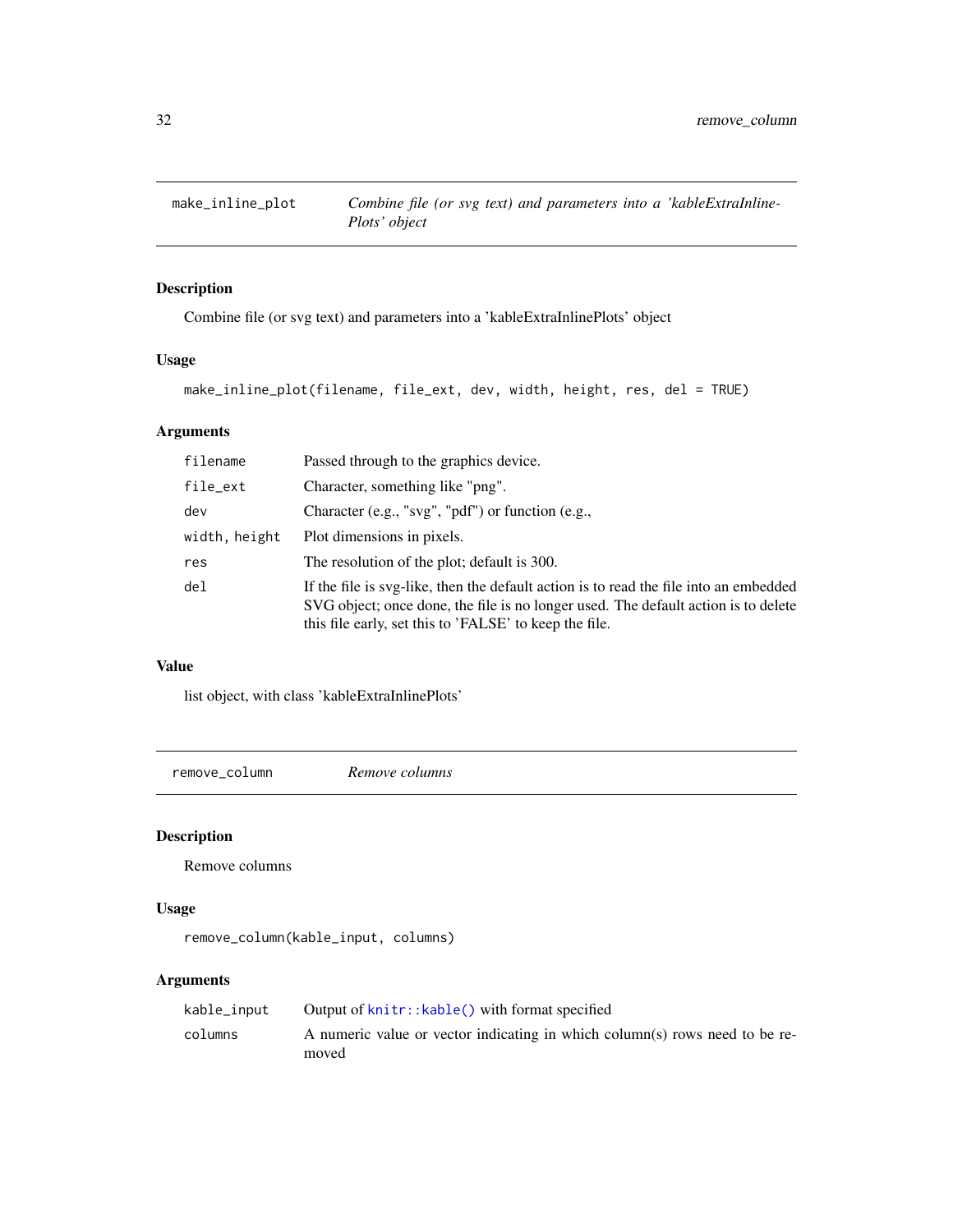### <span id="page-32-0"></span>rmd\_format 33

### Examples

```
## Not run:
remove_column(kable(mtcars), 1)
```
## End(Not run)

rmd\_format *Rmarkdown Format*

### Description

If the export format of the Rmarkdown document exist,

#### Usage

rmd\_format()

row\_spec *Specify the look of the selected row*

### Description

This function allows users to select a row and then specify its look. It can also specify the format of the header row when  $row = 0$ .

```
row_spec(
 kable_input,
  row,
 bold = FALSE,
  italic = FALSE,
 monospace = FALSE,
 underline = FALSE,
  strikeout = FALSE,
  color = NULL,
 background = NULL,
  align = NULL,
  font_size = NULL,
  angle = NULL,
 extra_css = NULL,
 hline_after = FALSE,
  extra_latex_after = NULL
)
```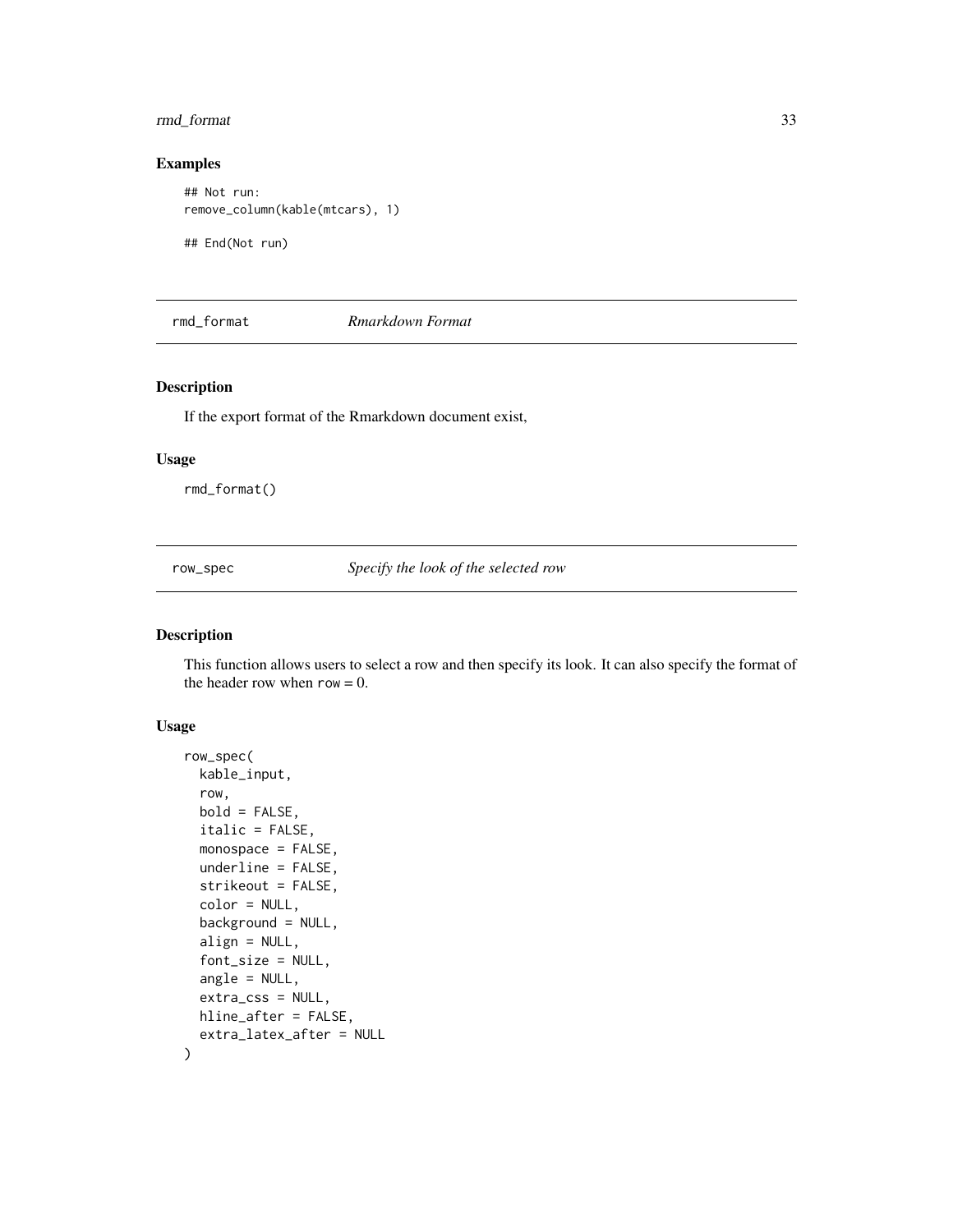### Arguments

| kable_input       | Output of knitr:: kable() with format specified                                                                                                                                                    |
|-------------------|----------------------------------------------------------------------------------------------------------------------------------------------------------------------------------------------------|
| row               | A numeric value or vector indicating which row(s) to be selected. You don't<br>need to count in header rows or group labeling rows.                                                                |
| bold              | A T/F value to control whether the text of the selected row need to be bolded.                                                                                                                     |
| italic            | A T/F value to control whether the text of the selected row need to be empha-<br>sized.                                                                                                            |
| monospace         | A T/F value to control whether the text of the selected row need to be monospaced<br>(verbatim)                                                                                                    |
| underline         | A T/F value to control whether the text of the selected row need to be underlined                                                                                                                  |
| strikeout         | A T/F value to control whether the text of the selected row need to be stricked<br>out.                                                                                                            |
| color             | A character string for row text color. For example, "red" or "#BBBBBB".                                                                                                                            |
| background        | A character string for row background color. Here please pay attention to the<br>differences in color codes between HTML and LaTeX.                                                                |
| align             | A character string for cell alignment. For HTML, possible values could be 1, c,<br>r plus left, center, right, justify, initial and inherit while for LaTeX,<br>you can only choose from 1, c & r. |
| font_size         | A numeric input for font size. For HTML, you can also use options includ-<br>ing xx-small, x-small, small, medium, large, x-large, xx-large, smaller,<br>larger, initial and inherit.              |
| angle             | 0-360, degree that the text will rotate.                                                                                                                                                           |
| extra_css         | Extra css text to be passed into the cells of the row. Note that it's not for the<br>whole row.                                                                                                    |
| hline_after       | T/F. A replicate of hline. after in xtable. It addes a hline after ther row                                                                                                                        |
| extra_latex_after |                                                                                                                                                                                                    |
|                   | Extra LaTeX text to be added after the row. Similar with add. to. row in xtable                                                                                                                    |

### Examples

```
## Not run:
x <- knitr::kable(head(mtcars), "html")
row\_spec(x, 1:2, bold = TRUE, italic = TRUE)
```
## End(Not run)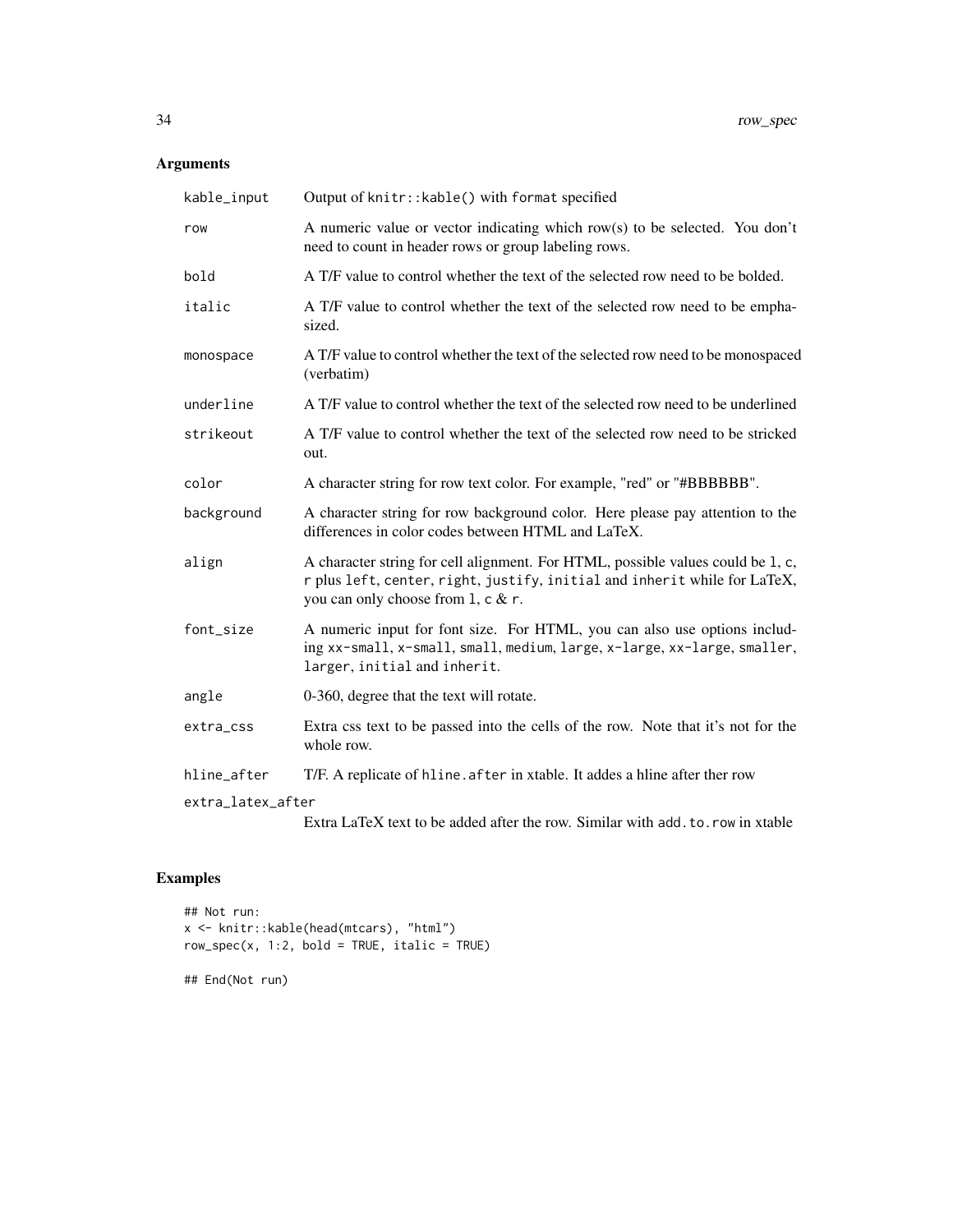<span id="page-34-0"></span>

### Description

Save kable to files

### Usage

```
save_kable(
 x,
 file,
 bs_theme = "simplex",
 self_contained = TRUE,
 extra_dependencies = NULL,
  ...,
 latex_header_includes = NULL,
 keep_tex = FALSE,
 density = 300
)
```

| $\mathsf{x}$          | A piece of HTML code for tables, usually generated by kable and kable Extra                                                                                                                                                                                                                                       |  |
|-----------------------|-------------------------------------------------------------------------------------------------------------------------------------------------------------------------------------------------------------------------------------------------------------------------------------------------------------------|--|
| file                  | save to files. If the input table is in HTML and the output file ends with .png,<br>.pdf and .jpeg, webshot will be used to do the conversion.                                                                                                                                                                    |  |
| bs_theme              | Which Bootstrap theme to use                                                                                                                                                                                                                                                                                      |  |
|                       | self_contained Will the files be self-contained?                                                                                                                                                                                                                                                                  |  |
| extra_dependencies    |                                                                                                                                                                                                                                                                                                                   |  |
|                       | Additional HTML dependencies. For example, list (                                                                                                                                                                                                                                                                 |  |
|                       | Additional variables being passed to webshot: : webshot. This is for HTML<br>only.                                                                                                                                                                                                                                |  |
| latex_header_includes |                                                                                                                                                                                                                                                                                                                   |  |
|                       | A character vector of extra LaTeX header stuff. Each element is a row. You can<br>have things like c("\\\\usepackage{threeparttable}", "\\\\usepackage{icons}")<br>You could probably add your language package here if you use non-English text<br>in your table, such as <i>Welusepackage</i> [magyar] {babel}. |  |
| keep_tex              | A T/F option to control if the latex file that is initially created should be kept.<br>Default is FALSE.                                                                                                                                                                                                          |  |
| density               | density argument passed to magick if needed. Default is 300.                                                                                                                                                                                                                                                      |  |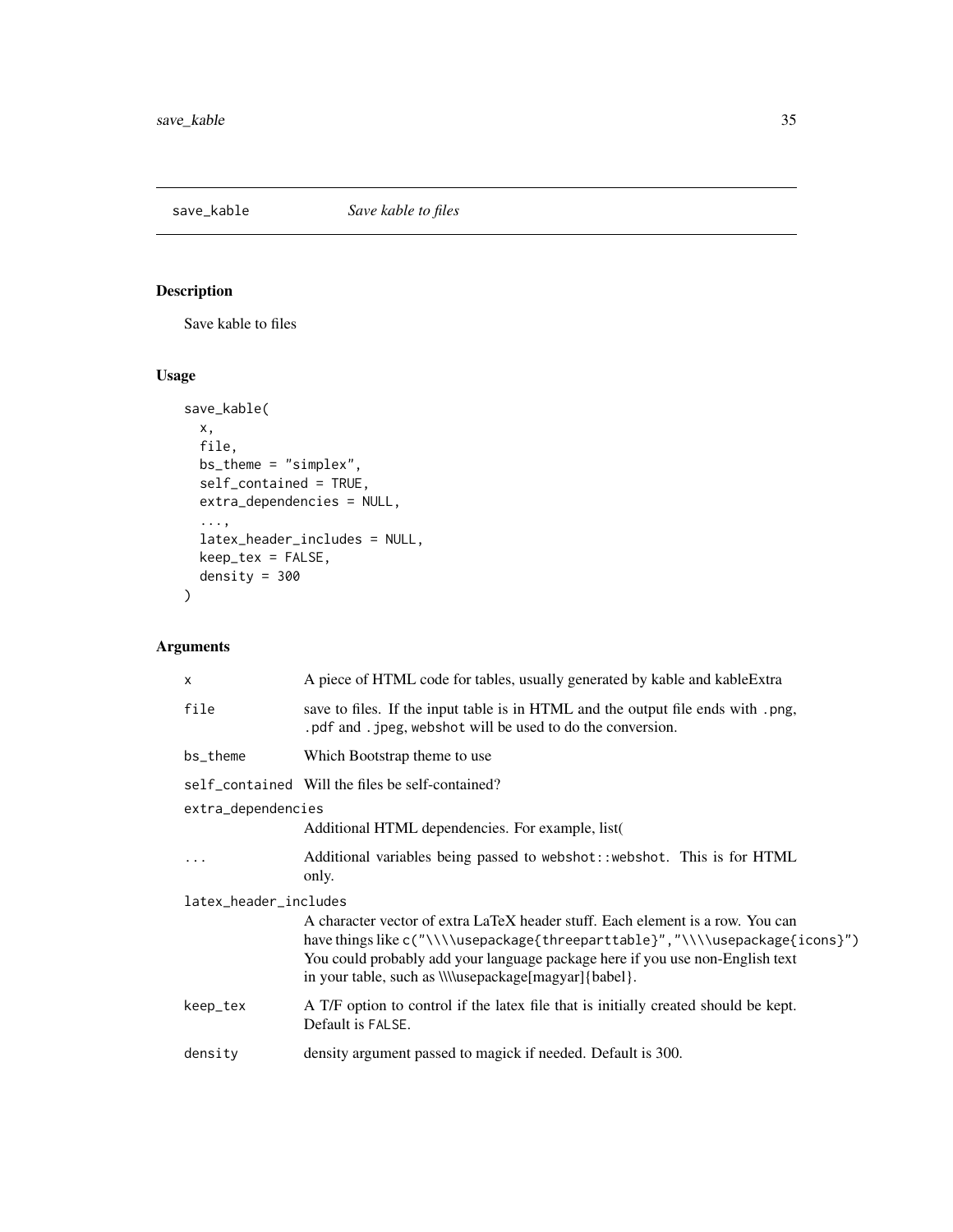### Examples

```
## Not run:
library(kableExtra)
kable(mtcars[1:5, ], "html") %>%
  kable_styling("striped") %>%
  row_spec(1, color = "red") %>%
  save_kable("inst/test.pdf")
## End(Not run)
```
scroll\_box *Put a HTML table into a scrollable box*

### Description

This function will put a HTML kable object in a fixed-height, fixed-width or both box and make it scrollable.

### Usage

```
scroll_box(
 kable_input,
 height = NULL,width = NULL,
 box_css = "border: 1px solid #ddd; padding: 5px; ",
 extra_css = NULL,
 fixed_thead = TRUE
\mathcal{L}
```
### Arguments

| kable_input | A HTML kable object                                                                                                                    |
|-------------|----------------------------------------------------------------------------------------------------------------------------------------|
| height      | A character string indicating the height of the box, e.g. "50px"                                                                       |
| width       | A character string indicating the width of the box, e.g. "100px"                                                                       |
| box_css     | CSS text for the box                                                                                                                   |
| extra_css   | Extra CSS styles                                                                                                                       |
| fixed_thead | HTML table option so table header row is fixed at top. Values can be either T/F<br>or $list(enabeled = T/F, background = "anycolor").$ |

### Examples

```
## Not run:
# Specify table size by pixels
kable(cbind(mtcars, mtcars), "html") %>%
   kable_styling() %>%
```
<span id="page-35-0"></span>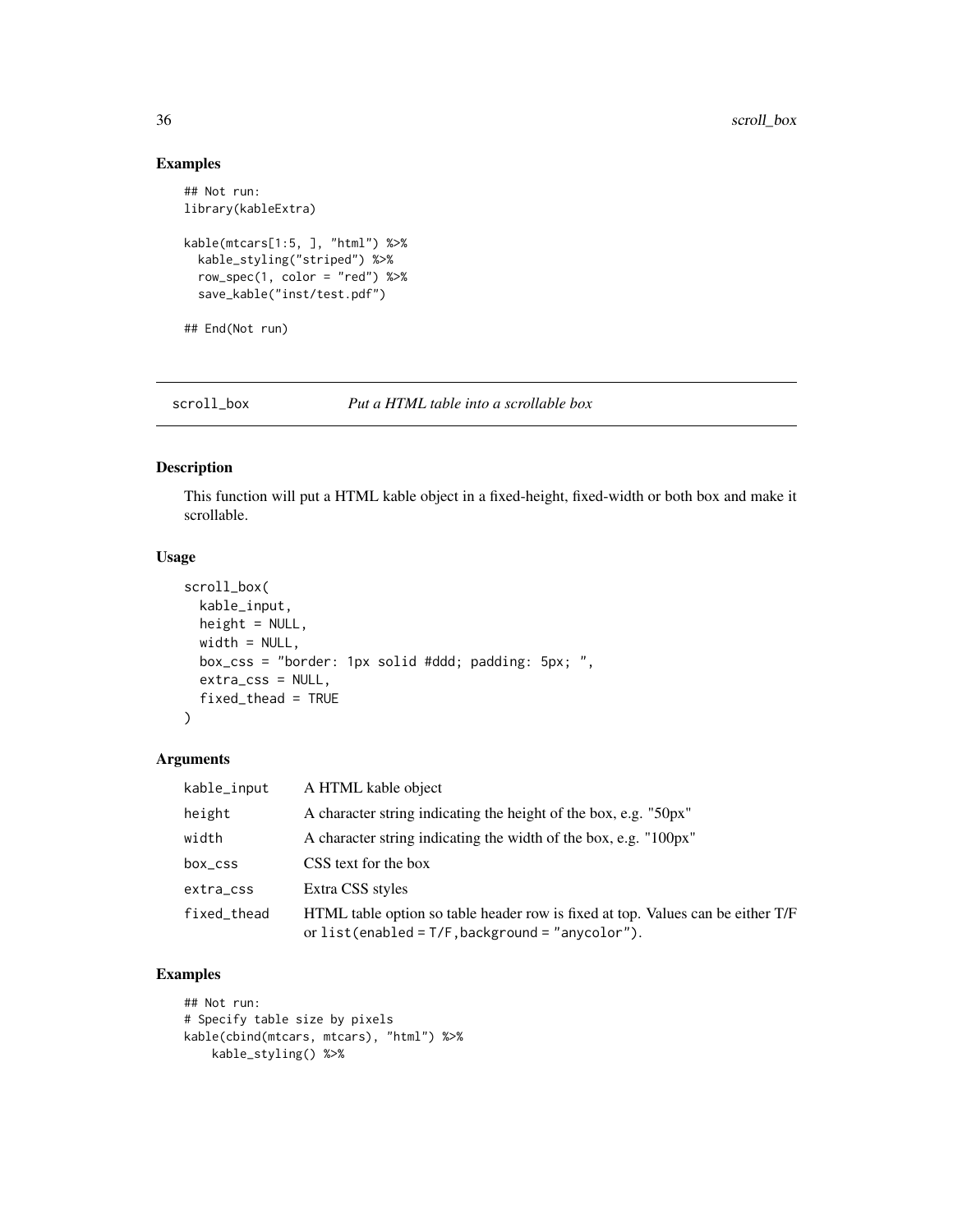### <span id="page-36-0"></span>spec\_angle 37

```
scroll_box(width = "500px", height = "200px")# Specify by percent
kable(cbind(mtcars, mtcars), "html") %>%
   kable_styling() %>%
   scroll_box(width = "100\%", height = "200px")## End(Not run)
```
### spec\_angle *Generate rotation angle for continuous values*

### Description

Generate rotation angle for continuous values

### Usage

spec\_angle(x, begin, end, scale\_from = NULL)

### Arguments

| X          | continuous vectors of values                                                      |
|------------|-----------------------------------------------------------------------------------|
| begin      | Smallest degree to rotate. Default is 0                                           |
| end        | Largest degree to rotate. Default is 359.                                         |
| scale_from | input range (vector of length two). If not given, is calculated from the range of |

| spec_boxplot |
|--------------|
|--------------|

Helper functions to generate inline sparklines

### Description

These functions helps you quickly generate sets of sparkline style plots using base R plotting system. Currently, we support histogram, boxplot, line, scatter and pointrange plots. You can use them together with column\_spec to generate inline plot in tables. By default, this function will save images in a folder called "kableExtra" and return the address of the file.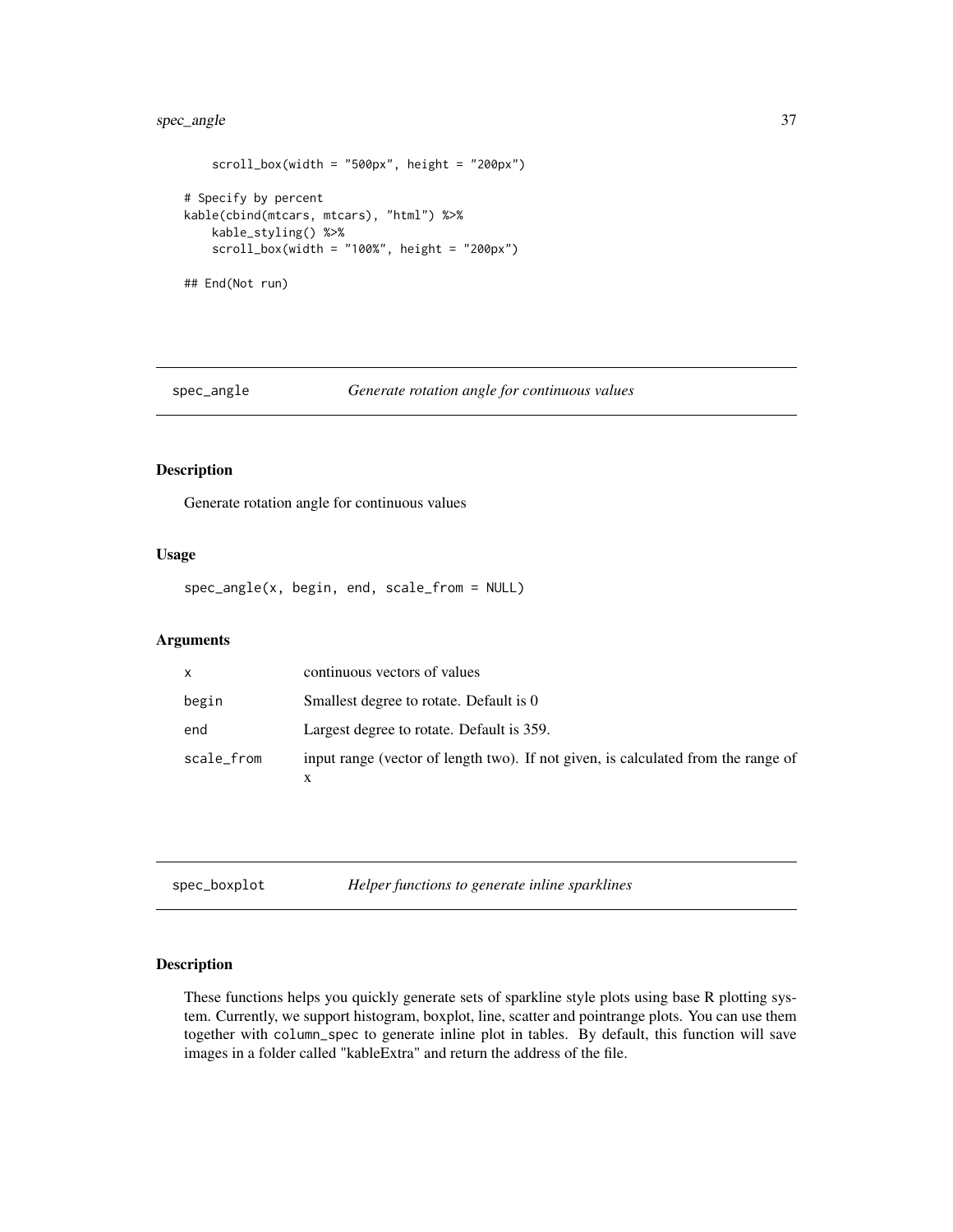### Usage

```
spec_boxplot(
  x,
 width = 200,
 height = 50,
 res = 300,
 add_label = FALSE,
 label_digits = 2,
  same_lim = TRUE,
 \lim = NULL,
 xaxt = "n",yaxt = "n",ann = FALSE,col = "lightgray",
 border = NULL,
 boxlty = \theta,
 medcol = "red",medlwd = 1,
 dir = if (is_latex()) rmd_files_dir() else tempdir(),
 file = NULL,
 file_type = if (is_latex()) "pdf" else svglite::svglite,
  ...
\mathcal{L}
```

| $\times$     | Vector of values or List of vectors of values.                                                         |
|--------------|--------------------------------------------------------------------------------------------------------|
| width        | The width of the plot in pixel                                                                         |
| height       | The height of the plot in pixel                                                                        |
| res          | The resolution of the plot. Default is 300.                                                            |
| add_label    | For boxplot. T/F to add labels for min, mean and max.                                                  |
| label_digits | If T for add_label, rounding digits for the label. Default is 2.                                       |
| same_lim     | T/F. If x is a list of vectors, should all the plots be plotted in the same range?<br>Default is True. |
| lim          | Manually specify plotting range in the form of $c(0, 10)$ .                                            |
| xaxt         | On/Off for xaxis text                                                                                  |
| yaxt         | On/Off for yaxis text                                                                                  |
| ann          | On/Off for annotations (titles and axis titles)                                                        |
| col          | Color for the fill of the histogram bar/boxplot box.                                                   |
| border       | Color for the border.                                                                                  |
| boxlty       | Boxplot - box boarder type                                                                             |
| medcol       | Boxplot - median line color                                                                            |
| medlwd       | Boxplot - median line width                                                                            |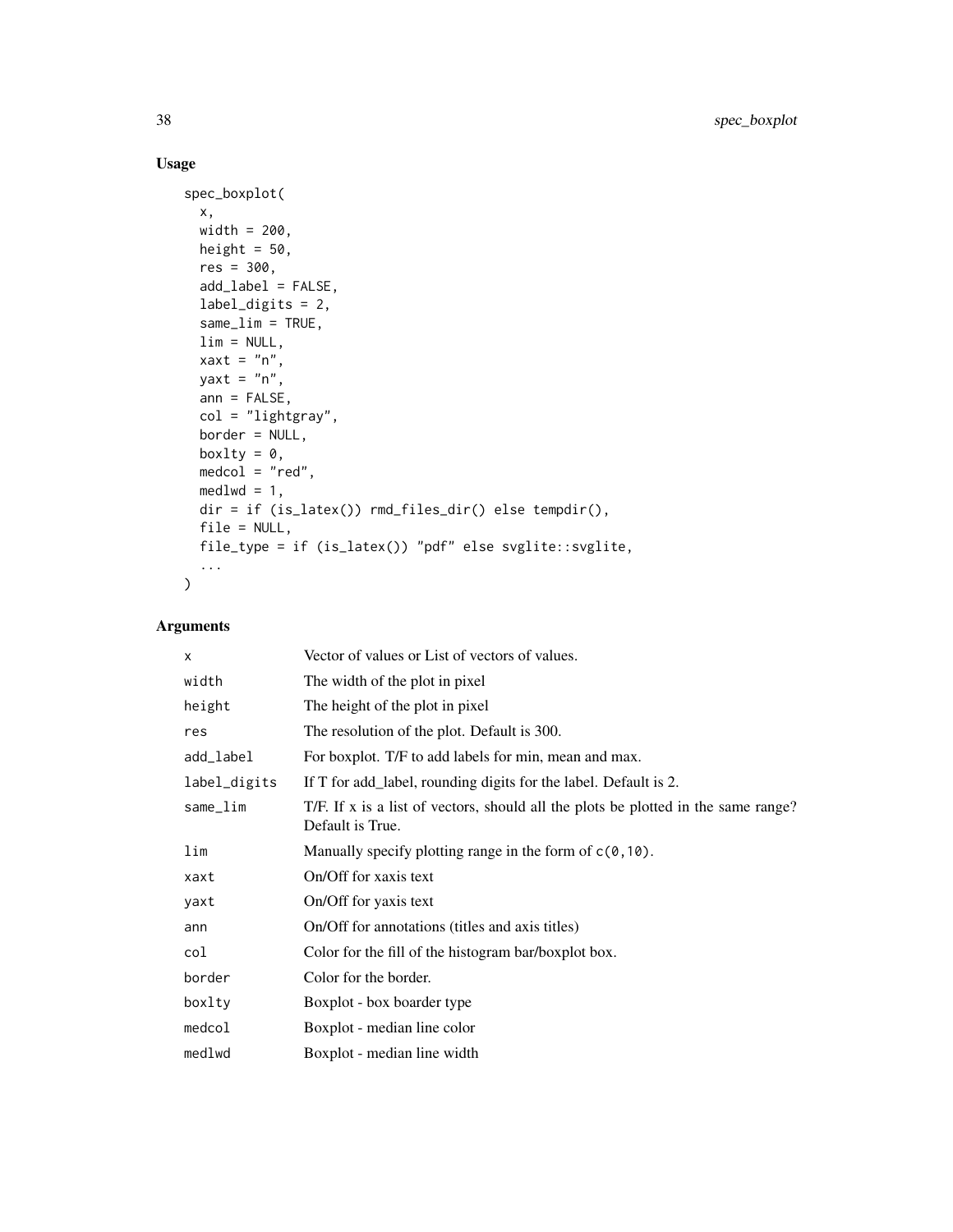### <span id="page-38-0"></span>spec\_color 39

| dir       | Directory of where the images will be saved.                                                                                                                                  |
|-----------|-------------------------------------------------------------------------------------------------------------------------------------------------------------------------------|
| file      | File name. If not provided, a random name will be used                                                                                                                        |
| file_type | Graphic device. Can be character (e.g., "pdf") or a graphics device function<br>(grDevices::pdf). This defaults to "pdf" if the rendering is in LaTeX and<br>"svg" otherwise. |
| $\cdots$  | extraparameters passing to boxplot                                                                                                                                            |

spec\_color *Generate viridis Color code for continuous values*

### Description

Generate viridis Color code for continuous values

### Usage

```
spec_color(
 x,
 alpha = 1,
 begin = 0,
 end = 1,
 direction = 1,
 option = "D",na\_color = "#BBBBBB",scale_from = NULL
\mathcal{L}
```

| $\mathsf{x}$ | continuous vectors of values                                                                                                                                                                                          |
|--------------|-----------------------------------------------------------------------------------------------------------------------------------------------------------------------------------------------------------------------|
| alpha        | The alpha transparency, a number in $[0,1]$ , see argument alpha in hsv.                                                                                                                                              |
| begin        | The (corrected) hue in $[0,1]$ at which the viridis colormap begins.                                                                                                                                                  |
| end          | The (corrected) hue in $[0,1]$ at which the viridis colormap ends.                                                                                                                                                    |
| direction    | Sets the order of colors in the scale. If 1, the default, colors are ordered from<br>darkest to lightest. If -1, the order of colors is reversed.                                                                     |
| option       | A character string indicating the colormap option to use. Four options are avail-<br>able: "magma" (or "A"), "inferno" (or "B"), "plasma" (or "C"), "viridis" (or "D",<br>the default option) and "cividis" (or "E"). |
| na_color     | color code for NA values                                                                                                                                                                                              |
| scale_from   | input range (vector of length two). If not given, is calculated from the range of<br>X                                                                                                                                |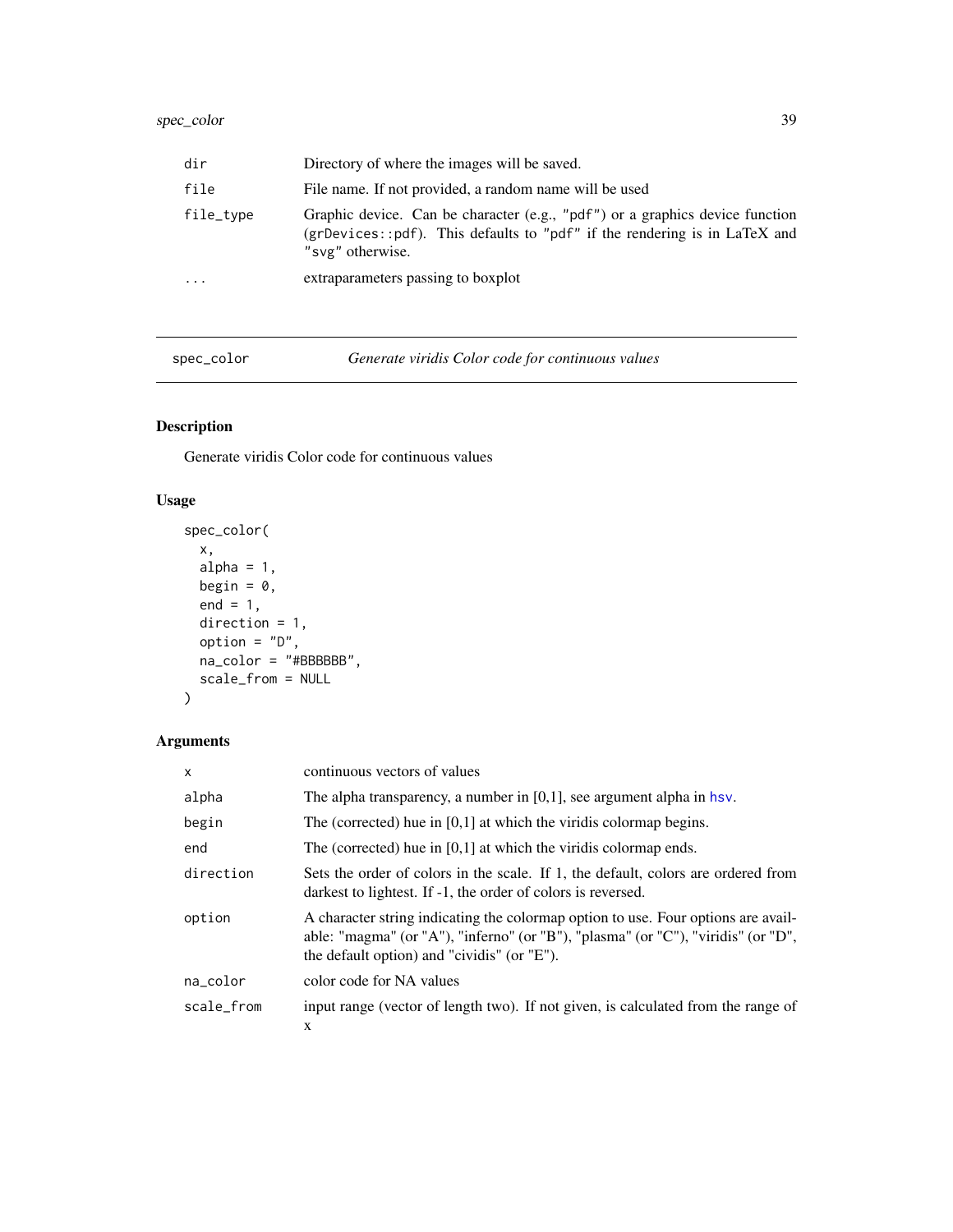<span id="page-39-0"></span>

### Description

Generate common font size for continuous values

#### Usage

```
spec_font_size(x, begin = 8, end = 16, na_font_size = 12, scale_from = NULL)
```
#### Arguments

| $\mathsf{x}$ | continuous vectors of values                                                           |
|--------------|----------------------------------------------------------------------------------------|
| begin        | Smalles font size to be used. Default is 10.                                           |
| end          | Largest font size. Default is 20.                                                      |
| na_font_size | font size for NA values                                                                |
| scale_from   | input range (vector of length two). If not given, is calculated from the range of<br>x |

spec\_hist *Helper functions to generate inline sparklines*

#### Description

These functions helps you quickly generate sets of sparkline style plots using base R plotting system. Currently, we support histogram, boxplot, line, scatter and pointrange plots. You can use them together with column\_spec to generate inline plot in tables. By default, this function will save images in a folder called "kableExtra" and return the address of the file.

```
spec_hist(
  x,
  width = 200,
 height = 50,
  res = 300,breaks = "Sturges",
  same<sub>\botim = TRUE,</sub>
  \lim = NULL,
  xaxt = "n",yaxt = "n",ann = FALSE,col = "lightgray",
```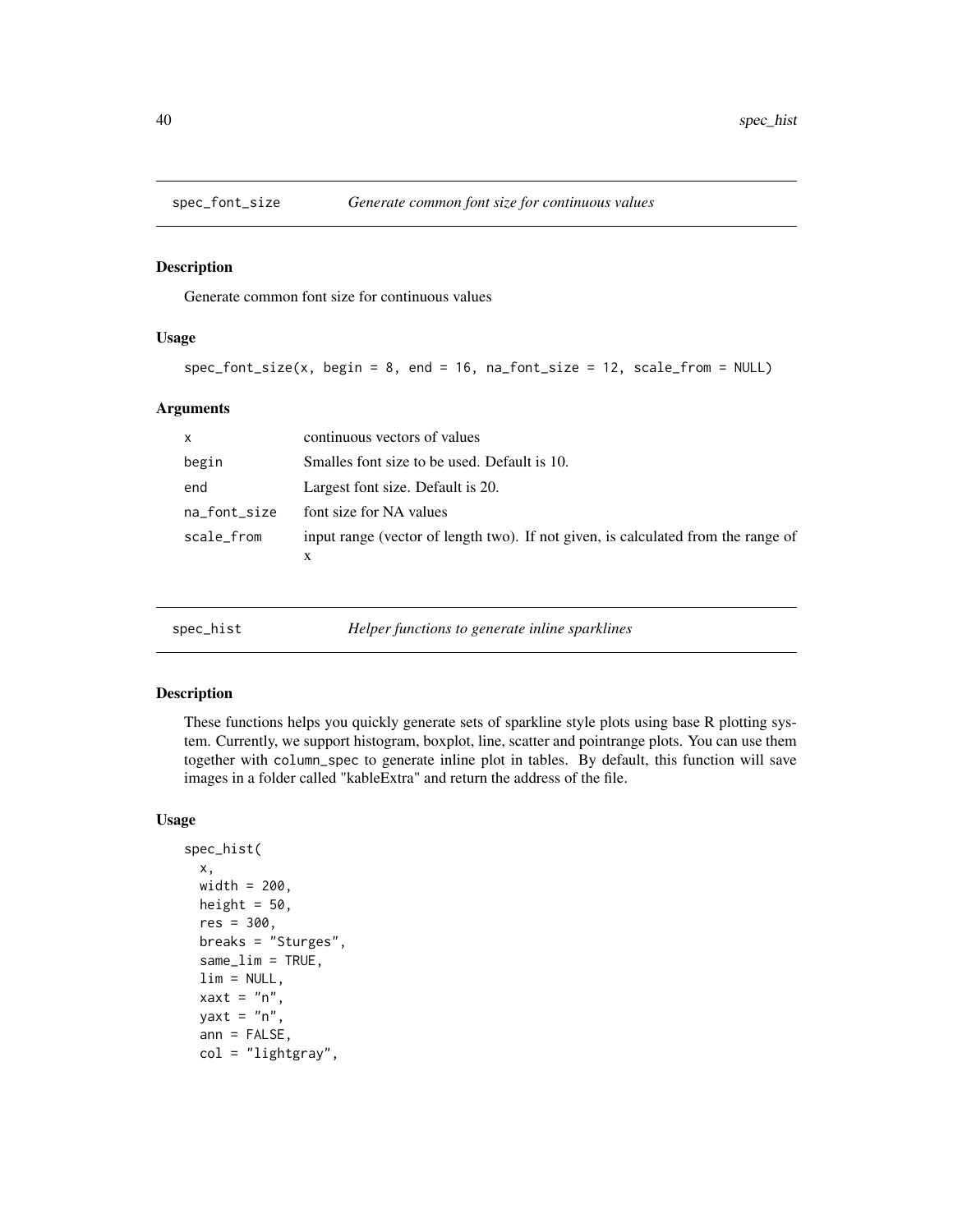### <span id="page-40-0"></span>spec\_image 41

```
border = NULL,
dir = if (is_latex()) rmd_files_dir() else tempdir(),
file = NULL,
file_type = if (is_latex()) "pdf" else svglite::svglite,
...
```
### Arguments

)

| X         | Vector of values or List of vectors of values.                                                                                                                                                |
|-----------|-----------------------------------------------------------------------------------------------------------------------------------------------------------------------------------------------|
| width     | The width of the plot in pixel                                                                                                                                                                |
| height    | The height of the plot in pixel                                                                                                                                                               |
| res       | The resolution of the plot. Default is 300.                                                                                                                                                   |
| breaks    | The break option in hist. Default is "Sturges" but you can also provide a vector<br>to manually specify break points.                                                                         |
| same_lim  | T/F. If x is a list of vectors, should all the plots be plotted in the same range?<br>Default is True.                                                                                        |
| lim       | Manually specify plotting range in the form of $c(0, 10)$ .                                                                                                                                   |
| xaxt      | On/Off for xaxis text                                                                                                                                                                         |
| yaxt      | On/Off for yaxis text                                                                                                                                                                         |
| ann       | On/Off for annotations (titles and axis titles)                                                                                                                                               |
| col       | Color for the fill of the histogram bar/boxplot box.                                                                                                                                          |
| border    | Color for the border.                                                                                                                                                                         |
| dir       | Directory of where the images will be saved.                                                                                                                                                  |
| file      | File name. If not provided, a random name will be used                                                                                                                                        |
| file_type | Graphic device. Can be character (e.g., "pdf") or a graphics device function<br>(grDevices::pdf). This defaults to "pdf" if the rendering is in LaTeX and<br>"svg" otherwise. for HTML output |
|           | extra parameters sending to hist()                                                                                                                                                            |
|           |                                                                                                                                                                                               |

spec\_image *Setup image path, size, etc*

### Description

Users can directly provide image file path to column spec. However, if you need to specify the size of the image, you will need this function.

```
spec_image(path, width, height, res = 300, svg_text = NULL)
```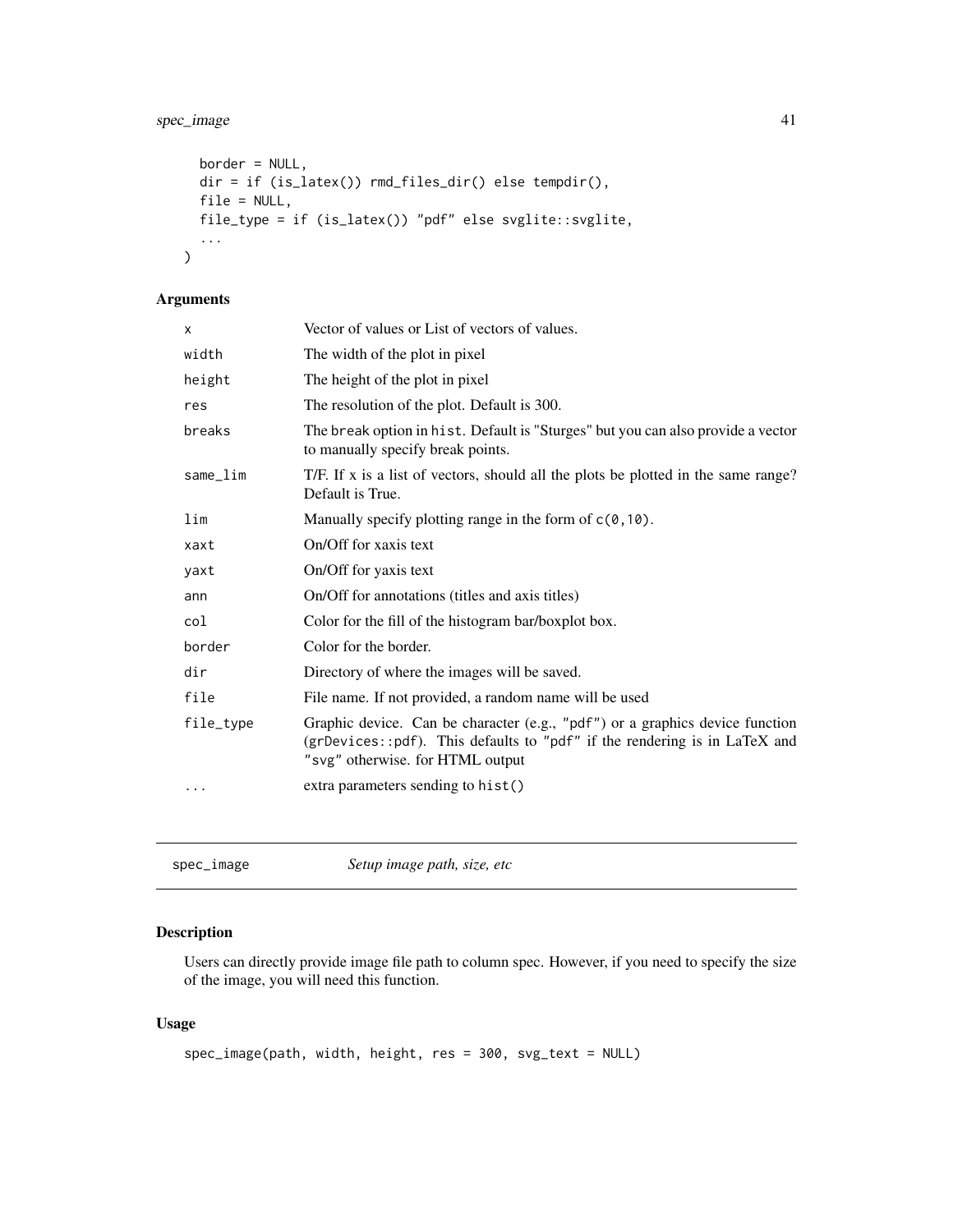<span id="page-41-0"></span>42 spec\_plot

#### Arguments

| path     | file $path(s)$                                  |
|----------|-------------------------------------------------|
| width    | image width in pixel                            |
| height   | image height in pixel                           |
| res      | image resolution.                               |
| svg_text | If you have the raw text for SVG. Put them here |
|          |                                                 |

spec\_plot *Helper functions to generate inline sparklines*

#### Description

These functions helps you quickly generate sets of sparkline style plots using base R plotting system. Currently, we support histogram, boxplot, line, scatter and pointrange plots. You can use them together with column\_spec to generate inline plot in tables. By default, this function will save images in a folder called "kableExtra" and return the address of the file.

```
spec_plot(
 x,
  y = NULL,width = 200,
 height = 50,
  res = 300,
  same_lim = TRUE,
  xlim = NULL,ylim = NULL,
  xaxt = "n",yaxt = "n",ann = FALSE,col = "lightgray",
 border = NULL,
  frame.plot = FALSE,
  1wd = 2,
  pch = ".",
  cex = 2,
  type = "1",polymin = NA,
 minmax = list(pch = ".", cex = cex, col = "red"),
 min = minmax,max = minmax,
 dir = if (is_latex()) rmd_files_dir() else tempdir(),
  file = NULL,
 file_type = if (is_latex()) "pdf" else svglite::svglite,
  ...
\mathcal{L}
```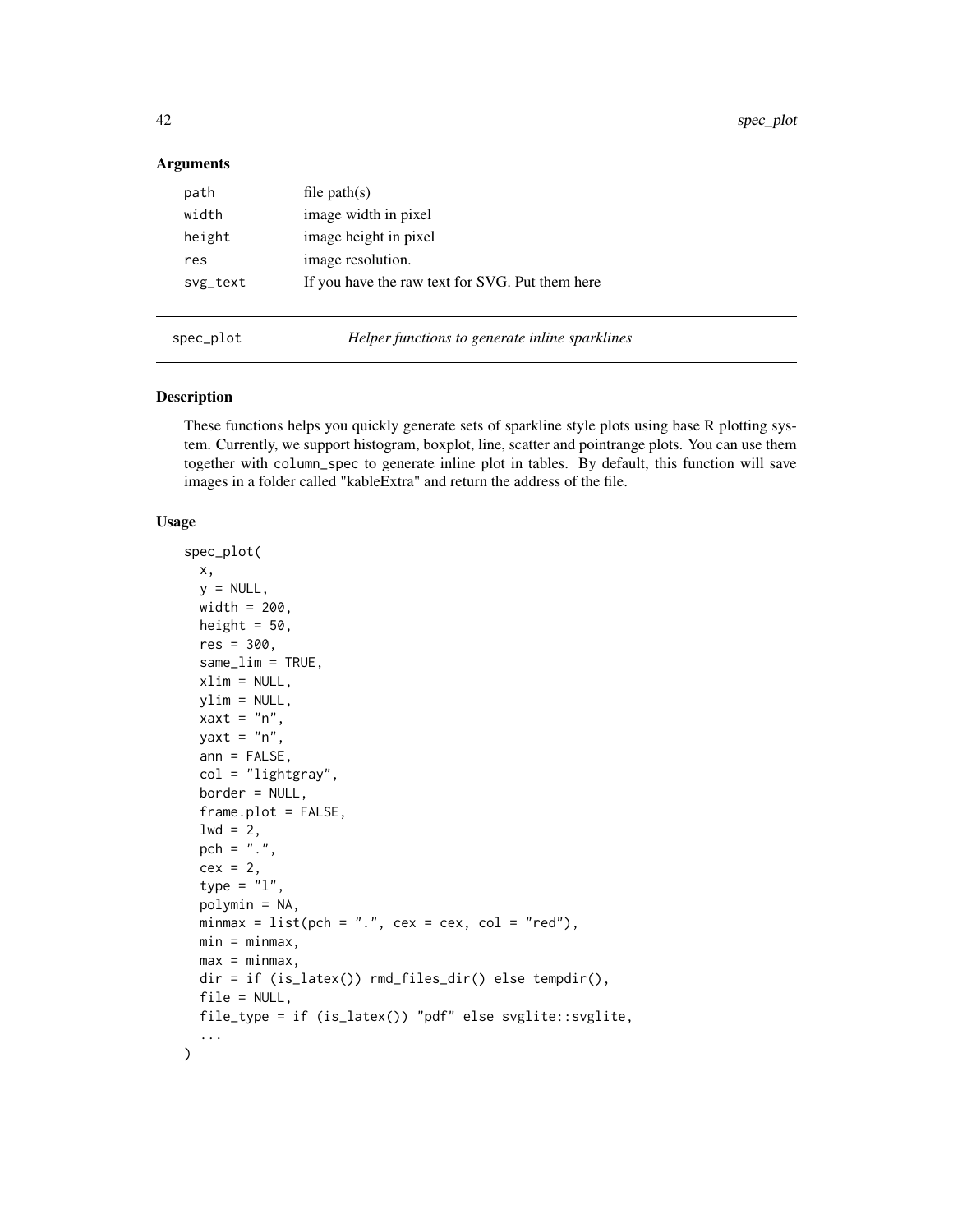## <span id="page-42-0"></span>spec\_plot 43

| x, y             | Vector of values or List of vectors of values. y is optional.                                                                                                                                                                                                                                                                                                                                                                     |  |
|------------------|-----------------------------------------------------------------------------------------------------------------------------------------------------------------------------------------------------------------------------------------------------------------------------------------------------------------------------------------------------------------------------------------------------------------------------------|--|
| width            | The width of the plot in pixel                                                                                                                                                                                                                                                                                                                                                                                                    |  |
| height           | The height of the plot in pixel                                                                                                                                                                                                                                                                                                                                                                                                   |  |
| res              | The resolution of the plot. Default is 300.                                                                                                                                                                                                                                                                                                                                                                                       |  |
| same_lim         | T/F. If x is a list of vectors, should all the plots be plotted in the same range?<br>Default is True.                                                                                                                                                                                                                                                                                                                            |  |
| xlim, ylim       | Manually specify plotting range in the form of $c(0, 10)$ .                                                                                                                                                                                                                                                                                                                                                                       |  |
| xaxt             | On/Off for xaxis text                                                                                                                                                                                                                                                                                                                                                                                                             |  |
| yaxt             | On/Off for yaxis text                                                                                                                                                                                                                                                                                                                                                                                                             |  |
| ann              | On/Off for annotations (titles and axis titles)                                                                                                                                                                                                                                                                                                                                                                                   |  |
| col              | Color for the fill of the histogram bar/boxplot box.                                                                                                                                                                                                                                                                                                                                                                              |  |
| border           | Color for the border.                                                                                                                                                                                                                                                                                                                                                                                                             |  |
| frame.plot       | On/Off for surrounding box (spec_plot only). Default is False.                                                                                                                                                                                                                                                                                                                                                                    |  |
| lwd              | Line width for spec_plot; within spec_plot, the minmax argument defaults to<br>use this value for cex for points. Default is 2.                                                                                                                                                                                                                                                                                                   |  |
| pch, cex         | Shape and size for points (if type is other than "I").                                                                                                                                                                                                                                                                                                                                                                            |  |
| type             | Passed to plot, often one of "l", "p", or "b", see graphics::plot.default()<br>for more details. Ignored when 'polymin' is not 'NA'.                                                                                                                                                                                                                                                                                              |  |
| polymin          | Special argument that converts a "line" to a polygon, where the flat portion is this<br>value, and the other side of the polygon is the 'y' value ('x' if no 'y' provided).<br>If 'NA' (the default), then this is ignored; otherwise if this is numeric then a<br>polygon is created (and 'type' is ignored). Note that if 'polymin' is in the middle<br>of the 'y' values, it will generate up/down polygons around this value. |  |
| minmax, min, max |                                                                                                                                                                                                                                                                                                                                                                                                                                   |  |
|                  | Arguments passed to points to highlight minimum and maximum values in<br>spec_plot. If min or max are NULL, they default to the value of minmax. Set to<br>an empty list() to disable.                                                                                                                                                                                                                                            |  |
| dir              | Directory of where the images will be saved.                                                                                                                                                                                                                                                                                                                                                                                      |  |
| file             | File name. If not provided, a random name will be used                                                                                                                                                                                                                                                                                                                                                                            |  |
| file_type        | Graphic device. Can be character (e.g., "pdf") or a graphics device function<br>(grDevices::pdf). This defaults to "pdf" if the rendering is in LaTeX and<br>"svg" otherwise.                                                                                                                                                                                                                                                     |  |
|                  | extra parameters passing to plot                                                                                                                                                                                                                                                                                                                                                                                                  |  |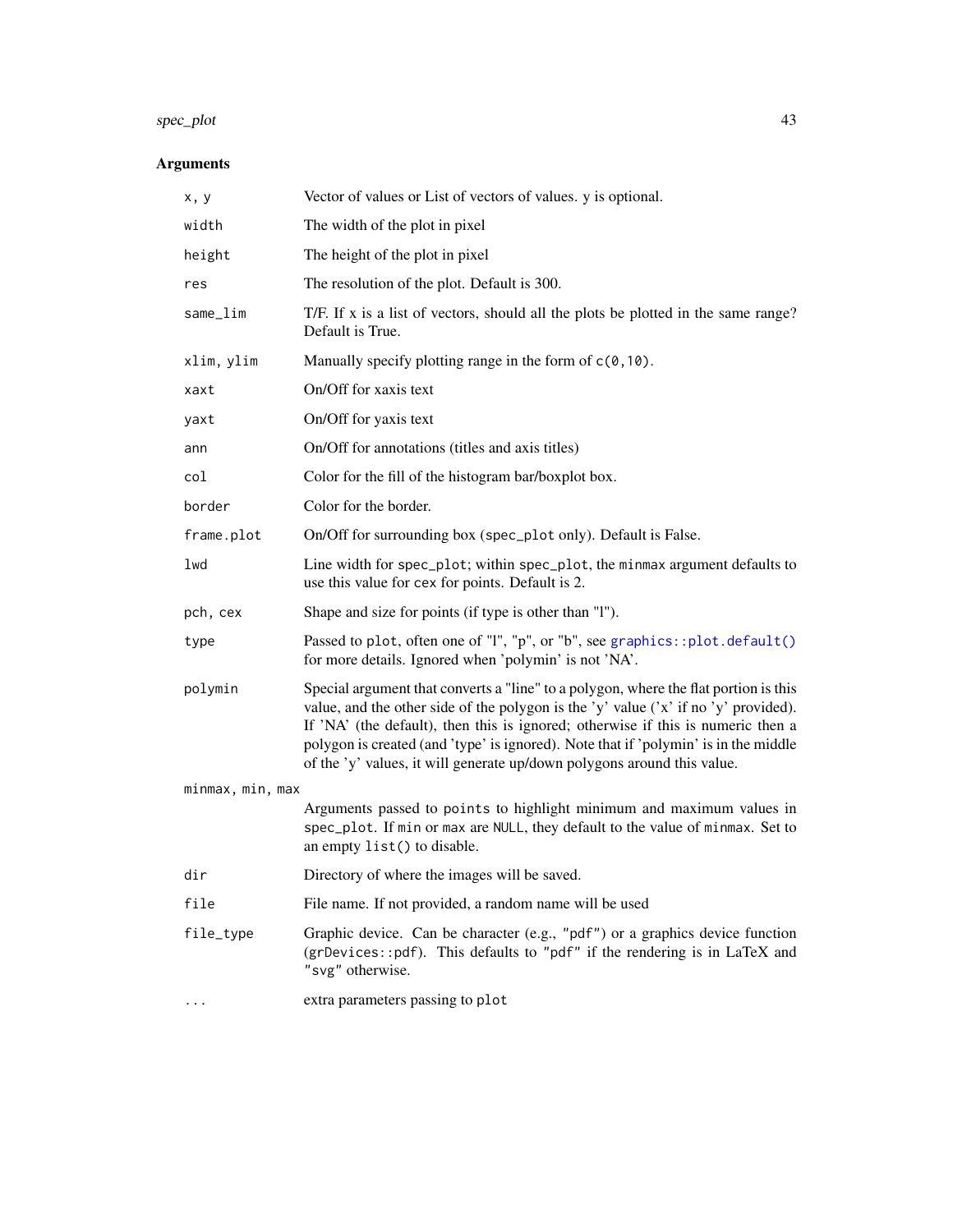<span id="page-43-0"></span>

### Description

These functions helps you quickly generate sets of sparkline style plots using base R plotting system. Currently, we support histogram, boxplot, line, scatter and pointrange plots. You can use them together with column\_spec to generate inline plot in tables. By default, this function will save images in a folder called "kableExtra" and return the address of the file.

### Usage

```
spec_pointrange(
 x,
  xmin,
 xmax,
 vline = NULL,
 width = 200,
 height = 50,
  res = 300,
  same_lim = TRUE,
  \lim = NULL,
  xaxt = "n",yaxt = "n",ann = FALSE,col = "red",cex = 0.3,
  frame.plot = FALSE,
  dir = if (is_latex()) rmd_files_dir() else tempdir(),
  file = NULL,
  file_type = if (is_latex()) "pdf" else svglite::svglite,
  ...
)
```

| x, xmin, xmax | A scalar value or List of scalar values for dot, left and right errorbar.                              |
|---------------|--------------------------------------------------------------------------------------------------------|
| vline         | A scalar value for where to draw a vertical line.                                                      |
| width         | The width of the plot in pixel                                                                         |
| height        | The height of the plot in pixel                                                                        |
| res           | The resolution of the plot. Default is 300.                                                            |
| same_lim      | T/F. If x is a list of vectors, should all the plots be plotted in the same range?<br>Default is True. |
| lim           | Manually specify plotting range in the form of $c(0, 10)$ .                                            |
| xaxt          | On/Off for xaxis text                                                                                  |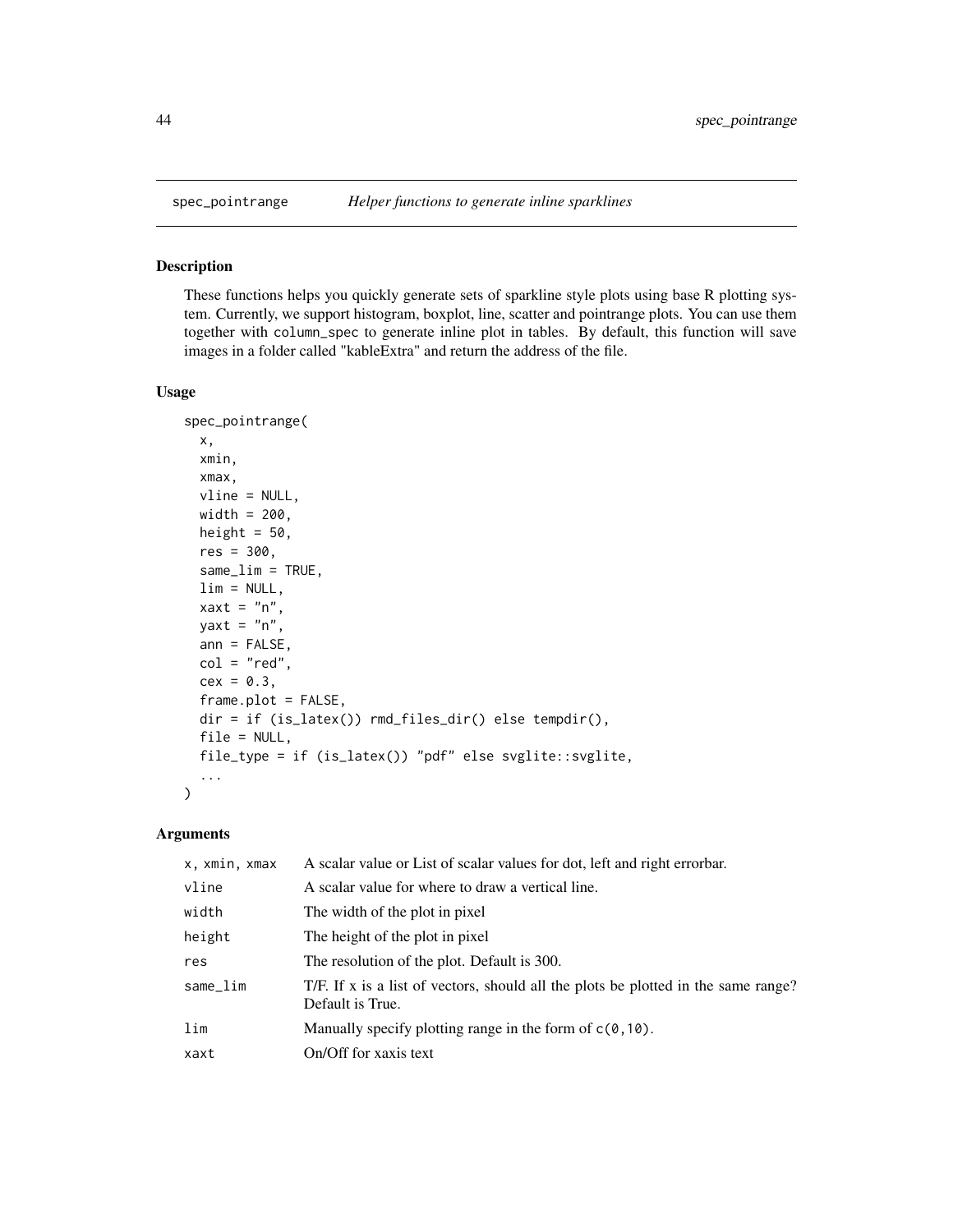### <span id="page-44-0"></span>spec\_popover 45

| yaxt       | On/Off for yaxis text                                                                                                                                                                         |
|------------|-----------------------------------------------------------------------------------------------------------------------------------------------------------------------------------------------|
| ann        | On/Off for annotations (titles and axis titles)                                                                                                                                               |
| col        | Color for the fill of the histogram bar/boxplot box.                                                                                                                                          |
| cex        | size of the mean dot and error bar size.                                                                                                                                                      |
| frame.plot | T/F for whether to plot the plot frames.                                                                                                                                                      |
| dir        | Directory of where the images will be saved.                                                                                                                                                  |
| file       | File name. If not provided, a random name will be used                                                                                                                                        |
| file_type  | Graphic device. Can be character (e.g., "pdf") or a graphics device function<br>(grDevices::pdf). This defaults to "pdf" if the rendering is in LaTeX and<br>"svg" otherwise. for HTML output |
| $\ddotsc$  | extra parameters sending to hist()                                                                                                                                                            |

spec\_popover *Setup bootstrap popover*

### Description

Setup bootstrap popover

### Usage

```
spec_popover(
  content = NULL,
 title = NULL,
  trigger = "hover",
  position = "right"
)
```

| content  | content for pop-over message                                                                                                |
|----------|-----------------------------------------------------------------------------------------------------------------------------|
| title    | title for pop-over message.                                                                                                 |
| trigger  | Controls how the pop-over message should be triggered. Possible values include<br>hover (default), click, focus and manual. |
| position | How the tooltip should be positioned. Possible values are right (default), top,<br>bottom, left $&$ auto.                   |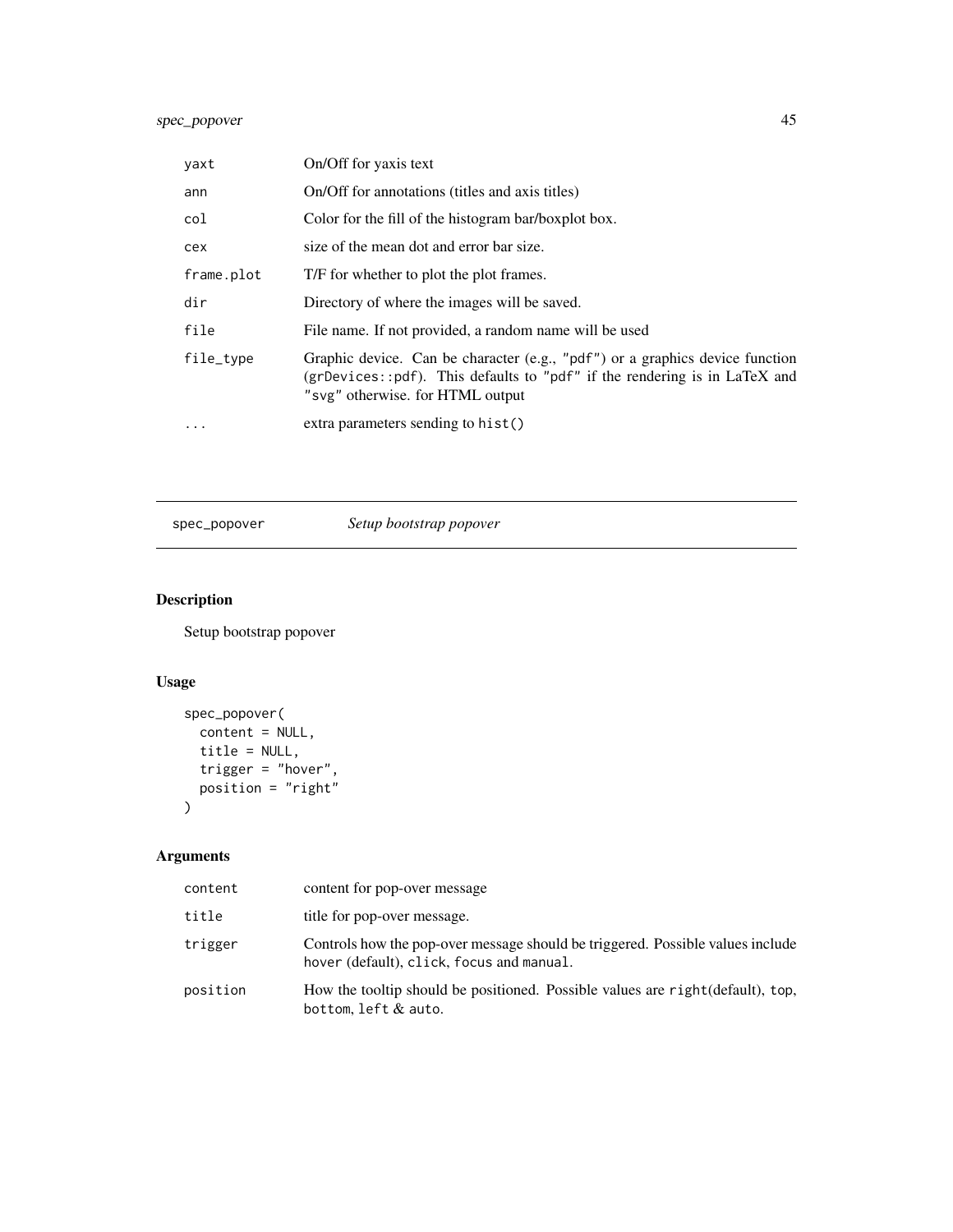<span id="page-45-0"></span>

### Description

Setup bootstrap tooltip

### Usage

spec\_tooltip(title, position = "right")

### Arguments

| title    | text for hovering message                                                                                 |
|----------|-----------------------------------------------------------------------------------------------------------|
| position | How the tooltip should be positioned. Possible values are right (default), top,<br>bottom, $left &$ auto. |

| usepackage_latex | Load a LaTeX package |
|------------------|----------------------|
|------------------|----------------------|

### Description

Load a LaTeX package using R code. Just like \\usepackage{} in LaTeX

### Usage

```
usepackage_latex(name, options = NULL)
```
### Arguments

| name    | The LaTeX package name            |
|---------|-----------------------------------|
| options | The LaTeX options for the package |

### Examples

usepackage\_latex("xcolor")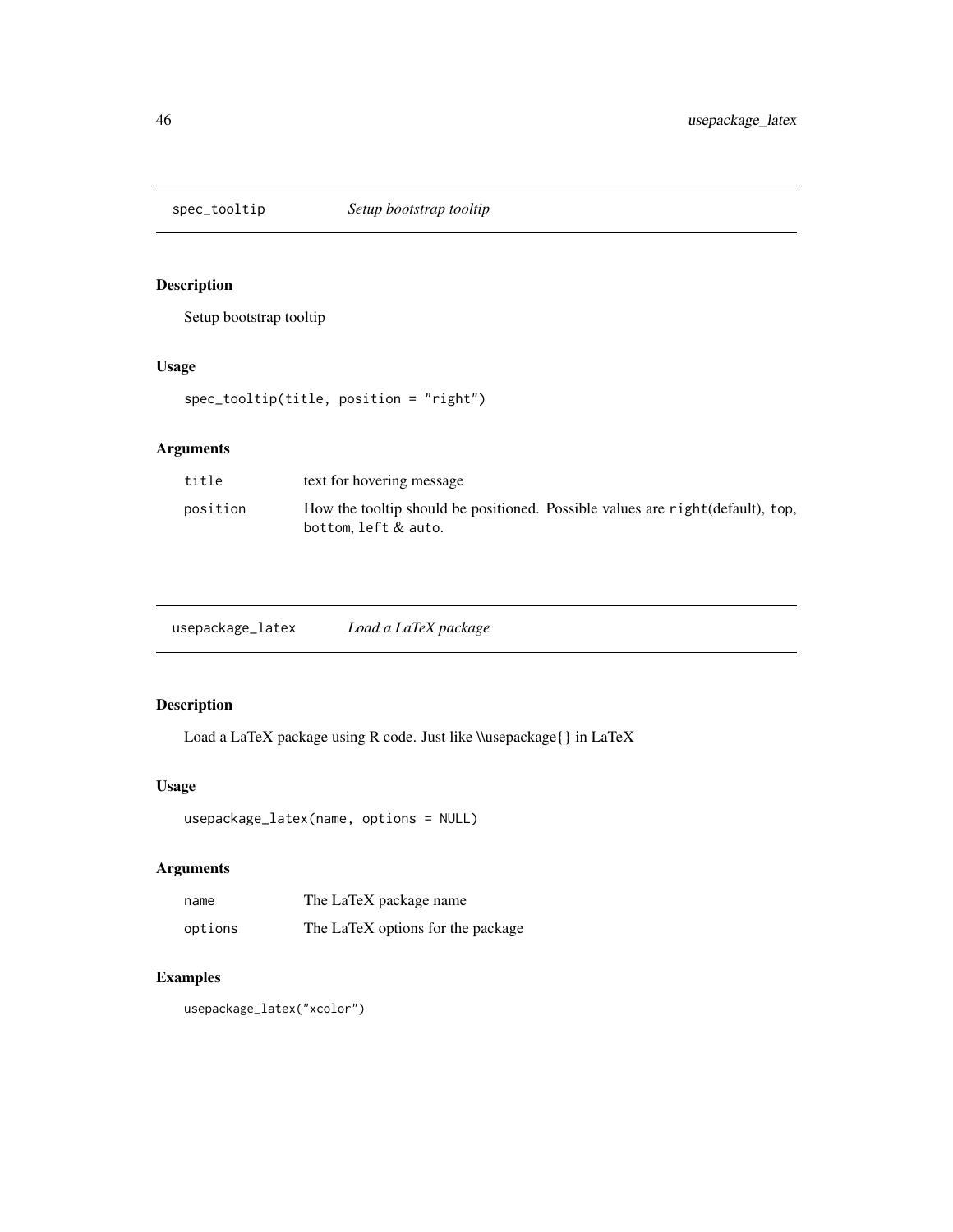<span id="page-46-0"></span>

### Description

Convert XML back to kable

#### Usage

xml\_as\_kable(x)

#### Arguments

x XML table object

xtable2kable *Convert xtable to a kable object*

### Description

This function allow users to turn an xtable object into a kable so they can use most of kableExtra's functions with their xtable code without making too many changes. Note that although I tested many cases and it seems to work, this function may not be functional in some other cases. I'm not a regular xtable user and can only provide very limited support for this function.

You should use this table in the same way as print.xtable. All the options you provided to this function will be sent to print.xtable. Instead of printing out the result, this function will return the LaTeX or HTML as text and a kable object.

#### Usage

xtable2kable(x, ...)

### Arguments

| x        | an xtable object         |
|----------|--------------------------|
| $\cdots$ | options for print.xtable |

#### Examples

```
## Not run:
library(xtable)
xtable(mtcars) %>%
 xtable2kable(booktabs = TRUE) %>%
 kable_styling(latex_options = "striped")
```
## End(Not run)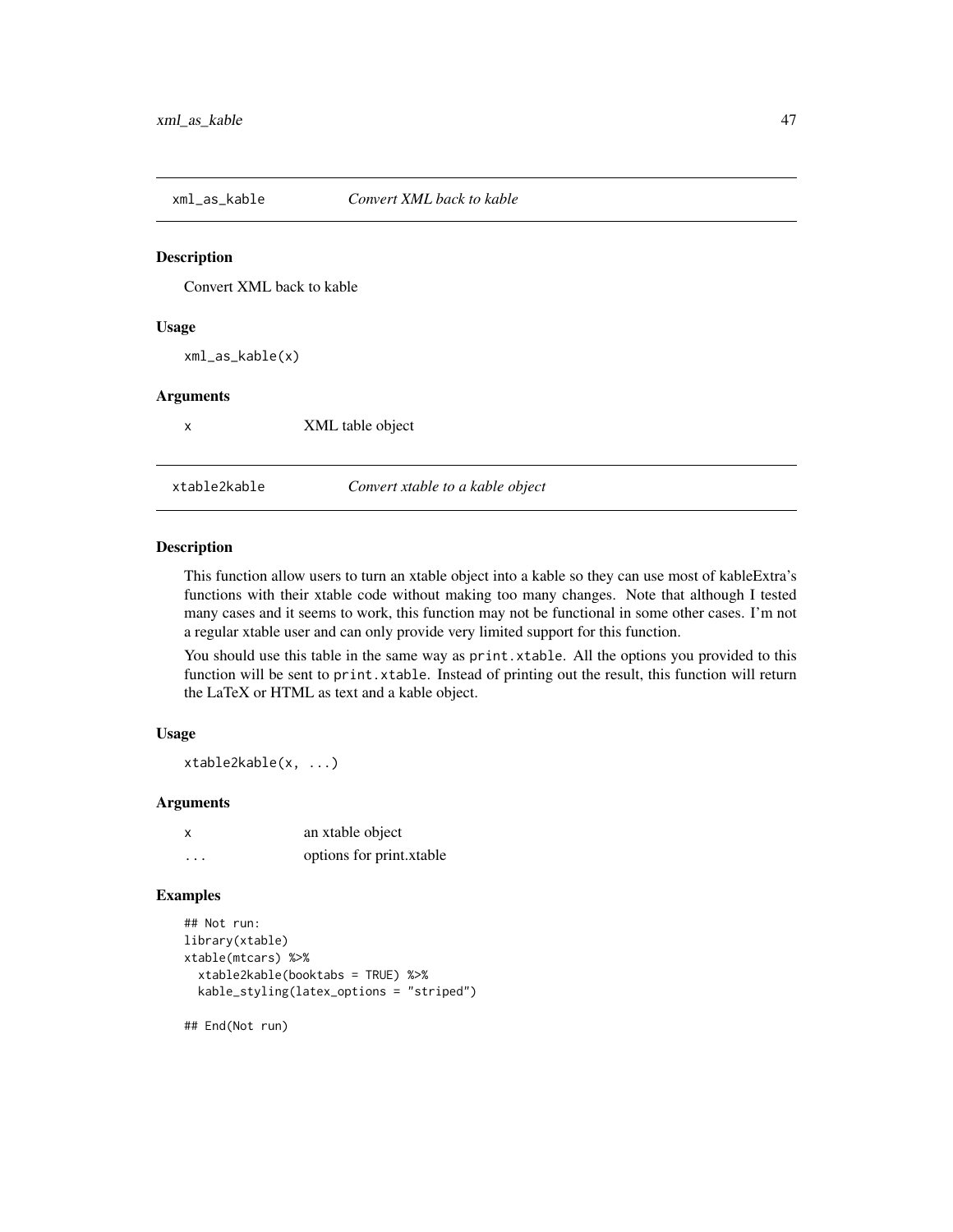# <span id="page-47-0"></span>**Index**

∗ package kableExtra-package, [3](#page-2-0) add\_footnote, [4](#page-3-0) add\_header\_above, [5](#page-4-0) add\_indent, [7](#page-6-0) as\_image, [7](#page-6-0) auto\_index, [8](#page-7-0) cell\_spec, [9](#page-8-0) collapse\_rows, [11](#page-10-0) column\_spec, [12](#page-11-0) dev\_chr *(*graphics\_helpers*)*, [17](#page-16-0) footnote, [14](#page-13-0) footnote\_marker\_alphabet *(*footnote\_marker\_number*)*, [16](#page-15-0) footnote\_marker\_number, [16](#page-15-0) footnote\_marker\_symbol *(*footnote\_marker\_number*)*, [16](#page-15-0) format, *[28](#page-27-0)* graphics::plot.default(), *[43](#page-42-0)* graphics\_dev *(*graphics\_helpers*)*, [17](#page-16-0) graphics\_helpers, [17](#page-16-0) group\_rows, [18](#page-17-0) header\_separate, [20](#page-19-0) hsv, *[39](#page-38-0)* html\_dependency\_bsTable, [21](#page-20-0) html\_dependency\_kePrint, [21](#page-20-0) html\_dependency\_lightable, [21](#page-20-0) is\_svg *(*graphics\_helpers*)*, [17](#page-16-0) kable\_as\_image, [22](#page-21-0) kable\_as\_xml, [23](#page-22-0) kable\_classic, [23](#page-22-0) kable\_classic\_2 *(*kable\_classic*)*, [23](#page-22-0) kable\_material *(*kable\_classic*)*, [23](#page-22-0)

kable\_paper *(*kable\_classic*)*, [23](#page-22-0) kable\_styling, [24](#page-23-0) kableExtra *(*kableExtra-package*)*, [3](#page-2-0) kableExtra-package, [3](#page-2-0) kableExtra\_latex\_packages, [22](#page-21-0) kbl, [27](#page-26-0) knitr::kable(), *[32](#page-31-0)* landscape, [29](#page-28-0) linebreak, [30](#page-29-0) listify\_args, [30](#page-29-0) magic\_mirror, [31](#page-30-0) make\_inline\_plot, [32](#page-31-0) opts\_current, *[28](#page-27-0)* pack\_rows *(*group\_rows*)*, [18](#page-17-0) remove\_column, [32](#page-31-0) rmd\_format, [33](#page-32-0) row\_spec, [33](#page-32-0) save\_kable, [35](#page-34-0) scroll\_box, [36](#page-35-0) spec\_angle, [37](#page-36-0) spec\_boxplot, [37](#page-36-0) spec\_color, [39](#page-38-0) spec\_font\_size, [40](#page-39-0) spec\_hist, [40](#page-39-0) spec\_image, [41](#page-40-0) spec\_plot, [42](#page-41-0) spec\_pointrange, [44](#page-43-0) spec\_popover, [45](#page-44-0) spec\_tooltip, [46](#page-45-0)

kable\_material\_dark *(*kable\_classic*)*, [23](#page-22-0) kable\_minimal *(*kable\_classic*)*, [23](#page-22-0)

text\_spec *(*cell\_spec*)*, [9](#page-8-0)

```
usepackage_latex, 46
```